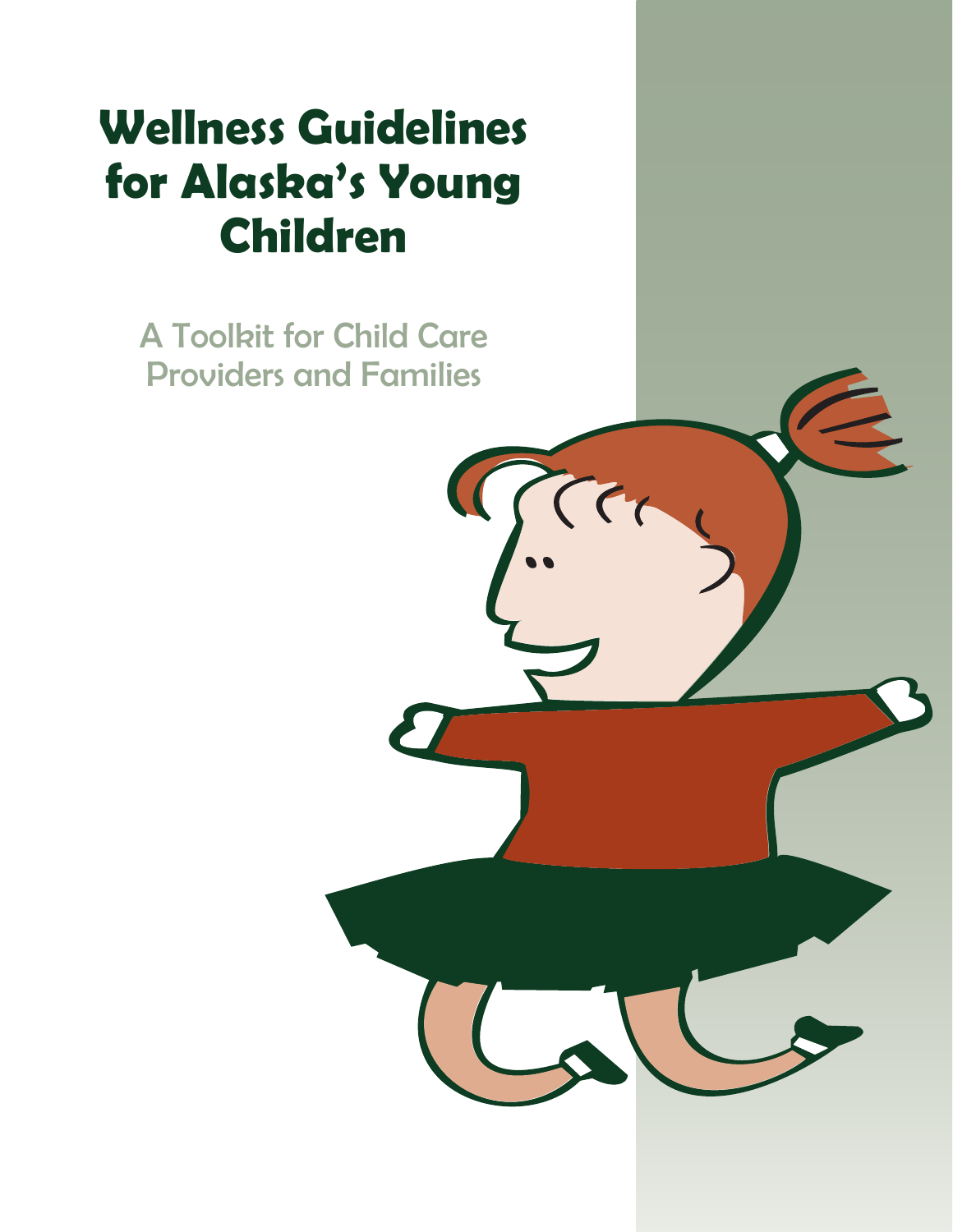# **Wellness Guidelines for Alaska's Young Children**

A Toolkit for Child Care Providers and Families

June 2017







Bill Walker, Governor *State of Alaska*

Valerie Davidson, Commissioner *Department of Health and Social Services*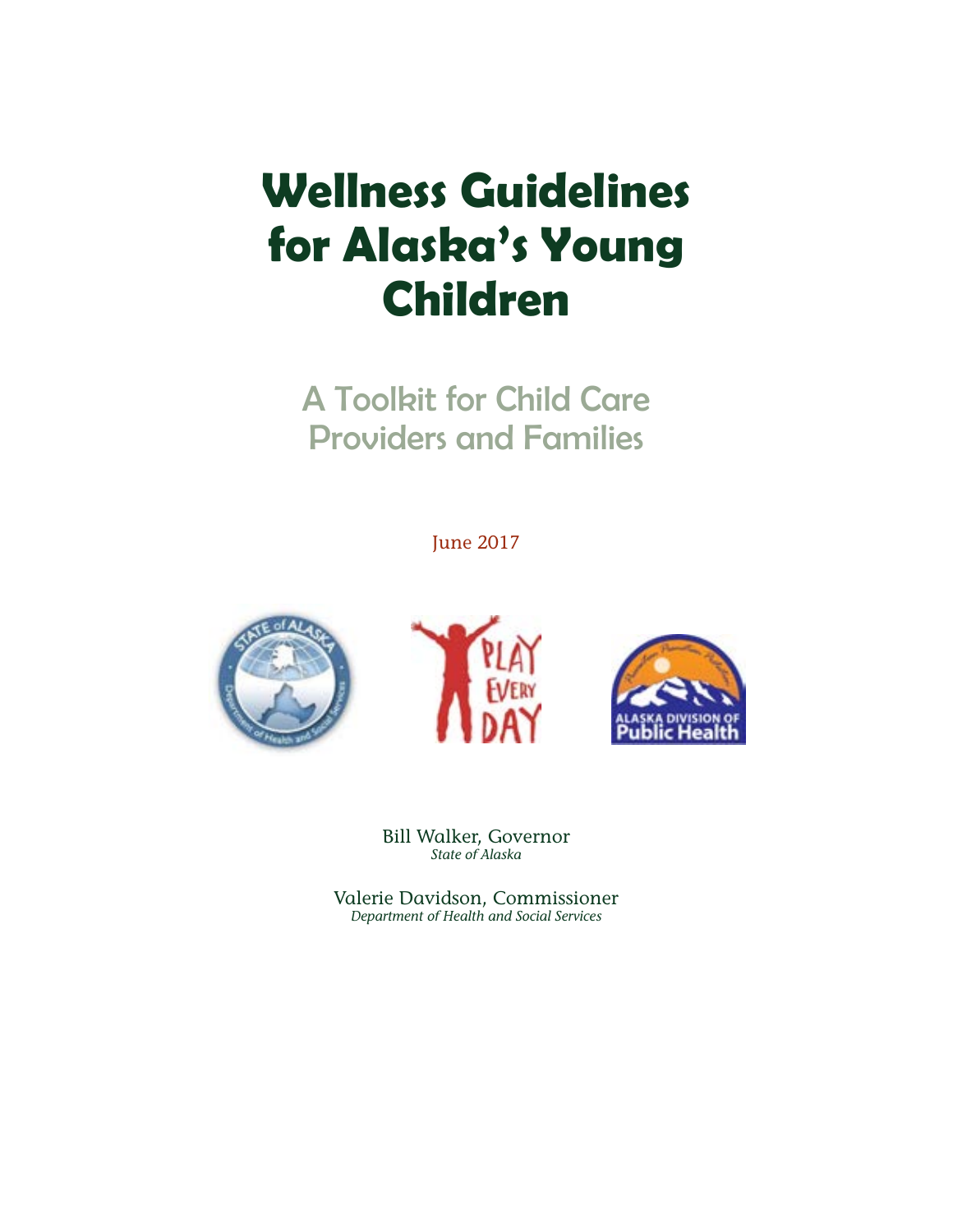### Table of Contents

| $\mathbf{1}$ | Introduction: How to Use This Manual                |
|--------------|-----------------------------------------------------|
| 3            | Wellness Policies in Childcare                      |
| 5            | <b>Family Engagement</b>                            |
| 7            | Physical Activity in Child Care                     |
| 9            | Physical Activity for Infants (Birth – 11 Months)   |
| 11           | Physical Activity for Toddlers (12-23 Months)       |
| 13           | Physical Activity for Preschoolers (2-5 Years)      |
| 15           | Increasing Physical Activity in Child Care Settings |
| 17           | Screen & Media Time                                 |
| 19           | Nutrition in Child Care                             |
| 21           | Breastfeeding & Feeding of Breast Milk              |
| 23           | <b>Infant Feeding</b>                               |
| 25           | Feeding Toddlers & Preschoolers                     |
| 27           | Fruits and Vegetables                               |
| 29           | <b>Beverages</b>                                    |
| 31           | Meal Time                                           |
|              |                                                     |

[Traditional Foods](#page-35-0)

Appendix:

- [35 A. Resources](#page-37-0)
- [37 B. Sample Wellness Policies](#page-39-0)
- [40 C. Suggested Books for Kids](#page-42-0)
- [41 D. CACFP Infant Meal Pattern](#page-43-0)
- [44 E. CACFP Child Meal Pattern](#page-46-0)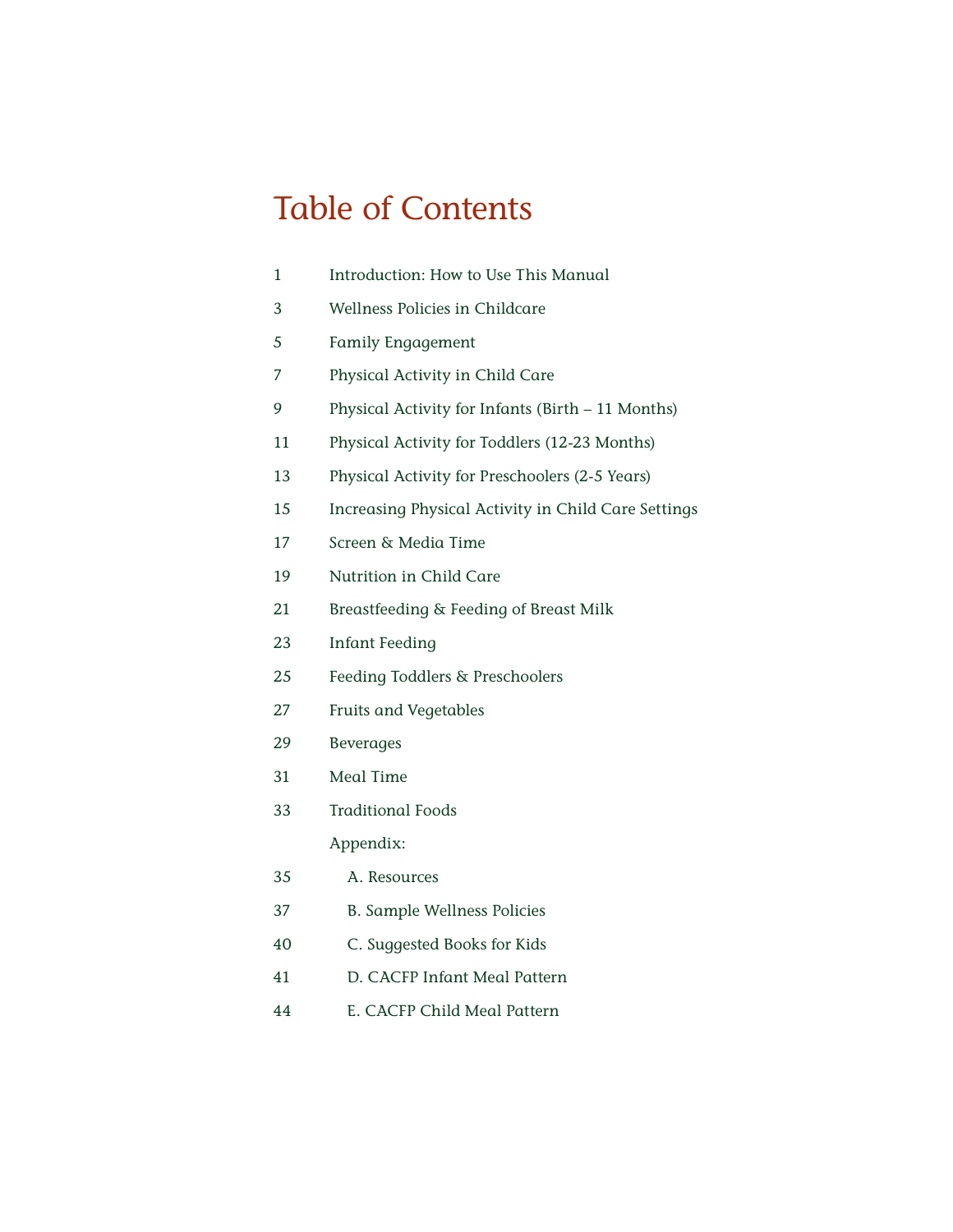### <span id="page-3-0"></span>Introduction: How to Use This Manual



#### **WHY?**

Childhood obesity is the biggest public health threat facing this generation today. One out of three Alaska children are overweight or obese.<sup>1</sup> If we don't act now, children today may be the first generation to live shorter, less healthy lives than their parents.<sup>2</sup> Obese children may suffer from serious diseases that many people think only affect older adults, such as diabetes and high blood pressure. $3, 4$  Obesity reduces a child's readiness to learn and overall school performance.<sup>5</sup>

Everyone plays a role in the prevention of childhood obesity. Next to families, child care and early education settings have more influence on the lives of young children than any other environment. Child care providers can provide a healthy environment that supports and encourages healthy eating, active play, and reduced screen and media time to help young children grow up at a healthy weight and develop healthy habits for life.

#### **HOW TO USE**

*Wellness Guidelines for Alaska's Young Children: A Toolkit for Child Care Providers and Families is designed* to provide quick and easy information on a variety of nutrition, physical activity, breastfeeding, and screen and media time policies and practices for obesity prevention in child care settings.

Each page in the *Wellness Guidelines for Alaska's Young Children* manual highlights a different wellness topic. Each page contains useful information in the following sections:

**Why?** – A brief explanation of why this topic is important and why child care providers and families should make changes that can help young children grow up healthy, active, and ready to learn.

**Wellness Guidelines\*** – C*aring for Our Children\** provides national health and safety standards that are the best practices, policies, and procedures that should be followed in today's child care settings. The "Wellness Guidelines" section will highlight the *Caring for Our Children* standards that support the specific topic for that page.

The *Caring for Our Children* standards meet or exceed the Alaska Licensing Statutes and Regulations (7 AAC 57) and the Municipality of Anchorage Code (Chapter 16.55). Licensing requirements are the minimum standards you should follow. Your program can be better than the minimum!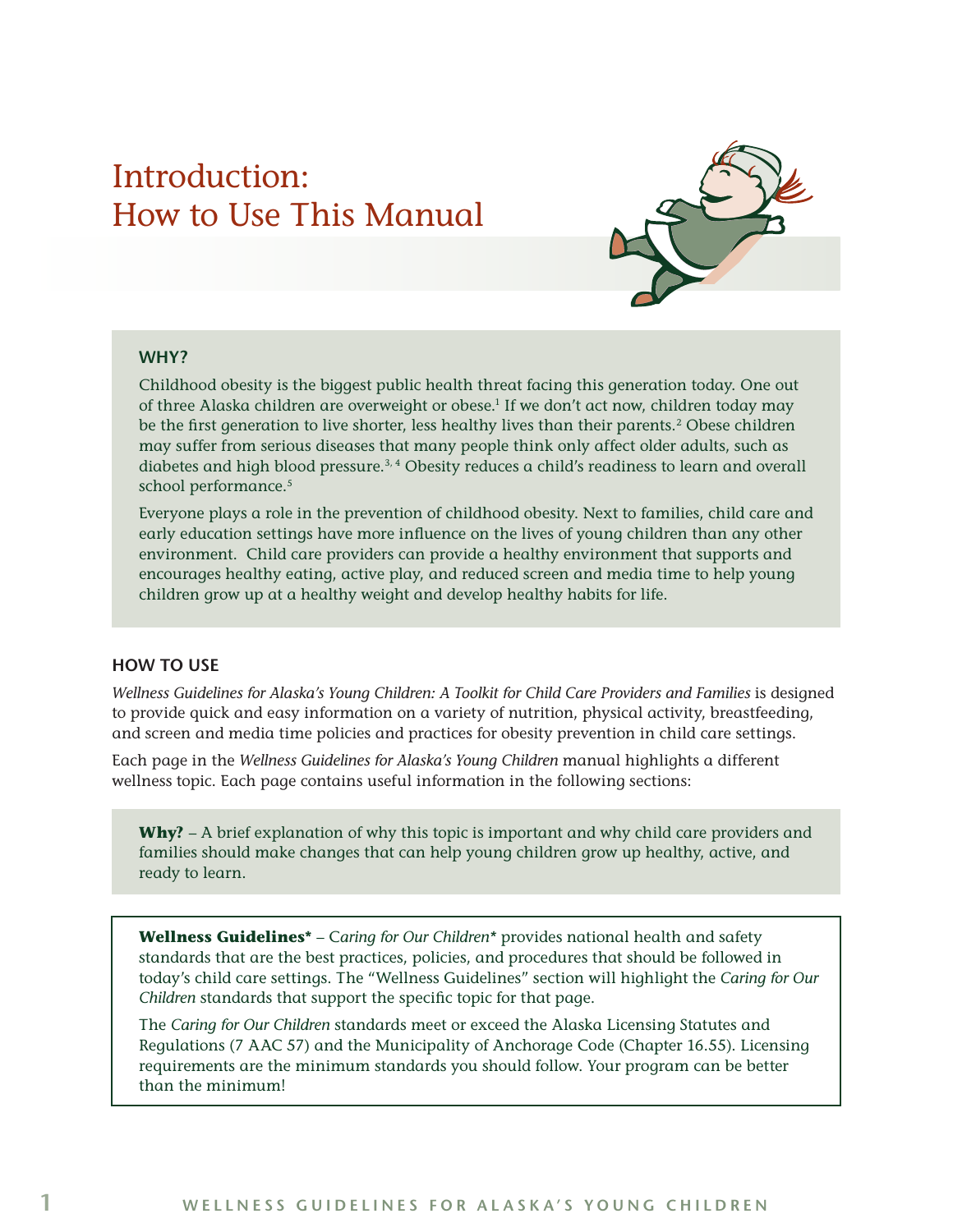**In the Classroom** – Staff will find tips for implementing the wellness guidelines, as well as sample activities.

**At Home** – Tips for parents are included in the "At Home" section. Share information with families about healthy habits at home through conversations, newsletters and events.

**Sample Policies** – Having a written plan that includes nutrition, physical activity, breastfeeding, and screen and media time policies is more likely to promote the optimal health of children in child care settings. This section provides samples of model policies that could be adopted and implemented by your program.

**Resources** – Links to online resources provide access to many more ideas and examples of successful wellness programs.

#### **RESOURCES**

*Wellness Guidelines for Alaska's Young Children* is not designed to be a stand-alone resource for guidance in all areas of nutrition and physical activity in child care settings. The following resources provide more information for child care programs on obesity prevention and wellness best practices and policies:

- **Best Practices for Healthy Eating: A Guide to Help Children Grow Up Healthy.** Nemours Health & Prevention Services. https://www.nemours.org/content/dam/nemours/www/ filebox/service/preventive/nhps/heguide.pdf.
- **Best Practices for Physical Activity: A Guide to Help Children Grow Up Healthy.** Nemours Health & Prevention Services. http://www.nemours.org/content/dam/nemours/www/ filebox/service/preventive/nhps/paguide2010.pdf.
- **Healthy Active Living.** Head Start, Administration for Children and Families Early Childhood Learning & Knowledge Center. http://eclkc.ohs.acf.hhs.gov/hslc/tta-system/health/healthy-activeliving.
- **Let's Move! Child Care.** Nemours Children's Health System. https://healthykidshealthyfuture. org/.
- **Nutrition and Wellness Tips for Young Children: Provider Handbook for the Child and Adult Care Food Program.** USDA Food and Nutrition Service. http://www.fns.usda.gov/ tn/nutrition-and-wellness-tips-young-children-provider-handbook-child-and-adult-care-food-program.

#### **REFERENCES**

- 1. Alaska Department of Health and Social Services. Alaska Obesity Facts Report 2014. Anchorage, AK: Section of Chronic Disease Prevention and Health Promotion. May 2014. http://dhss.alaska.gov/dph/Chronic/Documents/Obesity/pubs/2014AlaskaObesityFacts.pdf.
- 2. Olshansky SJ, Passaro DJ, Hershow RC, et al. A potential decline in life expectancy in the United States in the 21st Century. N Engl J Med 2005; 352:1138-1145 March 17, 2005DOI: 10.1056/NEJMsr043743.
- 3. Freedman DS, Zuguo M, Srinivasan SR, Berenson GS, Dietz WH. Cardiovascular risk factors and excess adiposity among overweight children and adolescents: the Bogalusa Heart Study. Journal of Pediatrics 2007; 150(1):12-17.
- 4. U.S. Department of Health and Human Services. The Surgeon General's Vision for a Healthy and Fit Nation. Rockville, MD. January 2010.
- 5. Bogden, JF. Fit, Healthy and Ready to Learn: a School Health Policy Guide. Part 1. Physical Activity, Healthy Eating, and Tobacco-use Prevention. National Association of State Boards of Education, 2000.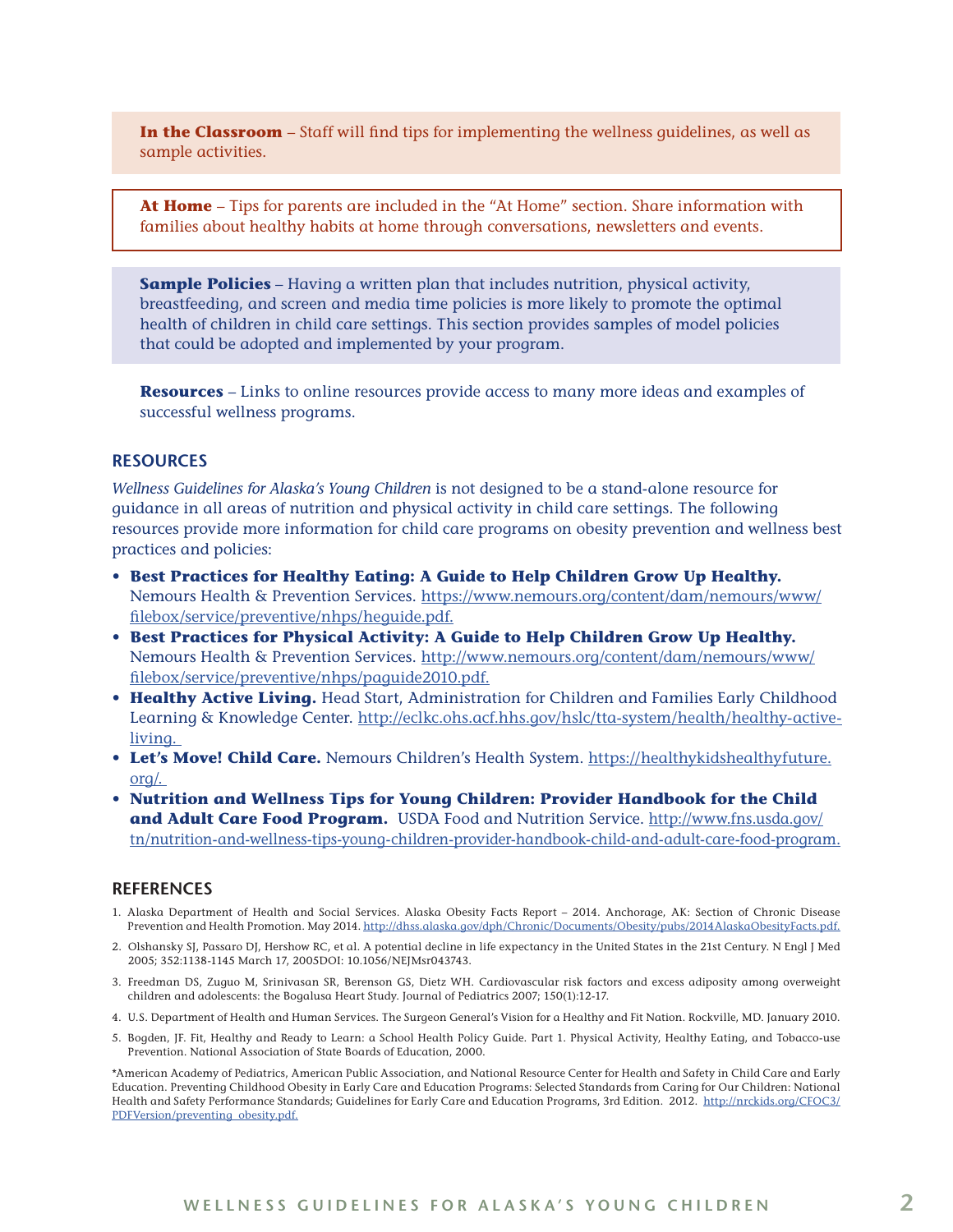### <span id="page-5-0"></span>Wellness Policies in Child Care



#### **WHY?**

A policy handbook is an important part of a successful child care facility. Policies are a written representation of the values and goals of your program. Policies provide clear guidelines for staff and families, communicate the benefits of your program to potential client families, and shape the decisions and actions your program makes every day. Policies are permanent – they provide consistency and structure so that changes to programs are minimal in times of staff turnover.

Including wellness policies in your policy handbook shows everyone that you value the health and well-being of the children, families, and staff at your site.

#### **WELLNESS POLICIES**

Policies that can help prevent childhood obesity and promote the optimal health of children  $\text{will}^{\scriptscriptstyle 1}$ :

- Increase physical activity;
- Decrease sedentary behavior;
- Promote eating a variety of nutritious foods;
- Support breastfeeding during infancy;
- Create a healthy eating environment that is responsive to children's hunger and fullness cues; and
- Limit screen time and exposure to food and beverage marketing.

*Caring for Our Children\** provides national health and safety standards that are the best practices, policies, and procedures for nutrition, physical activity, breastfeeding, and screen and media time that should be followed in today's child care settings.

#### **DEVELOPING AND IMPLEMENTING POLICIES**

• Review your licensing requirements to ensure your policy handbook includes the required elements. All licensed facilities should follow the Alaska Licensing Statutes and Regulations (7 AAC 57). The revised Municipality of Anchorage Code (Chapter 16.55) contains additional or modified regulations specific to child care facilities in Anchorage. Remember – licensing requirements are the minimum standards you should follow. Your program can be better than the minimum!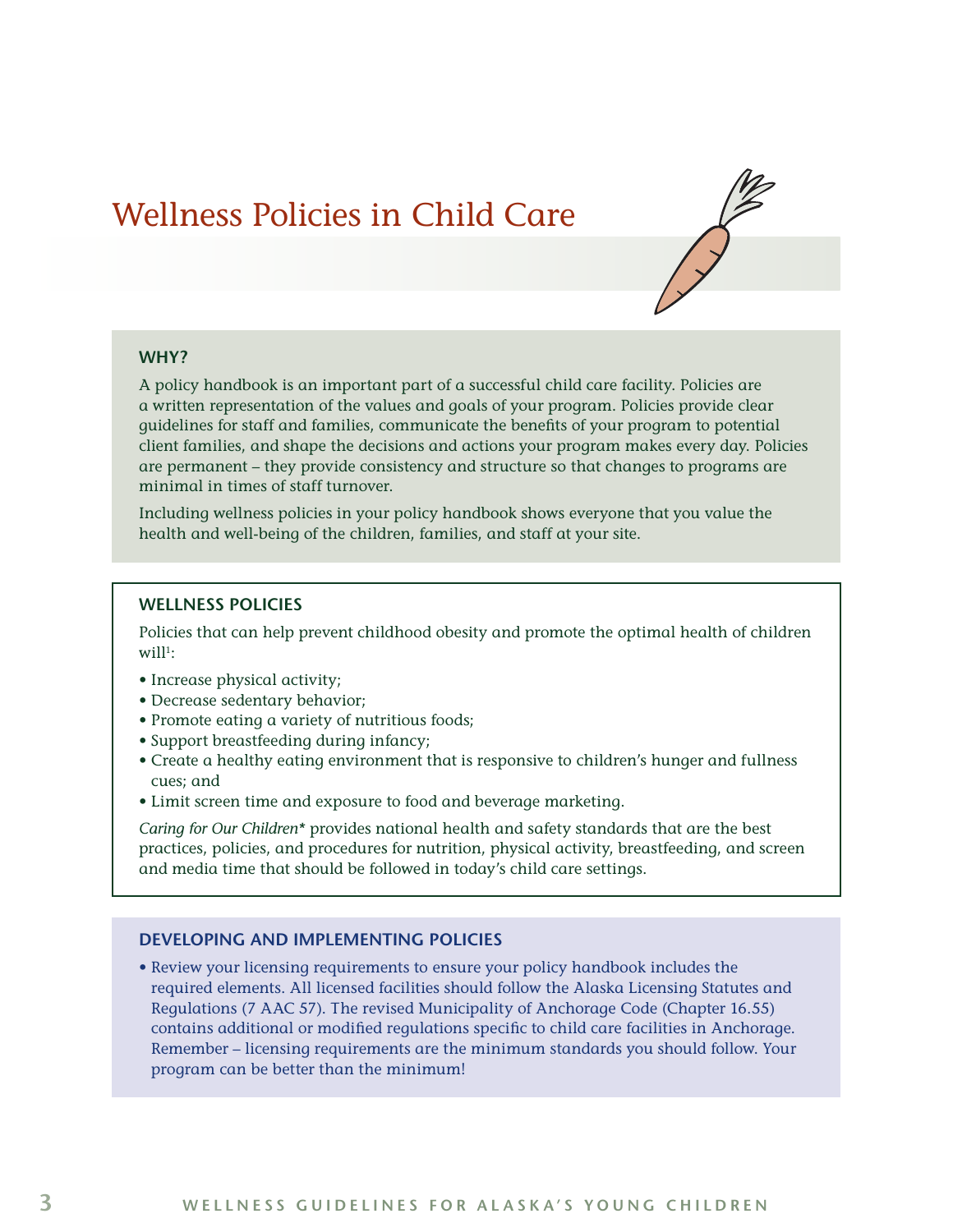- Assess how your nutrition, physical activity, breastfeeding, and screen and media time policies compare to national, best-practice standards by completing self-assessments, such as the Let's Move! Child Care Quiz or the Nutrition and Physical Activity Self-Assessment for Child Care (NAP SACC).
- If you find policies that need improvement, develop a plan to adopt and implement healthier policies. Let's Move Child Care! and NAP SACC can help you develop an action plan. Utilize tips in this document to help develop and implement new policies.
- Talk to staff and parents when developing new policies so everyone understands their role and is prepared to put the policies into action.
- Continually review and update your policies to provide ongoing quality care.
- Educate staff on facility policies and why they are important for children's health and well-being.
- Discuss the importance of your wellness policies with parents or guardians upon enrollment and periodically after that.

#### **RESOURCES**

- **7 AAC 57 Child Care Facilities Licensing.** Alaska Department of Health and Social Services. Revised through May 15, 2016: http://dhss.alaska.gov/dpa/Documents/dpa/programs/ccare/files/ Child\_Care\_Licensing-7AAC\_57.pdf.
- **AMC 16.55 AO 2016-82 Anchorage Child Care Licensing Code.** Municipality of Anchorage. Revised July 12, 2016: http://www.muni.org/Departments/health/DirectServices/ Documents/CCL%20Documents/AMC%2016.55%20AO%202016-82%20passed%208.9.2016.pdf.
- **Best Practices for Healthy Eating: A Guide to Help Children Grow Up Healthy.** Nemours Health & Prevention Services. https://www.nemours.org/content/dam/nemours/www/ filebox/service/preventive/nhps/heguide.pdf.
- **Best Practices for Physical Activity: A Guide to Help Children Grow Up Healthy.** Nemours Health & Prevention Services. http://www.nemours.org/content/dam/nemours/www/ filebox/service/preventive/nhps/paguide2010.pdf.
- **Wellness in Alaska Child Care.** Best Practices. State of Alaska, Department of Education & Early Development, Child Nutrition Programs, Child and Adult Care Food Program. https:// education.alaska.gov/TLS/CNP/pdf/wicc\_best\_practices.pdf.
- **Healthy Active Living.** Head Start, Administration for Children and Families Early Childhood Learning & Knowledge Center. http://eclkc.ohs.acf.hhs.gov/hslc/tta-system/health/healthy-active-living.
- **Let's Move!** Child Care. Nemours Children's Health System. https://healthykidshealthyfuture.org/.
- **Nutrition and Physical Activity Self Assessment for Child Care (NAP SACC).** https:// gonapsacc.org/resources/nap-sacc-materials.
- **Nutrition and Wellness Tips for Young Children: Provider Handbook for the Child and Adult Care Food Program.** USDA Food and Nutrition Service. http://www.fns.usda.gov/ tn/nutrition-and-wellness-tips-young-children-provider-handbook-child-and-adult-care-foodprogram.

#### **REFERENCES**

1. Institute of Medicine, Committee on Obesity Prevention Policies for Young Children. Early Childhood Obesity Prevention Policies. 2011. Washington, D.C.: The National Academies Press.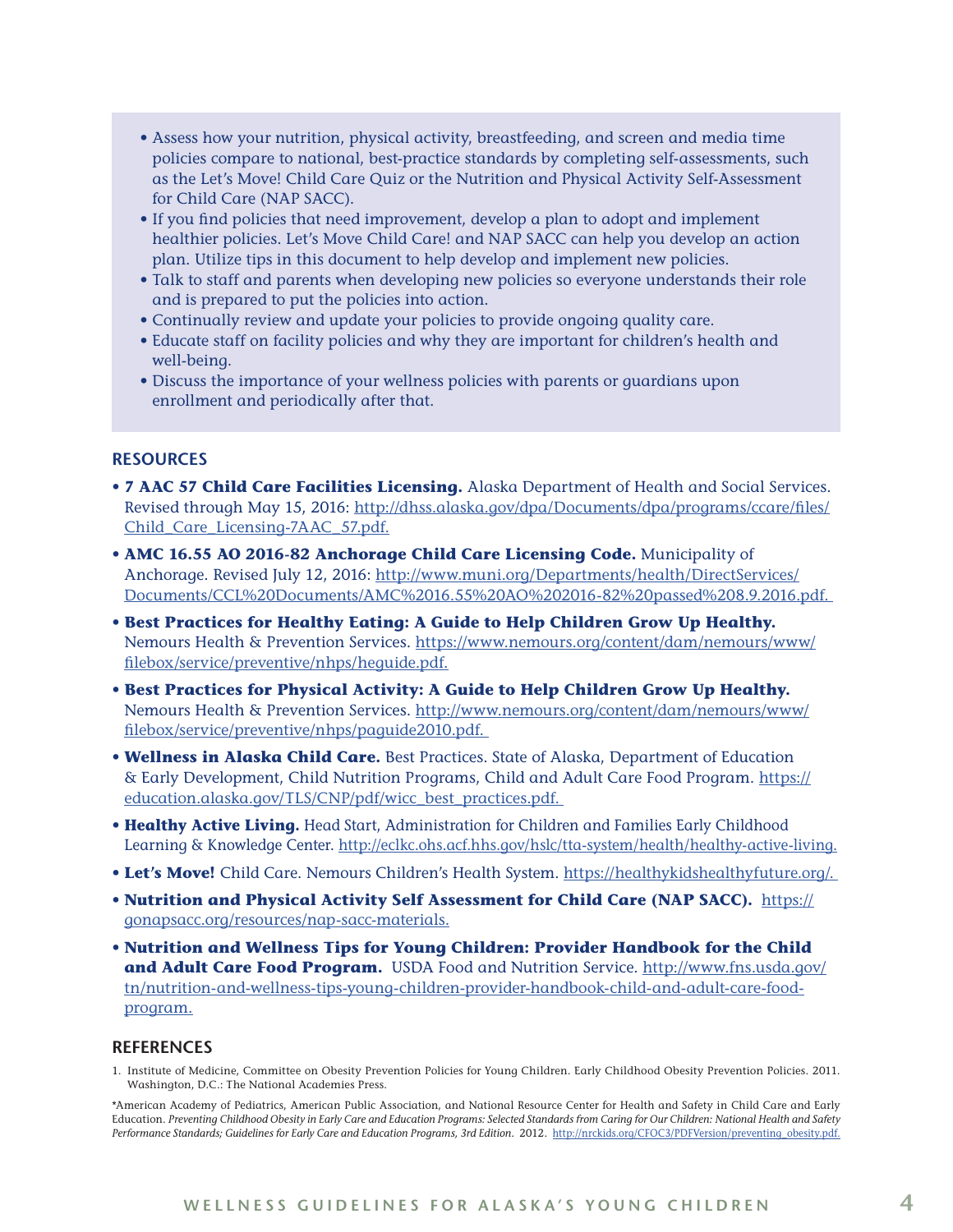### <span id="page-7-0"></span>Family Engagement



#### **WHY?**

Everyone plays a role in the prevention of childhood obesity. By working together to support and encourage healthy eating, active play, and reduced screen and media time, Alaska's young children can grow up at a healthy weight and develop healthy habits for life.

Families can join child care providers in planning programs and activities to prevent childhood obesity and encourage healthy living. Families may also want to incorporate some of these same strategies and practices at home.

#### **WELLNESS GUIDELINES\***

- Provide parents/guardians with written guidelines that the facility has established a comprehensive plan to meet the nutritional requirements of the children in the facility's care and suggest ways parents/guardians can assist the facility in meeting these guidelines. Develop policies for foods brought from home, with parent/guardian consultation, so that expectations are the same for all families.
- Inform parents/guardians of the range of nutrition learning activities provided in the facility.
- Discuss the importance of the facility's written policies on physical activity with parents/ guardians upon enrollment and periodically thereafter.
- Inform parents/guardians if screen media are used in the early care and education program.

#### **COMMUNICATE WELLNESS POLICIES WITH FAMILIES**

- Communicate frequently with parents about the food their child is eating and the amount of physical activity they are getting in your care.
- Highlight your wellness policies in a parent manual.
- Invite parents to participate in lunch and active play time.
- If foods are allowed to be brought in from home or elsewhere, provide a list of acceptable healthy foods that support growth and development for young children.
- Keep parents informed of your nutrition, physical activity, and screen and media time policies through newsletters, bulletin boards, and emails.
- Provide parents of preschoolers screen time reduction and/or media literacy education such as special programs, newsletters, or information sheets, two or more times per year.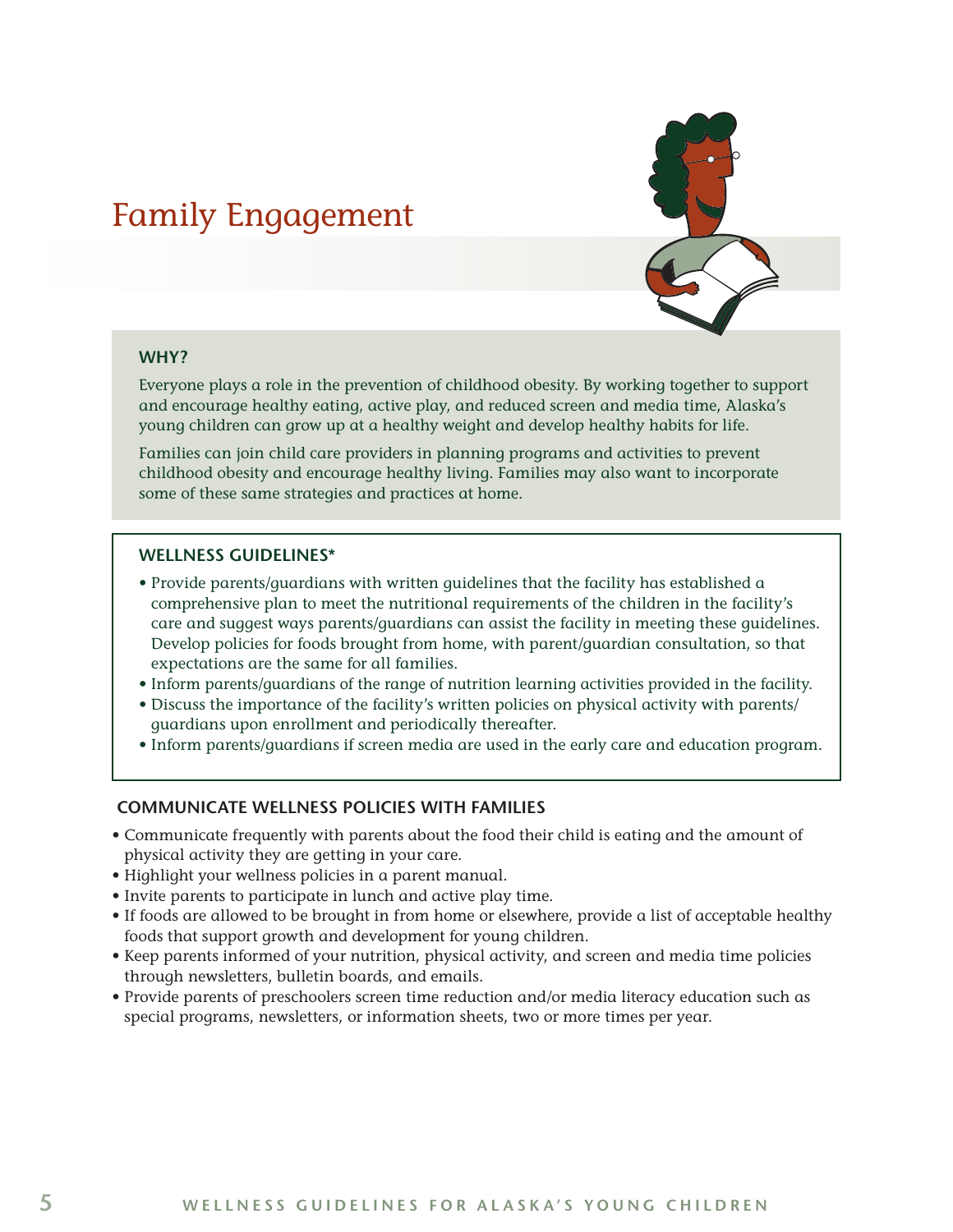#### **INVOLVE FAMILIES IN WELLNESS ACTIVITIES**

- Encourage parents to make similar changes at home so children receive positive health messages from more than one source.
- Provide each family with the monthly menu and include nutrition tips and recipes that can be used at home. If you have a website, post menus and recipes.
- Involve parents and children in party and activity planning that includes healthy eating and active play.
- Include ideas for free and low-cost family activities in your newsletter and on your Facebook page.
- Make book recommendations for families that include books that feature healthy foods or kids being active.
- Host a family fun night that includes healthy snacks and physical activity, such as a family walk, games, dance or scavenger hunt.

#### **POLICIES**

We at (name of center) value family engagement and believe we must work together to help children grow up at a healthy weight. Therefore, we will:

- Encourage mothers to breastfeed their infants and will work with mothers to breastfeed at our site and to safely store expressed human milk.
- Work with an infant's parent/guardian and primary care provider to develop a plan for introducing age-appropriate solid foods (complementary foods).
- Share menus and communicate frequently with parents about the food their child is eating in our care.
- Provide parents with a list of appropriate outdoor clothing and gear. We play outdoors, even in the rain and snow. We follow our local school district inclement weather policy for outdoor recess.
- Provide a list of acceptable healthy foods that may be brought from home for meals, snacks and celebrations.
- Work with family and community members to obtain donated traditional Alaskan foods to serve to our children.

#### **RESOURCES**

The following websites can link you to books and games for kids, and information and recipes to share with parents:

- **Choose My Plate Preschoolers.** https://www.choosemyplate.gov/health-and-nutritioninformation.
- **Harvest for Healthy Kids.** http://www.harvestforhealthykids.org/.
- **National Head Start Association Go Smart.** https://gosmart.nhsa.org/.
- **Nibbles for Health: Nutrition Newsletters for Parents of Young Children.** USDA, Food and Nutrition Service. https://www.fns.usda.gov/tn/nibbles-health-nutrition-newsletters-parentsyoung-children.
- **Sesame Street HeaLthy Habits.** http://www.sesamestreet.org/toolkits/healthyhabits.
- **What's Cooking? USDA Mixing Bowl.** https://whatscooking.fns.usda.gov/.

#### **REFERENCES**

1. Institute of Medicine, Committee on Obesity Prevention Policies for Young Children. Early Childhood Obesity Prevention Policies. 2011. Washington, D.C.: The National Academies Press.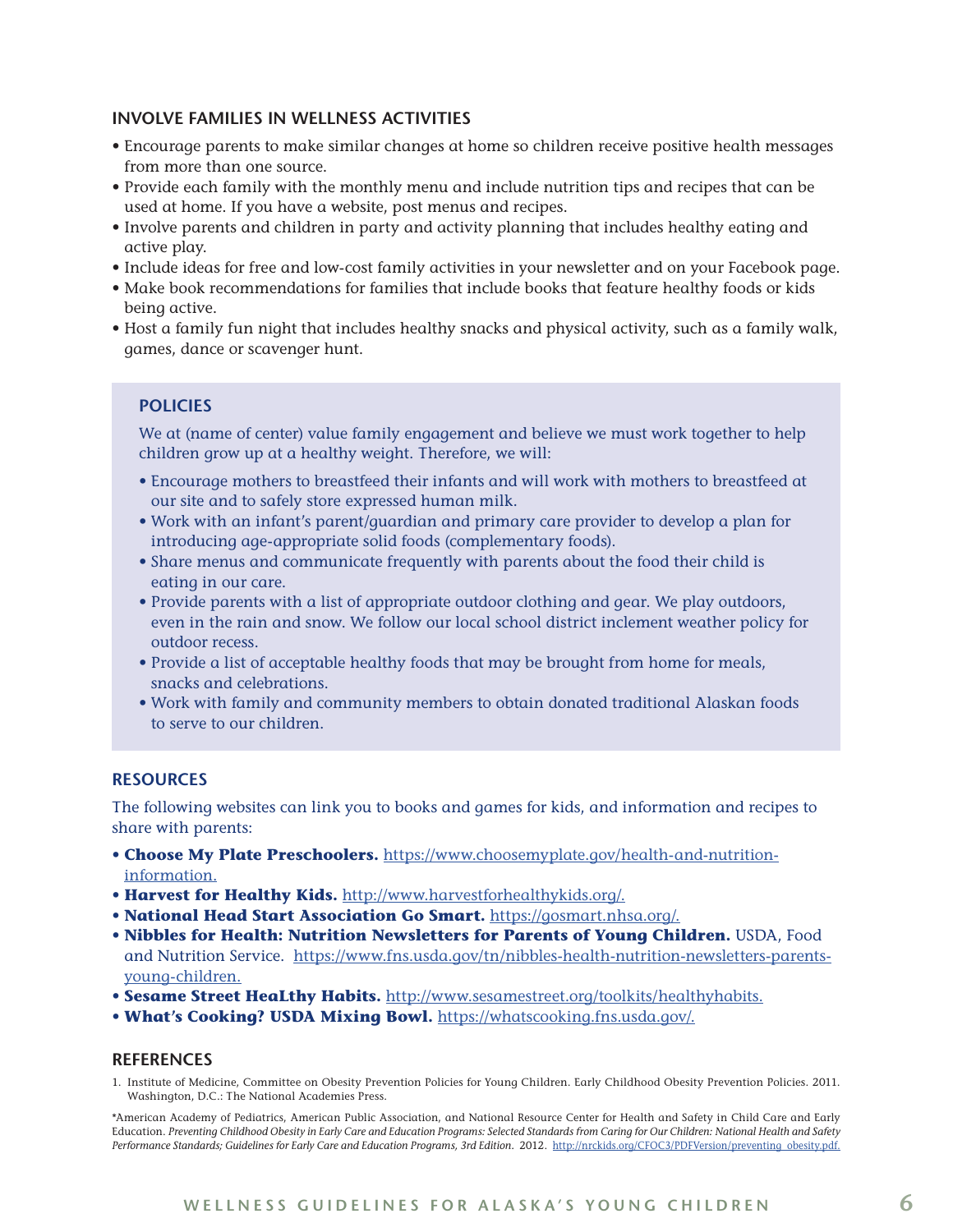### <span id="page-9-0"></span>Physical Activity in Child Care



#### **WHY?**

Free play, active play and outdoor play are essential for the development, learning, and growth of young children. Physical activity helps control weight, build lean muscle, and develop strong bodies.1 Children may learn better and have improved attention and focus during or immediately after bursts of physical activity.<sup>2</sup> Caregivers should provide a variety of opportunities for children to develop and improve motor and movement skills at each stage of development. For kids, physical activity is about learning to have fun moving their bodies.

#### **WELLNESS GUIDELINES\***

- Provide children with adequate space for both inside and outside play.
- Provide daily for all children, birth to 6 years, 2 to 3 occasions of active play outdoors, weather permitting.
- Provide daily for all children, birth to 6 years, 2 or more structured or caregiver/teacher/adultled activities or games that promote movement over the course of the day – indoor or outdoor.
- Require caregivers/teachers to promote children's active play, and participate in children's active games at times when they can safely do so.
- Provide orientation and annual training opportunities for caregivers/teachers to learn about age-appropriate gross motor activities and games that promote children's physical activity.

#### **IN THE CLASSROOM**

- Ensure children have ample opportunity to do moderate to vigorous activities such as running, climbing, dancing, skipping, and jumping.
- Provide continuous opportunities to develop and practice age-appropriate gross motor and movement skills.
- Plan structured and free active play times on the written daily classroom schedule.
- Participate in children's games and active play. Children need to see adults being active and having fun!
- Set policies for extreme temperatures and bad weather that will limit outdoor play. Child care sites may choose to follow guidelines from the National Weather Service, adopt the local school district policy on outdoor recess, or have a parent committee set the weather policy.
- Provide parents with a list of cold weather gear that their children will need.
- Share information with families through conversations, newsletters, and events about healthy habits and how to be active at home.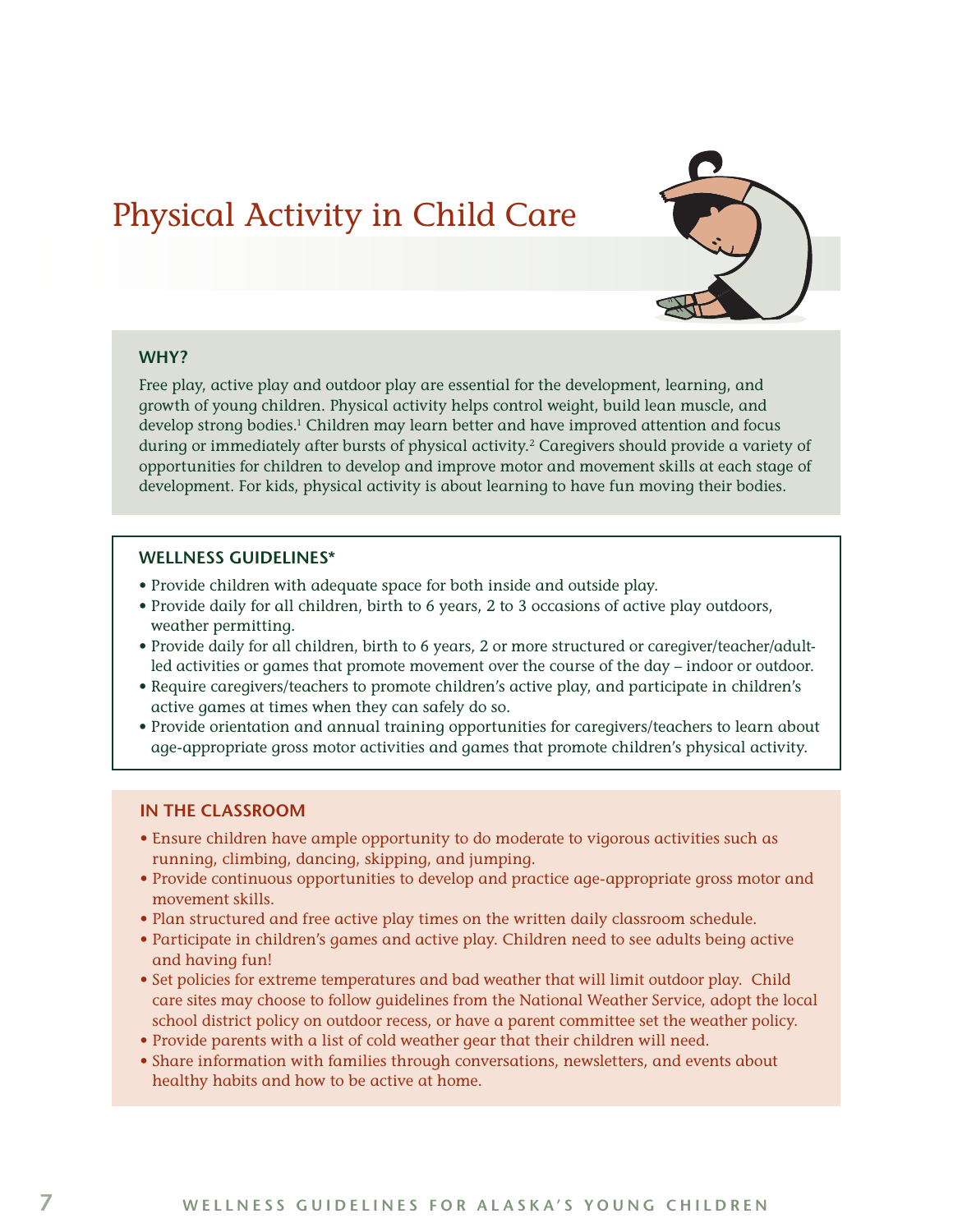#### **AT HOME**

- Play together! Take a walk to the nearest playground or park. Go sledding or bike riding. Kick a soccer ball around the back yard. Turn on some music and dance.
- Focus on fun, not performance.
- Limit the use of confining equipment like infant carriers, swings and strollers.
- Help foster a love of physical activity by being an active role model.

#### **EXAMPLE POLICIES**

We at (name of center) are committed to our children's health. We recognize the importance of physical activity for all children as they develop motor and movements skills and learn to live healthy lives. Therefore, we will:

- Provide fun, engaging physical activity daily in our lesson plans.
- Encourage all children to try new physical activities within their development stage and respond positively when they do.
- Role-model positive behaviors by being physically active with the children, both indoors and outdoors.
- Share our own positive experiences with physical activity and facilitate conversations with the children about their experiences.
- Train our staff on age-appropriate gross motor activities and games that promote children's physical activity.
- Make safe equipment for active play accessible in the classroom at all times (e.g. soft balls, push-pull toys, low carpeted blocks to climb on, etc.).

#### **RESOURCES**

- **Active Early: A Wisconsin Guide for Improving Childhood Physical Activity.** https://dpi. wi.gov/community-nutrition/cacfp/wellness/active-early-healthy-bites.
- **Active Play!** Dr. Diane Craft. http://activeplaybooks.com/.
- **Best Practices for Physical Activity: A Guide to Help Children Grow Up Healthy.** Nemours Health & Prevention Services. http://www.nemours.org/content/dam/nemours/www/ filebox/service/preventive/nhps/paguide2010.pdf.
- **Healthy Active Living.** Head Start, Administration for Children and Families Early Childhood Learning & Knowledge Center. http://eclkc.ohs.acf.hhs.gov/hslc/tta-system/health/healthy-activeliving.
- **Nutrition and Wellness Tips for Young Children: Provider Handbook for the Child and Adult Care Food Program.** USDA Food and Nutrition Service. http://www.fns.usda.gov/ tn/nutrition-and-wellness-tips-young-children-provider-handbook-child-and-adult-care-foodprogram

#### **REFERENCES**

- 1. U.S. Department of Health and Human Services. Physical Activity Guidelines for Americans. 2008.
- 2. Pellegrini, A., C. Bohn. The role of recess in children's cognitive performance and school adjustment. Educ Res 2005; 34:13-19.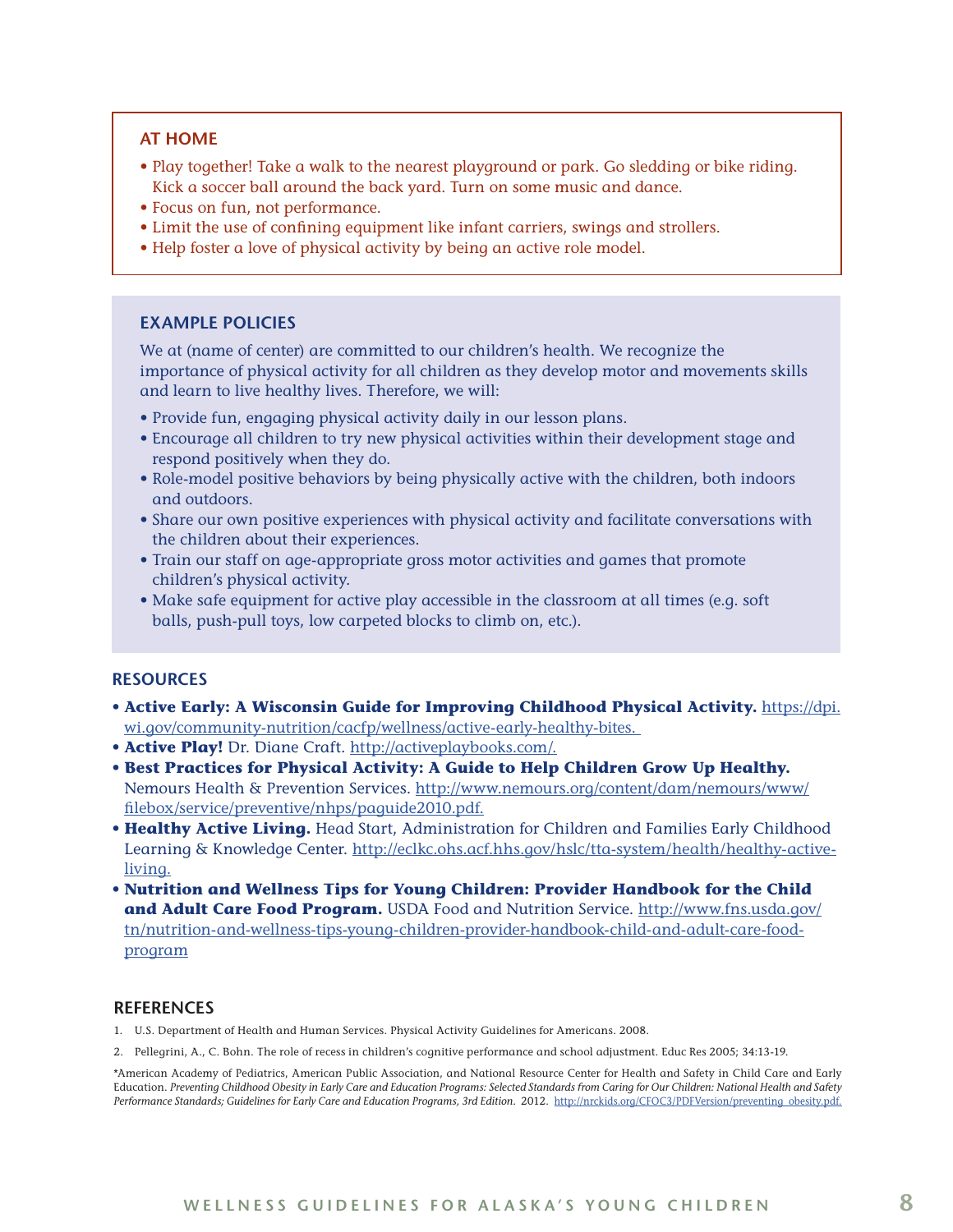### <span id="page-11-0"></span>Physical Activity for Infants (Birth – 11 Months)



#### **WHY?**

Babies need physical activity for their rapidly developing bodies and brains! Moving helps infants develop important brain connections that result in motor skill development as well as brain power. "Tummy time" prepares younger infants for the time they will be able to slide on their bellies and crawl. By providing a stimulating, safe environment for infants to explore, you can help them learn motor and movement skills like reaching, crawling, and walking.

#### **WELLNESS GUIDELINES\***

- Provide daily for all children, birth to 6 years, 2 to 3 occasions of active play outdoors, weather permitting.
- Provide daily for all children, birth to 6 years, 2 or more structured or caregiver/ teacher/ adult-led activities or games that promote movement over the course of the day—indoor or outdoor.
- Ensure that infants have supervised tummy time every day when they are awake.
- Use infant equipment such as swings, stationary activity centers (ex. exersaucers), infant seats (ex. bouncers), molded seats, etc. only for short periods of time if at all.

#### **IN THE CLASSROOM**

- Place younger infants in a prone (front) position ("tummy time") for short bouts (as tolerated) 2 to 3 times per day. Aim for a total of 30 minutes daily. The infant should always be supervised during tummy time. Caregivers should get down on the floor, face to face, so they can talk, sing, and explore together.
- Plan for "tummy time" on the written daily classroom schedule.
- Assist infants in reaching movement milestones like rolling, sitting, and crawling.
- Provide older infants with objects that encourage movement like balls, mobiles, or soft stable objects for pulling up.
- Provide soft, safe, open areas for infants to move preferably away from play areas for older, more active children.
- Outdoor play for infants may include riding in a carriage or stroller; however, infants should be offered opportunities for gross motor play outdoors, as well.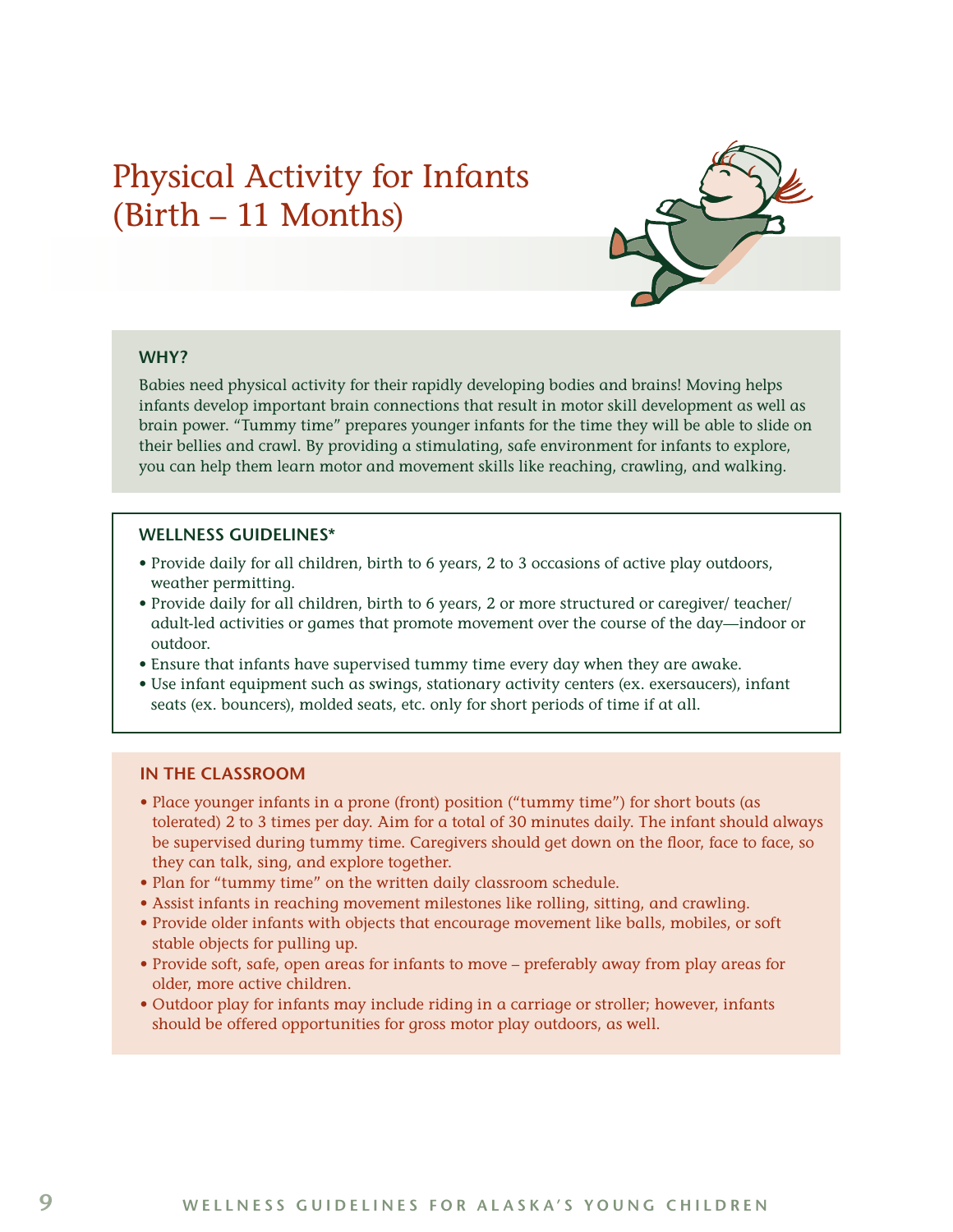#### **AT HOME**

- Play together! Use active play to guide your infant through the stages of motor skill development, such as rolling, sitting, crawling, and grasping for objects.
- Encourage your baby to explore in a safe environment with your caring supervision and involvement.
- Help foster a love of physical activity by being an active role model!

#### **EXAMPLE POLICIES**

We at (name of center) are committed to our children's health. We recognize the importance of physical activity from birth for developing healthy bodies and brains. Therefore, we will:

- Provide infants with supervised "tummy time" 2 to 3 times per day.
- Provide infants with safe, non-restrictive environments to encourage movement and exploration.
- Provide daily opportunities for infants to move and develop motor skills within their developmental stage.
- Use swings, bouncy chairs and other confining equipment (except high chairs when eating and strollers) only for short periods of time if at all.
- Provide outdoor time daily.

#### **RESOURCES**

- **Active Early: A Wisconsin Guide for Improving Childhood Physical Activity.** https://dpi. wi.gov/community-nutrition/cacfp/wellness/active-early-healthy-bites.
- **Active Play!** Dr. Diane Craft. http://activeplaybooks.com/.
- **HealthyChildren.Org.** American Academy of Pediatrics. https://www.healthychildren.org/ English/healthy-living/growing-healthy/Pages/default.aspx.
- **SHAPE America (Society of Health and Physical Educators) Explore Early Childhood Education.** http://www.shapeamerica.org/exploreearlychildhood.cfm.

#### **REFERENCES**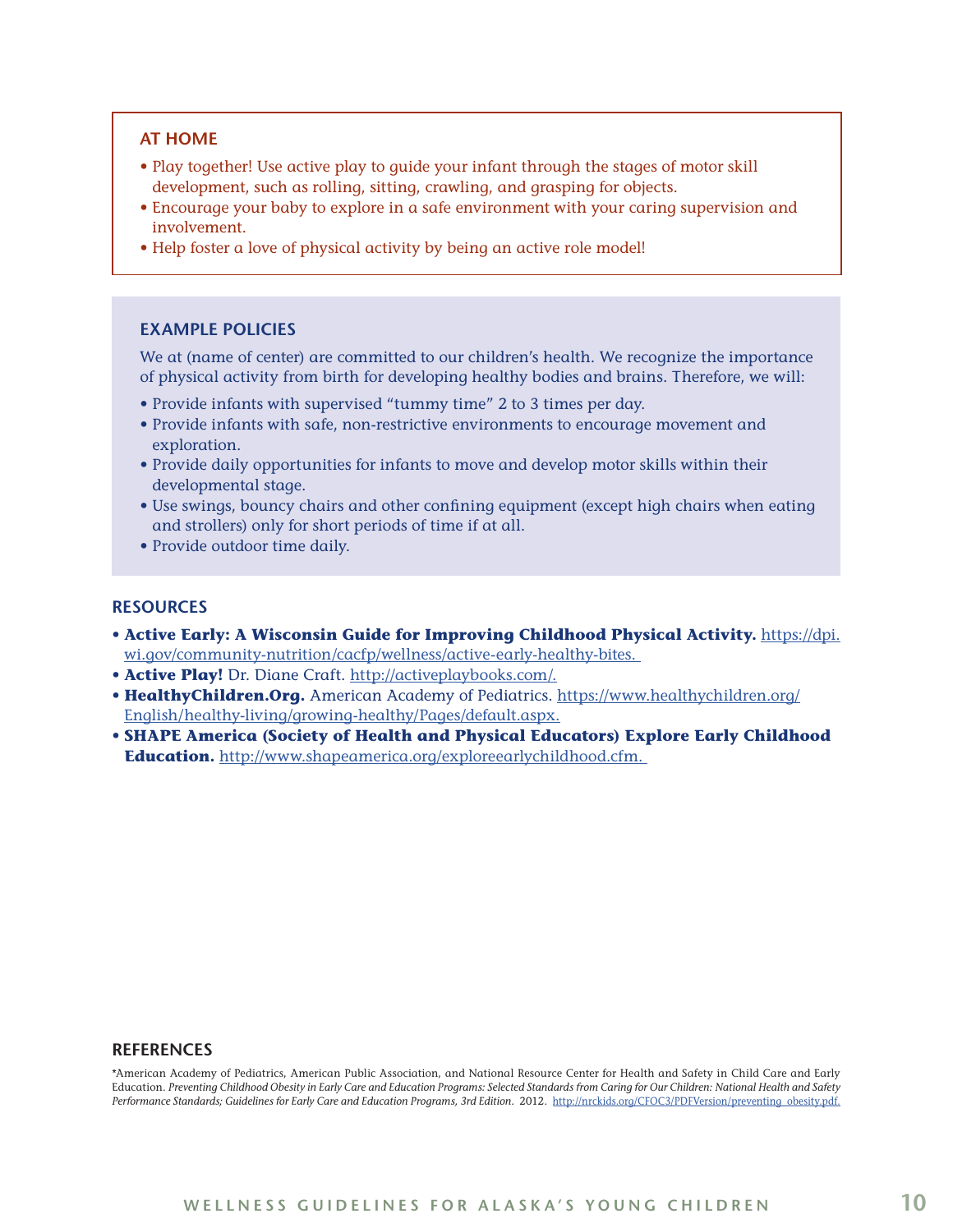### <span id="page-13-0"></span>Physical Activity for Toddlers (12-23 Months)



#### **WHY?**

Toddlers need physical activity for overall health, fitness, and development of motor and movement skills. Toddlers benefit from structured and free play, both indoors and outdoors. By providing a stimulating, safe environment for active play, you can help toddlers develop motor skills, social skills, and brain connections. This helps toddlers develop their independence and build their self-confidence and sense of well-being.

#### **WELLNESS GUIDELINES\***

- Allow toddlers 60 to 90 total minutes per 8-hour day for vigorous physical activity.
- Provide daily for all children, birth to 6 years, 2 to 3 occasions of active play outdoors, weather permitting.
- Provide daily for all children, birth to 6 years, 2 or more structured or caregiver/ teacher/ adult-led activities or games that promote movement over the course of the day—indoor or outdoor.
- Do not withhold active play from children who misbehave, although out-of-control behavior may require 5 minutes or less calming periods to help the child settle down before resuming cooperative play or activities.

#### **IN THE CLASSROOM**

- Plan structured (adult-led) and free active play times on the written daily classroom schedule.
- Play active games that incorporate music, imitation, and simple directions, such as animal movements, follow the leader or dancing with scarves.
- Provide small objects to roll, toss, and kick, such as beanbags and balls.
- Model enjoyment of physical activity by joining children in ball play, dancing, active games, and other physical activities.
- Make indoor play space available for physical activities, including running.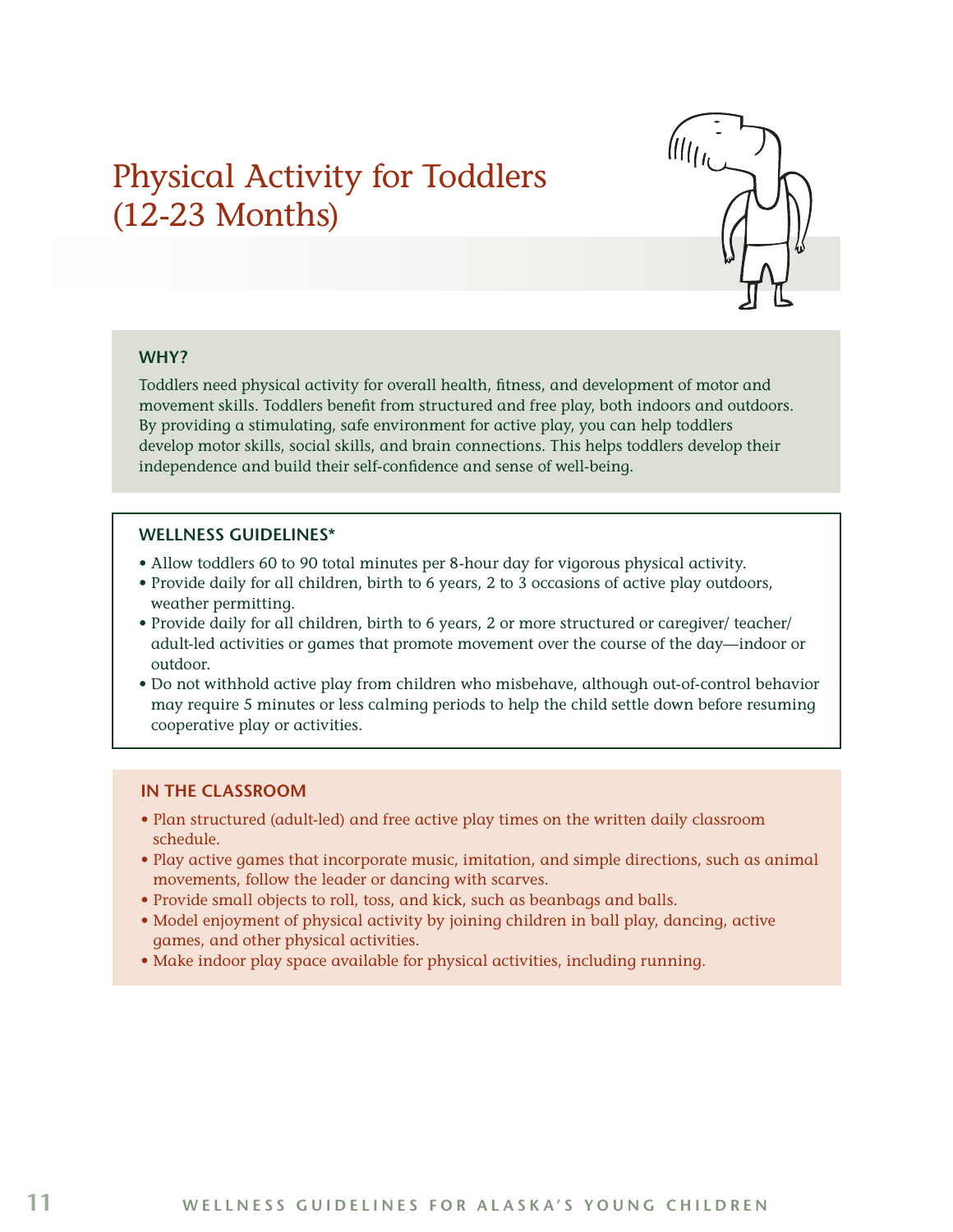#### **AT HOME**

- Play together! Use active play to guide your toddler through the stages of motor skill development such as walking, running, climbing, kicking, throwing, and catching.
- Focus on fun, not performance.
- Limit the use of strollers. Encourage your toddler to walk short distances.
- Help foster a love of physical activity by being an active role model!

#### **EXAMPLE POLICIES**

We at (name of center) are committed to our children's health. We recognize the importance of physical activity for toddler health and development. Therefore, we will:

- Provide fun, engaging, structured (adult-led) and free-time active play opportunities daily in our lesson plans.
- Encourage active play, both indoors and outdoors.
- Provide toddlers 60 to 90 minutes per 8-hour day for vigorous physical activity.
- Play outdoors, even in light rain and snow. We will provide parents with a list of appropriate outdoor clothing and gear. We will follow our local school district inclement weather policy for outdoor recess.
- Encourage all children to try new physical activities within their development stage and respond positively when they do.

#### **RESOURCES**

- **Active Early: A Wisconsin Guide for Improving Childhood Physical Activity.** https://dpi. wi.gov/community-nutrition/cacfp/wellness/active-early-healthy-bites.
- **Active Play!** Dr. Diane Craft. http://activeplaybooks.com/.
- **Go Smart.** National Head Start Association. https://gosmart.nhsa.org/.
- HealthyChildren. Org. American Academy of Pediatrics. https://www.healthychildren.org/ English/healthy-living/growing-healthy/Pages/default.aspx.
- **Sesame Street Healthy Habits for Life.** KidsHealth in the Classroom, Nemours and Sesame Workshop. http://www.sesamestreet.org/parents/topicsandactivities/toolkits/healthyhabits#5.
- **SHAPE America (Society of Health and Physical Educators) Explore Early Childhood Education.** http://www.shapeamerica.org/exploreearlychildhood.cfm.

#### **REFERENCES**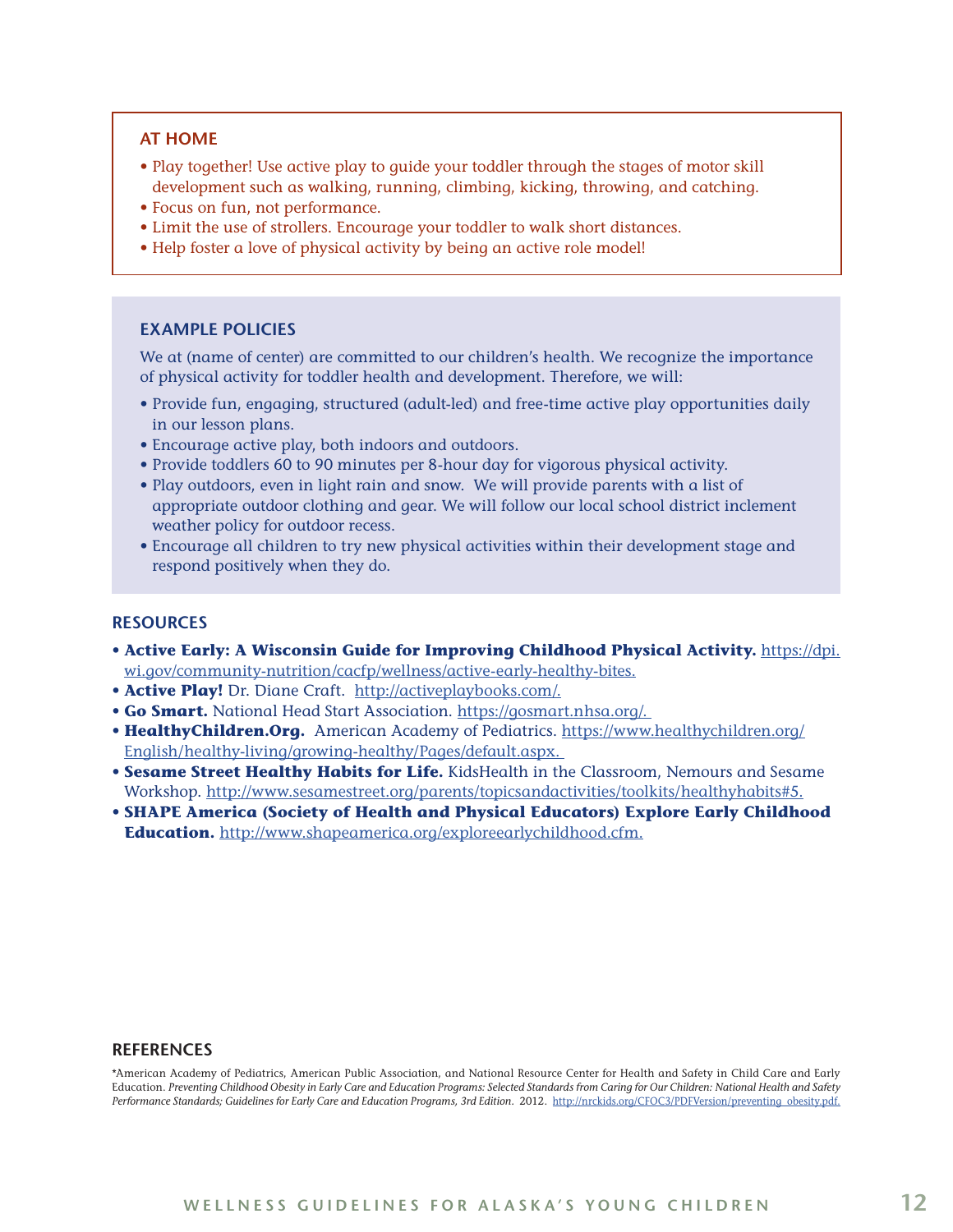### <span id="page-15-0"></span>Physical Activity for Preschoolers (2-5 Years)



#### **WHY?**

Physical activity for preschoolers is important for physical health, fitness and development of motor and movement skills, as well as mental health, social well-being, and learning. Preschoolers benefit from structured and free play, both indoors and outdoors. By providing a stimulating, safe environment for active play, you can help preschoolers master motor skills, such as running, jumping, and throwing, and use their own imaginations to develop games and activities. Children who are active are more likely to be active as adults.

#### **WELLNESS GUIDELINES\***

- Allow preschoolers 90 to 120 minutes per 8-hour day for vigorous physical activity.
- Provide daily for all children, birth to 6 years, 2 to 3 occasions of active play outdoors, weather permitting.
- Provide daily for all children, birth to 6 years, 2 or more structured or caregiver/ teacher/ adult-led activities or games that promote movement over the course of the day—indoor or outdoor.
- Do not withhold active play from children who misbehave, although out-of-control behavior may require 5 minutes or less calming periods to help the child settle down before resuming cooperative play or activities.

#### **IN THE CLASSROOM**

- Plan structured (adult-led) and free active play on the written daily classroom schedule.
- Make indoor play space available for physical activities, including running.
- Look for ways to be active during lessons you already have planned. Children can imitate characters during story time or move their bodies to look like letters or numbers.
- Model enjoyment of physical activity by joining children in ball play, dancing, yoga, skipping, active games, and other fitness activities.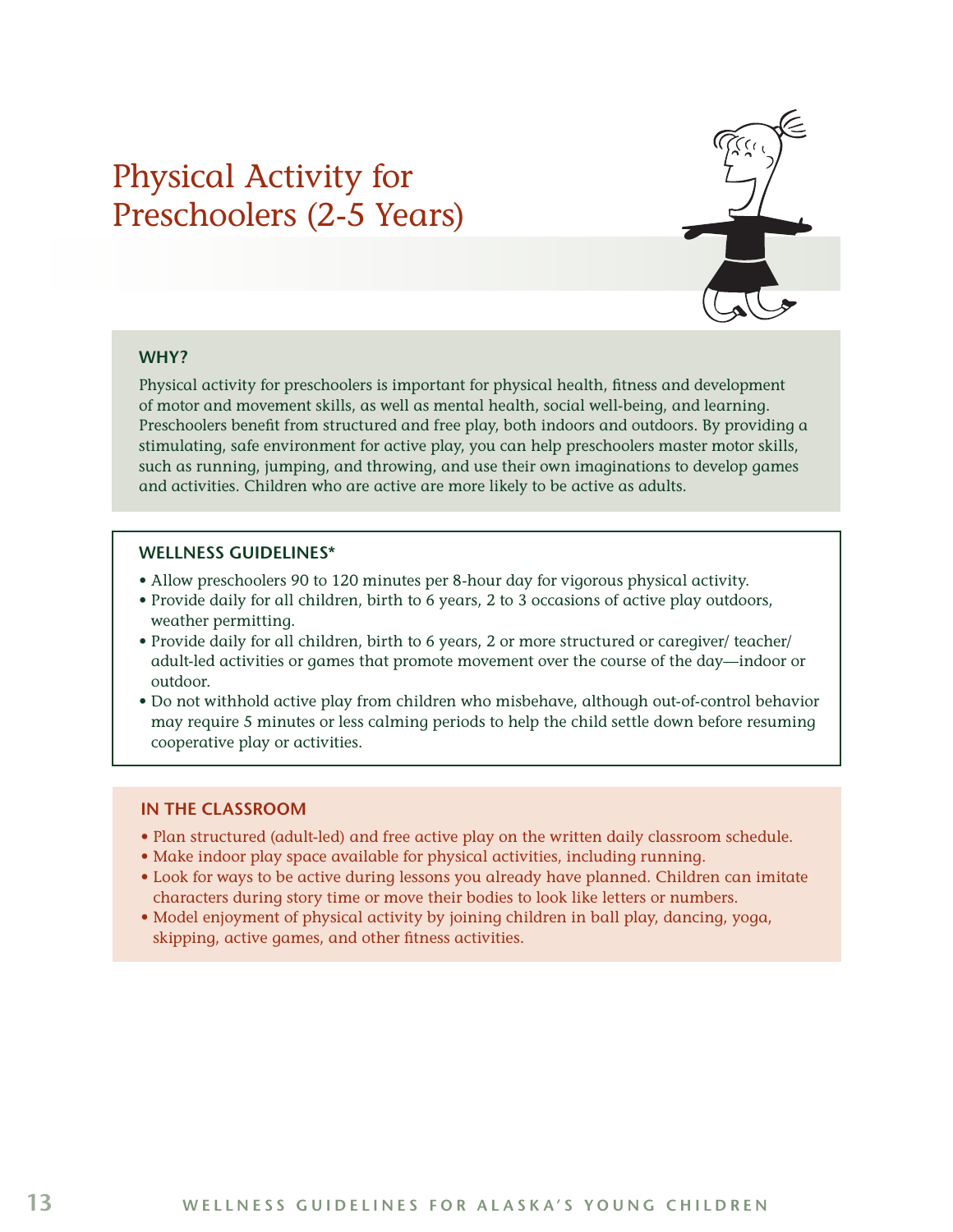#### **AT HOME**

- Play together! Use active play to guide your preschooler through the stages of motor skill development such as running, jumping, hopping, galloping, pedaling, climbing, catching, and throwing.
- Focus on fun, not performance.
- Limit the use of strollers. Encourage your preschooler to walk.
- Help foster a love of physical activity by being an active role model!

#### **EXAMPLE POLICIES**

We at (name of center) are committed to our children's health. We recognize the importance of physical activity for preschooler's health and development. Therefore, we will:

- Provide fun, engaging, structured (adult-led) and free-time active play opportunities daily in our lesson plans.
- Encourage active play, both indoors and outdoors.
- Provide preschoolers with 90 120 minutes per 8-hour day for vigorous physical activity.
- Play outdoors, even in light rain and snow. We will provide parents with a list of appropriate outdoor clothing and gear. We will follow our local school district inclement weather policy for outdoor recess.
- Encourage all children to try new physical activities within their development stage and respond positively when they do.

#### **RESOURCES**

- **Active Early: A Wisconsin Guide for Improving Childhood Physical Activity.** https://dpi. wi.gov/community-nutrition/cacfp/wellness/active-early-healthy-bites.
- **Active Play!** Dr. Diane Craft. http://activeplaybooks.com/.
- **Go Smart.** National Head Start Association. https://gosmart.nhsa.org/.
- **HealthyChildren.Org.** American Academy of Pediatrics. https://www.healthychildren.org/ English/healthy-living/growing-healthy/Pages/default.aspx.
- **Sesame Street Healthy Habits for Life.** KidsHealth in the Classroom, Nemours and Sesame Workshop. http://www.sesamestreet.org/parents/topicsandactivities/toolkits/healthyhabits#5.
- **SHAPE America (Society of Health and Physical Educators) Explore Early Childhood Education.** http://www.shapeamerica.org/exploreearlychildhood.cfm.

#### **REFERENCES**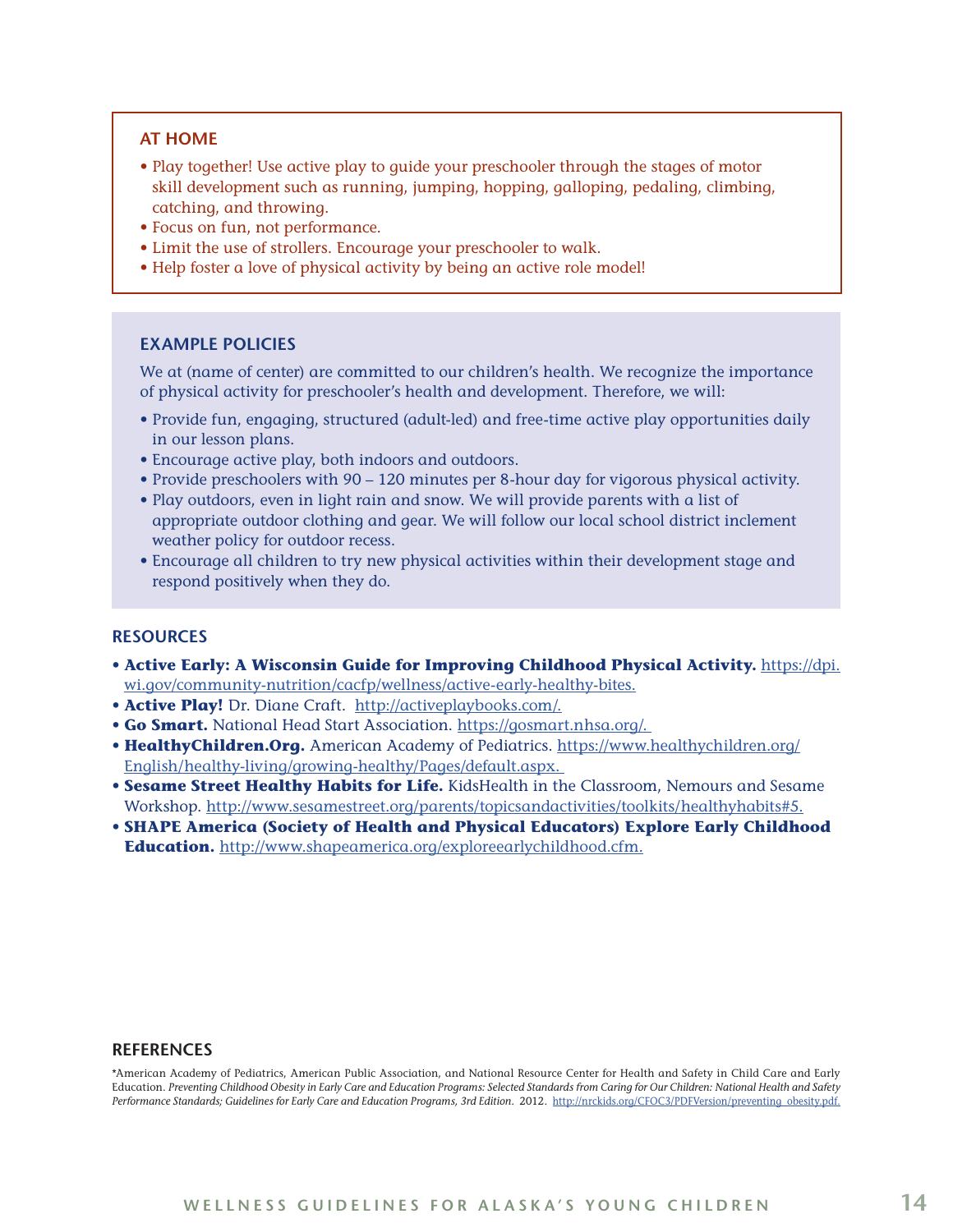### <span id="page-17-0"></span>Increasing Physical Activity in Child Care Settings



#### **WHY?**

Children learn from the modeling of healthy and safe behaviors, including active play. Many things, such as time, space, money and weather, can get in the way of being physically active. Setting policies and actively working to overcome barriers to physical activity are important to help children be physically active for their health and well-being.

#### **WELLNESS GUIDELINES\***

- Develop written policies on the promotion of physical activity and the removal of potential barriers to physical activity participation.
- Provide orientation and annual training opportunities for caregivers/teachers to learn about age-appropriate gross motor activities and games that promote children's physical activity.
- Require caregivers/teachers to promote children's active play, and participate in children's active games at times when they can safely do so.

#### **TRAIN STAFF**

- Educate staff on facility policies on physical activity and why they are important for children's health and well-being. Sometimes, staff turnover or personal attitudes towards physical activity can be a barrier to physical activity participation.
- Train staff on gross motor developmental milestones, age-appropriate activities and materials, and safety issues, such as equipment and weather.
- Encourage staff to participate in children's games and model enjoyment of physical activity. Wear clothing and footwear that permits easy and safe movement.
- Have fun at staff meetings by teaching each other new games or activities that increase physical activity.

#### **INCORPORATE ACTIVITY INTO DAILY SCHEDULE**

- Schedule indoor and outdoor teacher-led physical activities and free, active-play time that meets the amount of time recommended for each age group. Schedule tummy time and outdoor time for infants.
- Accumulate the recommended amount of daily physical activity per age group in doses of at least 10 minutes or more throughout the day, but not all at once.
- Look for ways to be active during lessons you already have planned. Children can imitate characters during story time or move their bodies to look like letters or numbers.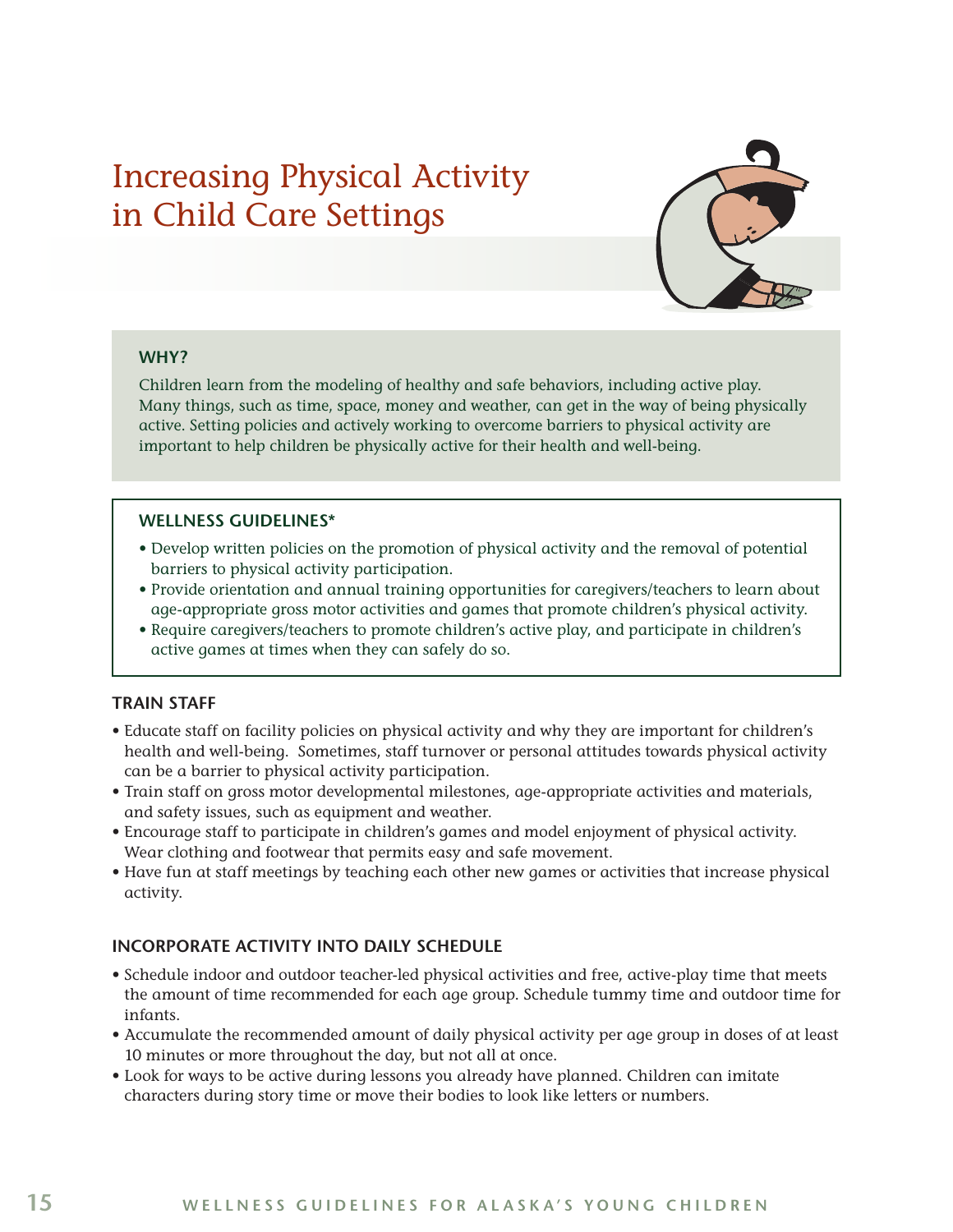- Transition times are great for including activity. While walking in line, kids can pretend they are balancing on a high-wire or hop like a bunny.
- Take physical activity field trips. Go on nature walks. Find the closest hill for sledding or rolling down.

#### **CREATE ACTIVE ENVIRONMENTS**

- Ensure indoor and outdoor space is safe, clean, neat, and clutter free. There should be plenty of space for kids to run, jump, skip, and gallop.
- Provide a variety of physical activity equipment some fixed, some portable, different materials, and appropriate for different ages and abilities.
- Rotate materials and equipment on a regular basis to keep children engaged and excited about physical activity.
- Physical activity equipment doesn't have to be expensive, but it must be safe. Websites and books offer free, downloadable ideas for activities or "home-made" equipment. Check out your local library for children's books and music that encourage physical activity.
- Make physical activity fun so children (and staff) want to participate!
- In areas of the state that experience regular inclement weather, centers should have a gross motor room or design their classroom so that children can have active play time inside.

#### **WEATHER**

- Children are more physically active when they can play outside. Go outside in winter and even light rain and snow.
- Set policies for extreme temperatures and bad weather that will limit outdoor play. Child care sites may choose to follow guidelines from the National Weather Service, adopt the local school district policy on outdoor recess, or have a parent committee set the weather policy.
- If outdoor play is limited due to adverse weather conditions, increase the time of indoor activity, so the total amount of exercise meets the recommended amount per age group.
- Provide parents with a list of cold weather gear that their children will need to play outside.
- The rule of thumb for older babies and young children is to dress them in one more layer of clothing than an adult would wear in the same conditions.

#### **EXAMPLE POLICIES**

We recognize the importance of staff as positive role models for all children as they learn to live healthy lives. Therefore, we will:

- Role-model positive behaviors by being physically active with the children, both indoors and outdoors.
- Share our own positive experiences with physical activity and facilitate conversations with the children about their experiences.
- Offer staff training opportunities on age-appropriate gross motor activities and promoting physical activity and movement at least twice a year.

#### **REFERENCES**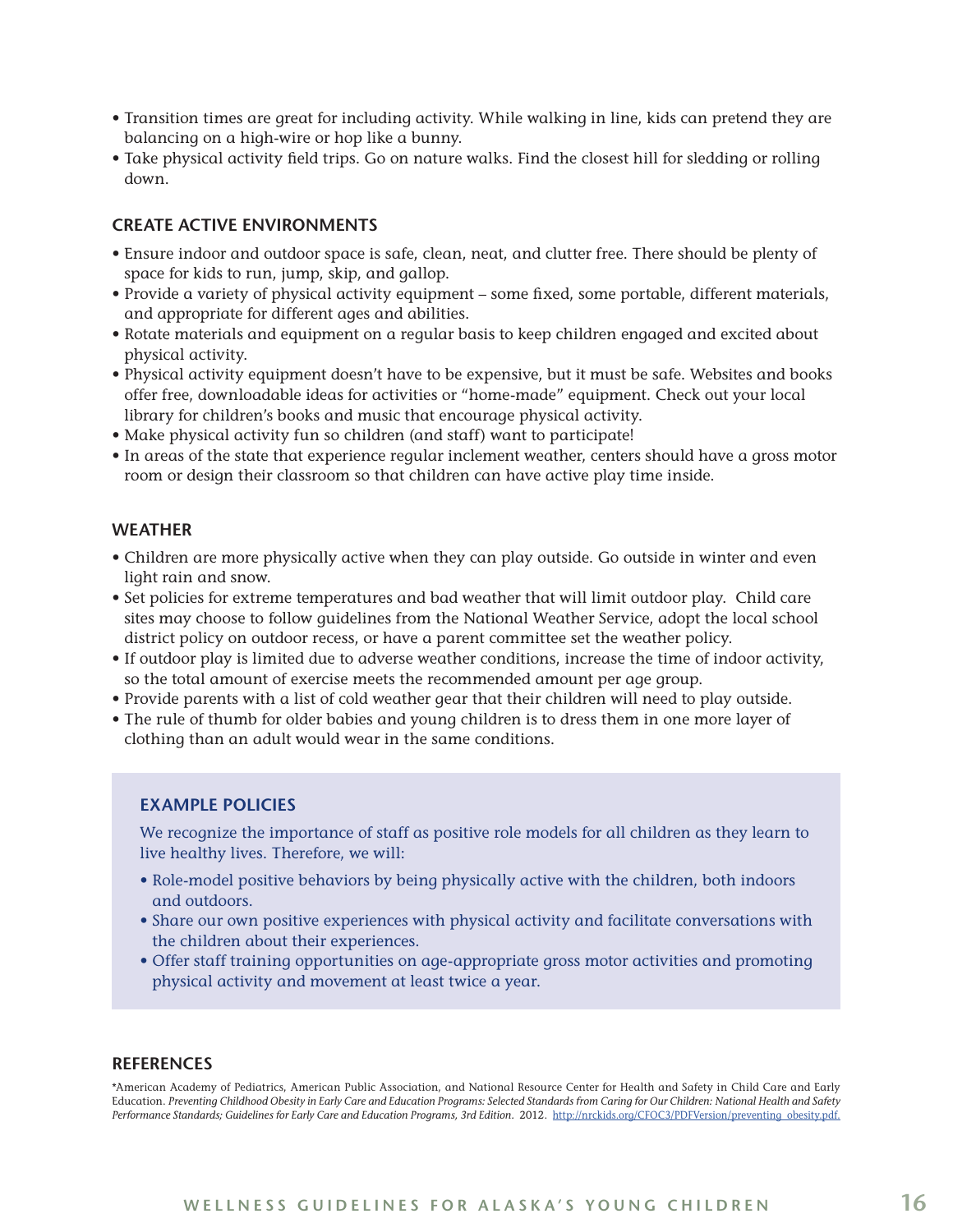### <span id="page-19-0"></span>Screen & Media Time



#### **WHY?**

Screen time or media time is any time spent watching TV, videotapes, or DVDs; playing video or computer games; surfing the Internet; or using hand-held devices, such as a tablet or smartphone. These are sedentary activities and often replace the time children should be physically active. Too much media time has been shown to reduce night-time sleep, delay cognitive, language and social/emotional development, and increase the risk for obesity.<sup>1</sup>

#### **WELLNESS GUIDELINES\***

- Do not use media (television [TV], video, and DVD) viewing and computers with children younger than 2 years.
- Limit total media time for children 2 years and older to no more than 30 minutes once a week. Limit screen time (TV, DVD, computer time).
- Use screen media with children age 2 years and older only for educational purposes or physical activity.
- Do not utilize TV, video, or DVD viewing during meal or snack time.

#### **IN THE CLASSROOM**

- Avoid having a TV in a room where children are present. Caregivers should not watch TV during the care day.
- Make media time interactive by talking with the children about what they are watching. Always consider whether children could learn the skill better in another way through hands-on experiences.
- Limit computer use to no more than 15-minute increments except for school-age children completing homework assignments and children with special health care needs who require and consistently use assistive and adaptive computer technology.
- Share information with families about reducing screen time at home through conversations, newsletters and events.

#### **AT HOME1**

- Avoid digital media use (except video-chatting) in children younger than 18 to 24 months.
- For children 2 to 5 years old, limit screen use to 1 hour per day of high-quality programing,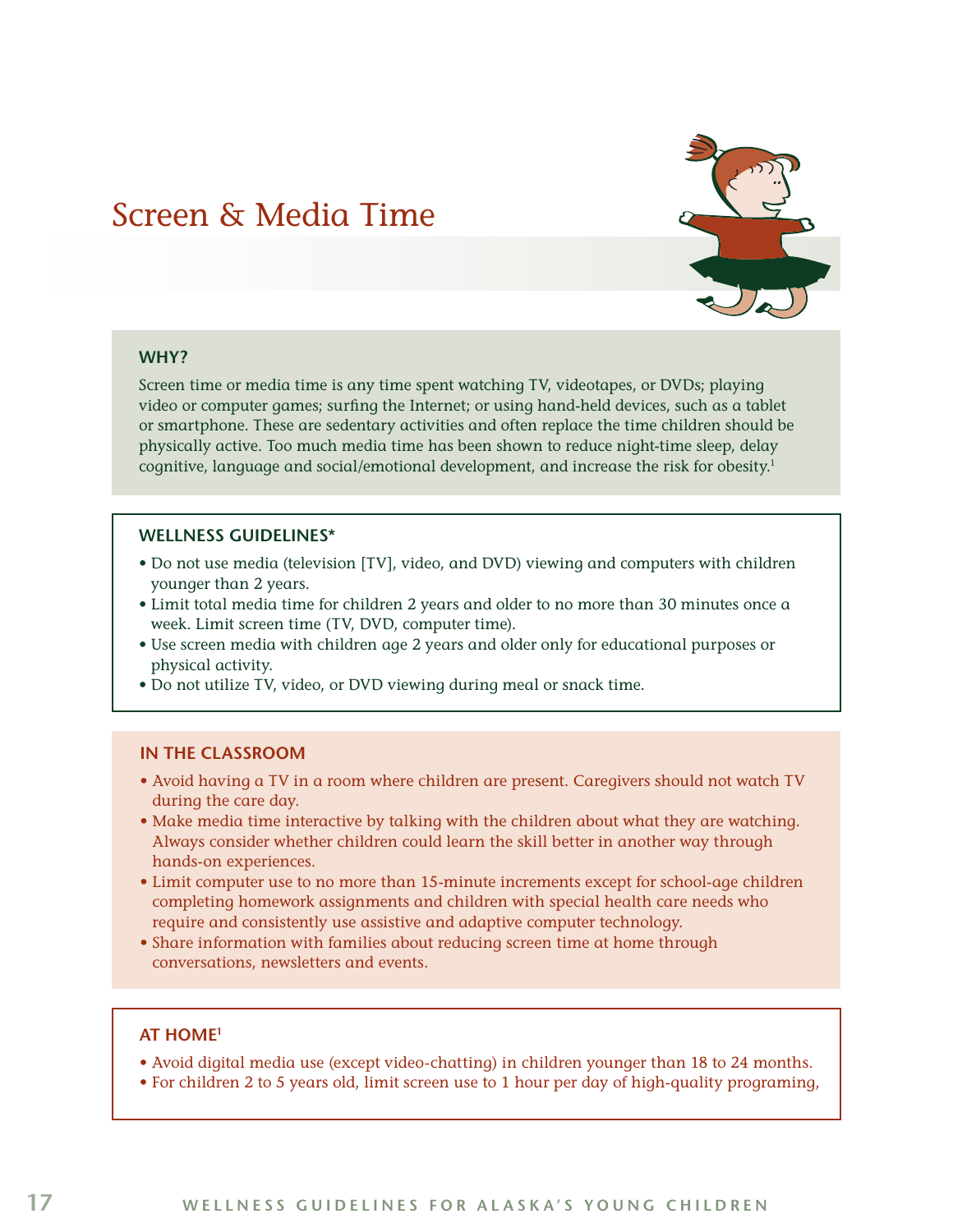co-view with your children, help them understand what they are seeing, and help them apply what they learn to the world around them.

- Develop, consistently follow, and routinely revisit a Family Media Use plan.
- Move TVs out of the bedrooms and to a central location like a family room.
- Have one specific time during the day for age-appropriate, educational programs. Watch together, so you can talk about it.
- Avoid media screens during meals and for 1 hour before bedtime.
- Turn off the TV and play together! Go for a family walk after dinner instead of watching TV.

#### **EXAMPLE POLICIES**

We at (name of center) are committed to our children's health. We recognize sedentary activities can be detrimental to children's health, development, and weight. Therefore, we will:

- Limit media time (except for educational computer use and physical activity) to less than 30 minutes per week for children 2 and older; no media time for children younger than 2 years.
- Limit computer use to no more than 15-minute increments except for school-age children completing homework assignments and children with special health care needs who require and consistently use assistive and adaptive computer technology.

#### **RESOURCES**

- **Best Practices for Physical Activity: A Guide to Help Children Grow Up Healthy.** Nemours Health & Prevention Services. http://www.nemours.org/content/dam/nemours/www/ filebox/service/preventive/nhps/paguide2010.pdf.
- **Healthy Child Care: Screen-Time Reduction Toolkit for Child Care Providers.** Michigan Department of Child Health. https://healthykidshealthyfuture.org/wp-content/uploads/2015/04/ Screen-TimeReductionToolkit.pdf.
- **Let's Move!** Child Care Reduce Screen Time. https://healthykidshealthyfuture.org/5-healthygoals/reduce-screen-time/.
- **Family Media Plan.** American Academy of Pediatrics. https://www.healthychildren.org/ English/media/Pages/default.aspx.

#### **REFERENCES**

1. American Academy of Pediatrics Council on Communications and Media. Media and Young Minds. Pediatrics 2016; 138 (5):e20162591.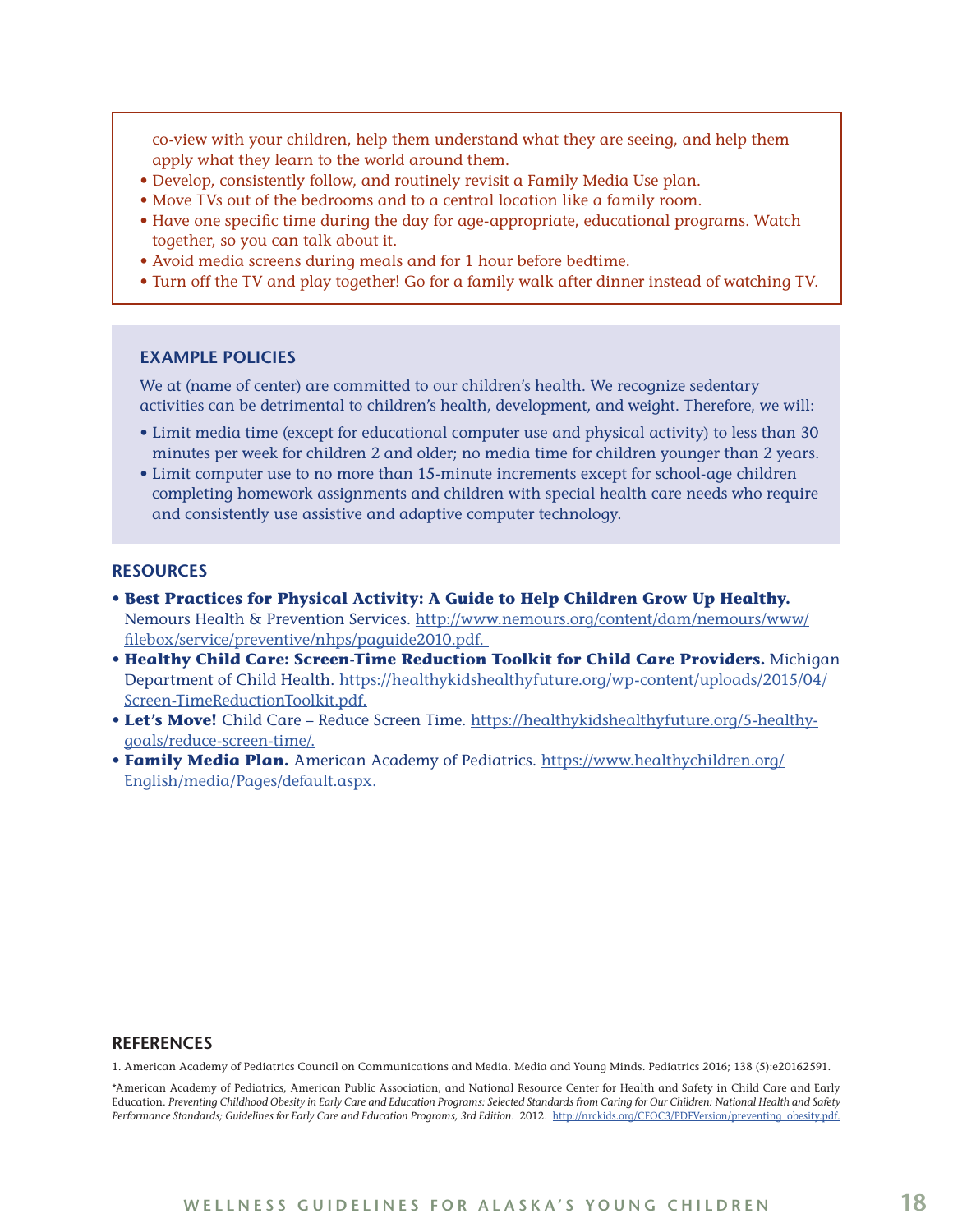

### <span id="page-21-0"></span>Nutrition in Child Care

#### **WHY?**

Nutritious foods contribute to the wellness, healthy growth, and development of young children. Child care settings provide the opportunity for children to learn about the food they eat, develop and strengthen their fine and gross motor skills, and engage in social interaction at mealtimes. Healthy eating for young children is about learning, exploring, and enjoying healthy foods and mealtime. Parents should be informed about the food, food preparation, mealtime, and nutrition education provided for their child so everyone is working on the same goal of helping children grow up at a healthy weight.

#### **WELLNESS GUIDELINES\***

- Prepare, serve, and store meals and snacks that meet the requirements for meals of the U.S. Department of Agriculture (USDA), Child and Adult Care Food Program (CACFP).
- Provide parents/guardians with written guidelines that the facility has established a comprehensive plan to meet the nutritional requirements of the children in the facility's care and suggest ways parents/ guardians can assist the facility in meeting these guidelines. Develop policies for foods brought from home, with parent/guardian consultation, so that expectations are the same for all families.
- Inform parents/guardians of the range of nutrition learning activities provided in the facility.

#### **IN THE CLASSROOM**

- Participate in or follow the meal and snack patterns and best practices of the Child and Adult Care Food Program (CACFP).
- Provide healthy snacks that meet the nutritional needs of children and are low in sugar, salt, and fat.
- Encourage mothers to breastfeed their infants. Work with mothers to breastfeed at your site and to safely store expressed breast milk.
- Share menus and communicate frequently with parents about the food their child is eating in your care.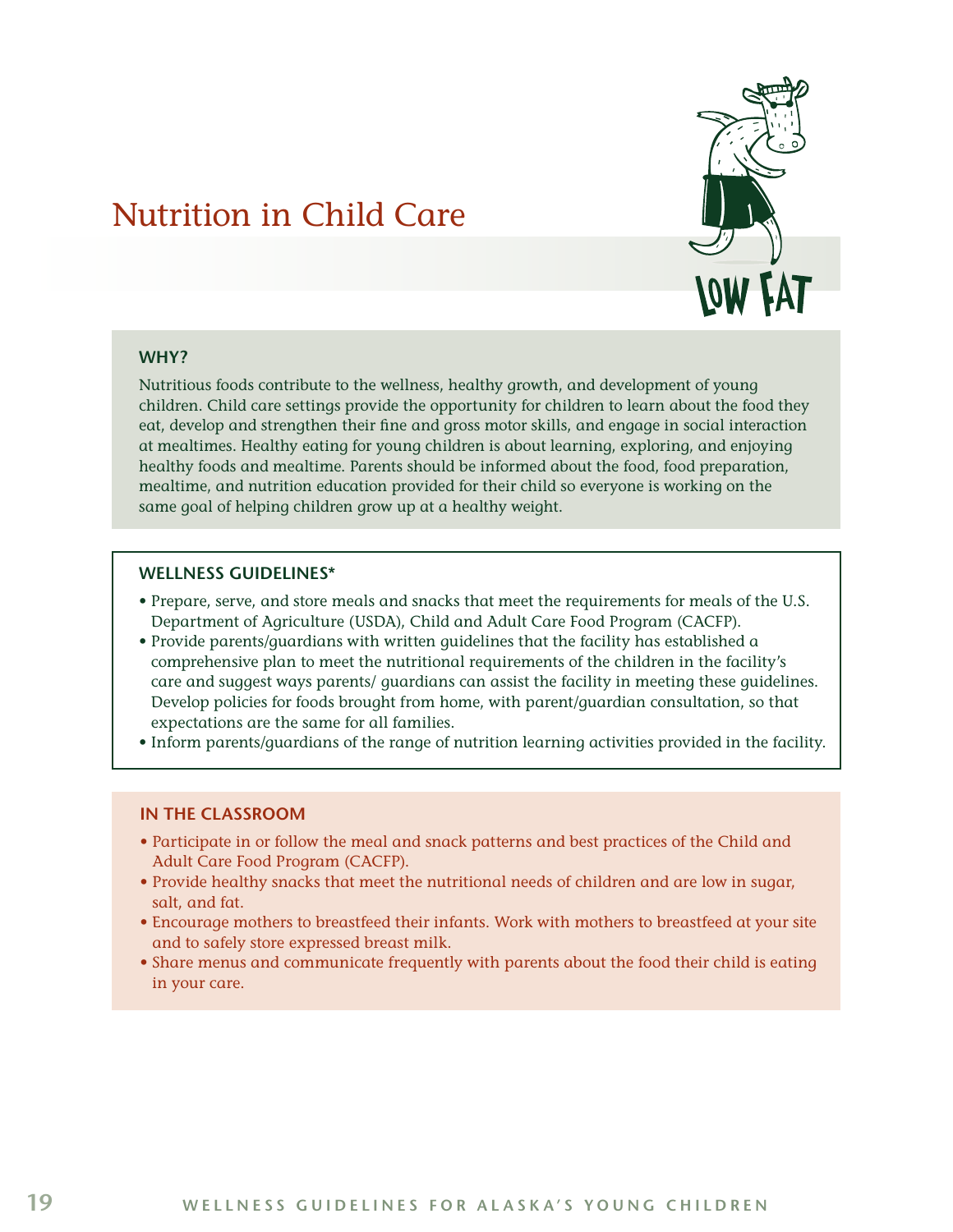#### **AT HOME**

- Talk with the child care staff about what and how much your child ate that day. Try to complement that at home.
- Make healthy eating fun; turn an open face cheese sandwich into a face with tomato slices for eyes and a strip of bell pepper for a smile.
- Let kids make choices. Serve a variety of healthy foods and let everyone (including children) choose what they want to eat and how much.

#### **EXAMPLE POLICIES**

We at (name of center) are committed to our children's health. We recognize the importance of good nutrition for healthy growth and development in children. Therefore, we will:

- Follow the healthy meal and snack patterns and best practices of the USDA Child and Adult Care Food Program (CACFP).
- Provide a room for breastfeeding and pumping that is clean, comfortable, and private.
- Provide designated refrigerated space for breast milk storage.
- Provide a list of acceptable healthy foods that may be brought from home for meals, snacks, and celebrations.

#### **RESOURCES**

- **Best Practices for Healthy Eating: A Guide to Help Children Grow Up Healthy.** Nemours Health & Prevention Services. https://www.nemours.org/content/dam/nemours/www/ filebox/service/preventive/nhps/heguide.pdf.
- **Child and Adult Care Food Program.** Alaska Department of Education & Early Development. https://education.alaska.gov/TLS/CNP/CACFP.html.
- **Child and Adult Care Food Program: Best Practices.** USDA. https://www.fns.usda.gov/ sites/default/files/cacfp/CACFP\_factBP.pdf.
- **Choose My Plate Preschoolers.** https://www.choosemyplate.gov/health-and-nutritioninformation.
- **Healthy Bites: A Wisconsin Guide for Improving Childhood Nutrition.** Wisconsin Department of Health Services. https://dpi.wi.gov/sites/default/files/imce/school-nutrition/pdf/ healthy bites.pdf.
- **Healthy Meals Resource System.** Child and Adult Care Food Program. https://healthymeals. fns.usda.gov/cacfp-wellness-resources-child-care-providers/nutrition.
- **Nutrition and Wellness Tips for Young Children: Provider Handbook for the Child and Adult Care Food Program.** USDA, Food and Nutrition Service. https://www.fns.usda.gov/ tn/nutrition-wellness-tips-young-children.
- **Wellness in Alaska Child Care.** Best Practices. State of Alaska, Department of Education & Early Development, Child Nutrition Programs, Child and Adult Care Food Program: https:// education.alaska.gov/TLS/CNP/pdf/wicc\_best\_practices.pdf.

#### **REFERENCES**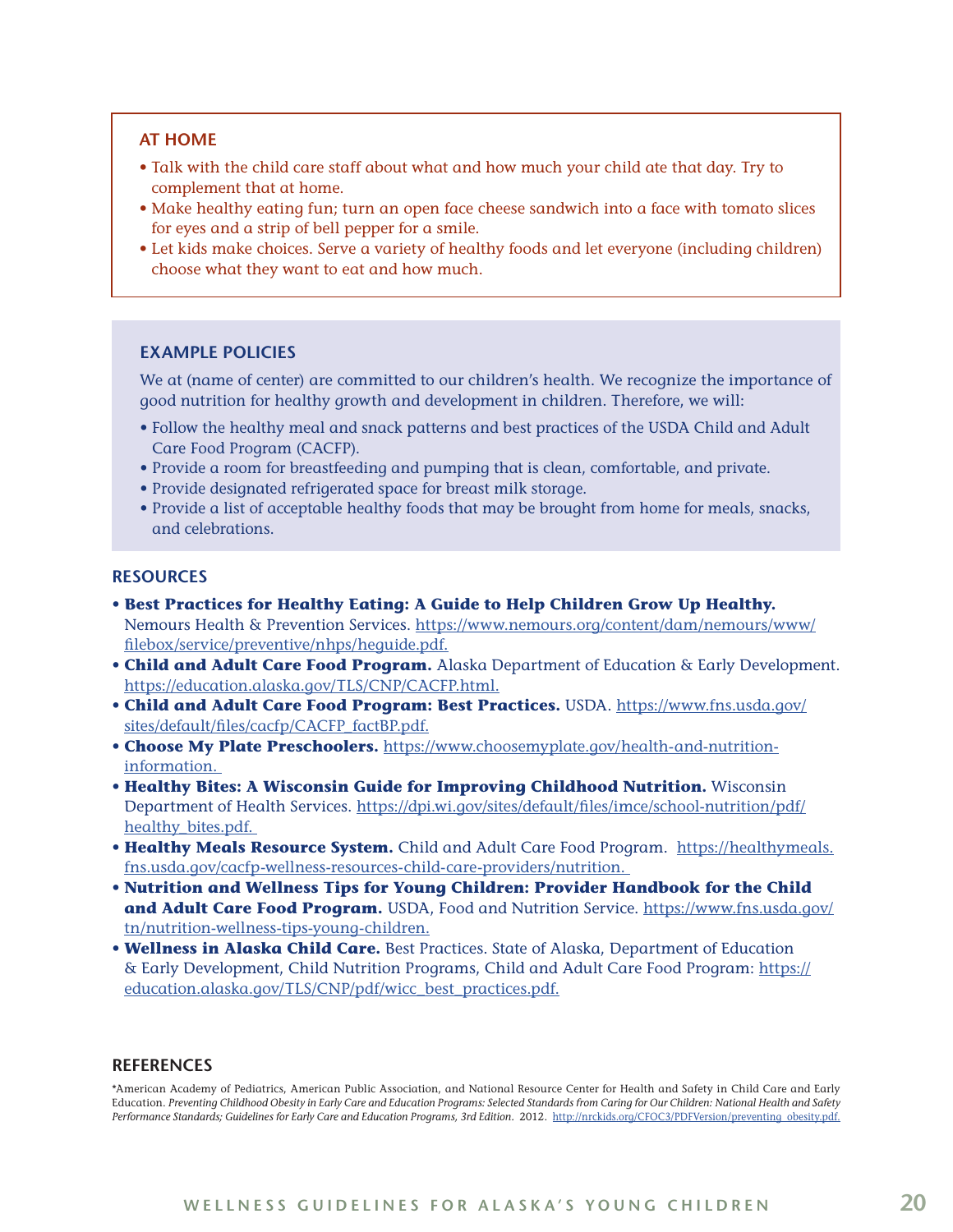### <span id="page-23-0"></span>Breastfeeding & the Feeding of Breast Milk



#### **WHY?**

Breast milk is the perfect food for babies. When a mom chooses to breastfeed her infant, she is protecting her baby from health problems such as infections, asthma, obesity, eczema, diarrhea, SIDS, and leukemia. The nutrients in breast milk are balanced just right, and they change as the baby grows so that breast milk always has the appropriate amount of nutrients and water. Other benefits of breastfeeding are that mom's milk is always ready and does not rely on a clean water source. Breastfeeding also saves money and reduces waste.<sup>1</sup>

#### **WELLNESS GUIDELINES\***

- Encourage and support breastfeeding and feeding of breast milk by making arrangements for mothers to feed their children comfortably on-site or to provide expressed breast milk for staff to feed their child during meal times.
- Introduce breastfed infants gradually to iron-fortified foods no sooner than 4 months of age, but preferably around 6 months to complement the breast milk.

#### **IN THE CLASSROOM**

- Dedicate a clean, comfortable, private space for moms to breastfeed or pump.
- Help nursing moms feel welcome and supported by promoting breastfeeding services at family orientation, with posters on site, and with information on your website and in newsletters.
- Make sure staff is trained on safe practices for handling and storing expressed breast milk.
- Talk with moms to determine feeding plans.

#### **AT HOME**

- Research overwhelmingly shows that exclusive breastfeeding for 6 months, and continued breastfeeding for at least a year or longer, is good for the health of both children and mothers.
- Get your infant used to being fed your expressed milk in a bottle by another person.
- Be sure to take care of yourself with healthy eating and plenty of water to stay hydrated.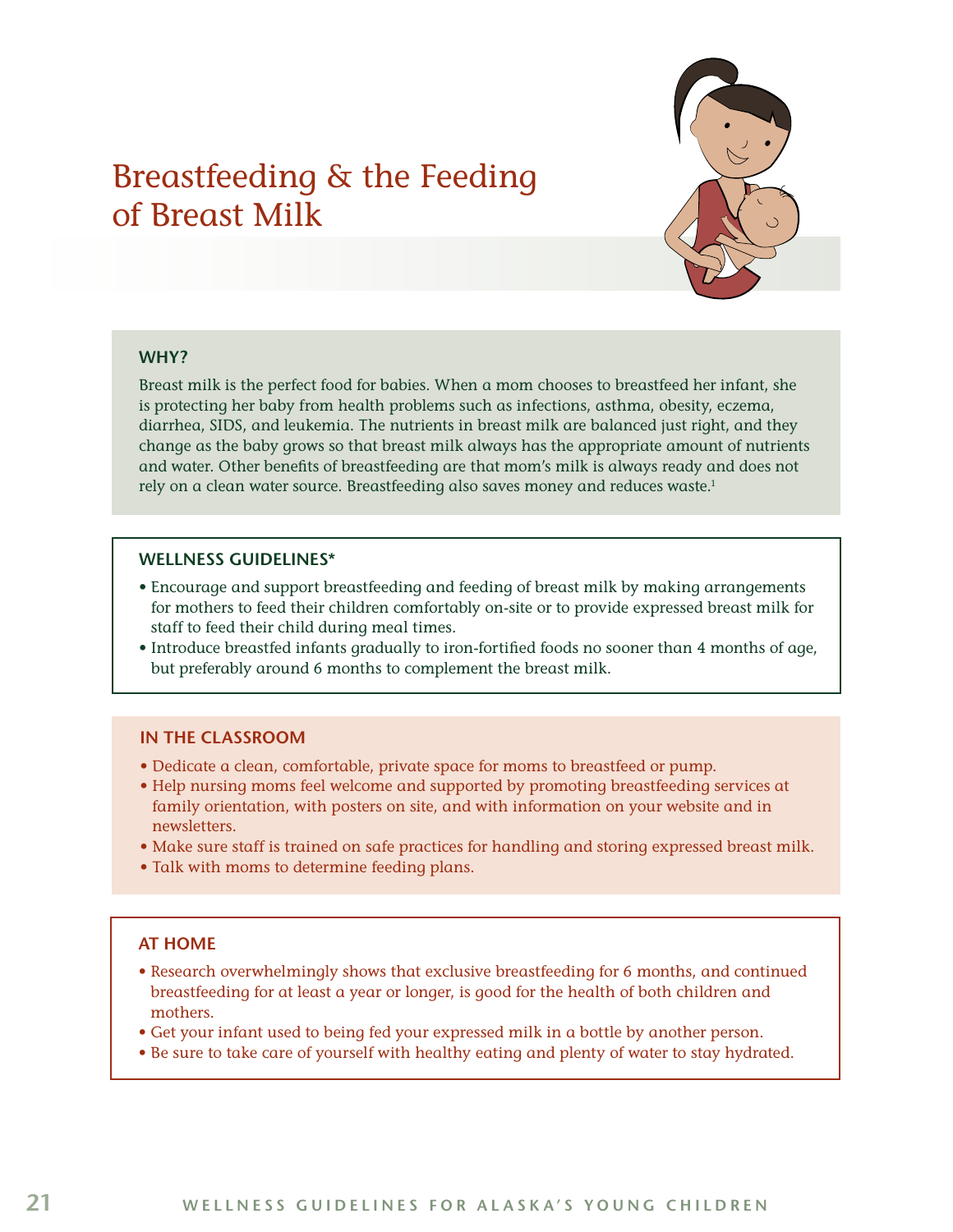#### **EXAMPLE POLICIES**

We at (name of center) are committed to our children's health. We recognize the importance of breastfeeding and breast milk for infants' health and development. Therefore, we will:

- Provide a space for breastfeeding and pumping that is clean, comfortable, and private.
- Provide staff a reasonable break time and a private space, other than a bathroom, for pumping or feeding.
- Provide designated refrigerated space for breast milk storage.
- Label breast milk with the date it was expressed and the child's name.
- Designate one staff person per shift in charge of breast milk storage and dispensing.

#### **RESOURCES**

- **Breastfeeding.** Office of Women's Health, US DHHS. https://www.womenshealth.gov.
- **Breastfeeding.** Centers for Disease Control and Prevention. https://www.cdc.gov/breastfeeding/ index.htm.
- **Feeding Infants: A Guide for Use in the Child Nutrition Programs.** USDA, Food and Nutrition Service. https://www.fns.usda.gov/sites/default/files/feeding\_infants.pdf.
- **Healthy Children.Org.** American Academy of Pediatrics. https://healthychildren.org/English/ ages-stages/baby/breastfeeding/Pages/default.aspx
- **Supporting Nursing Moms at Work: Employer Solutions.** Office of Women's Health, US DHHS. 2014. https://www.womenshealth.gov/breastfeeding/employer-solutions/index.html

#### **REFERENCES**

1. Breastfeeding. Office of Women's Health, US DHHS. 2014. https://www.womenshealth.gov.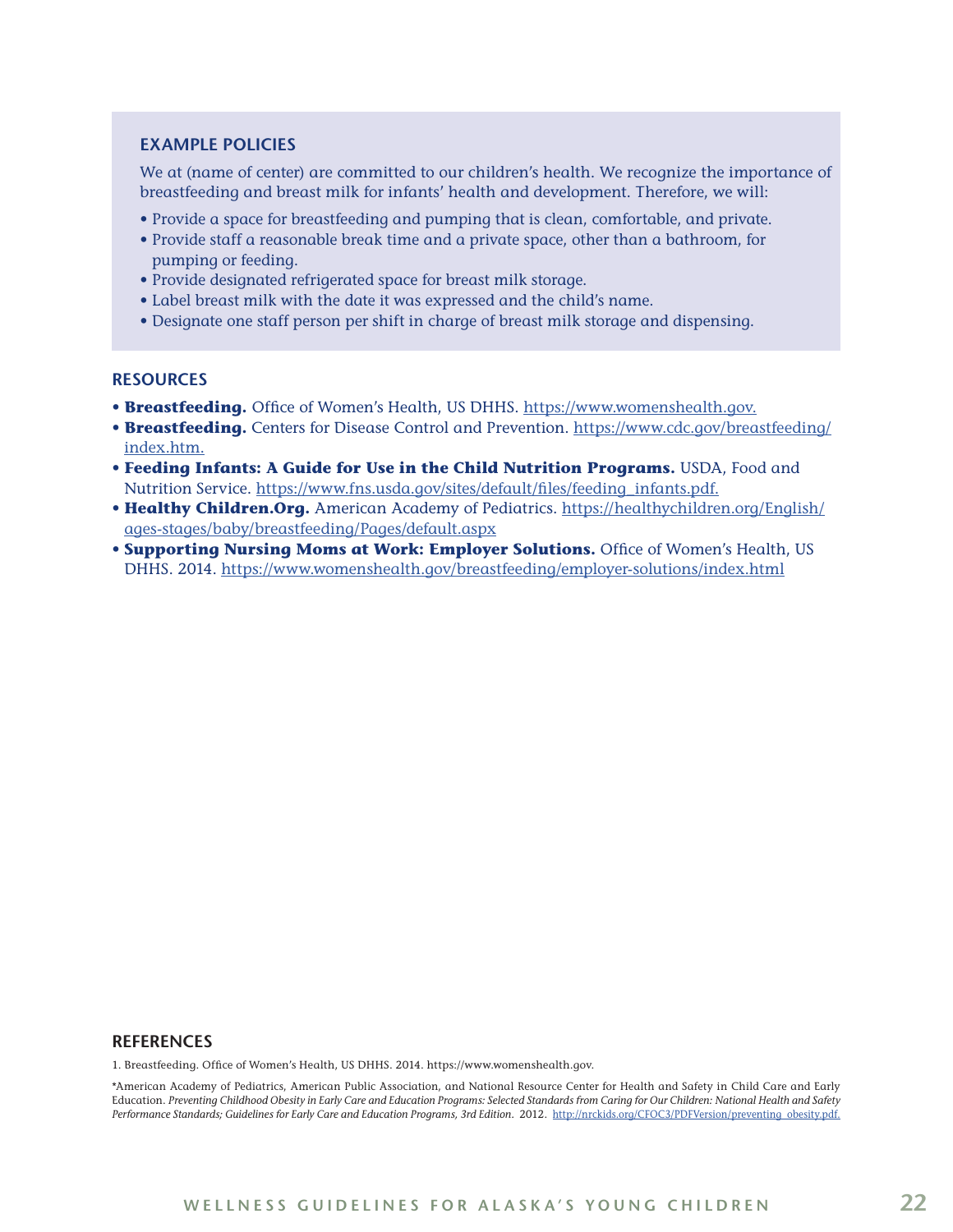### <span id="page-25-0"></span>Infant Feeding

#### **WHY?**

Good nutrition is essential for the rapid growth and development during the first year of life. It's a time of adjusting to new feeding abilities and stages, introducing new tastes and textures, and establishing good relationships with caregivers and food. Early introduction of solid food and fruit juice interferes with the intake of breast milk or iron-fortified formula that infants need for growth. Feeding infants in response to hunger and fullness cues, instead of using food as a soothing strategy, helps the child to better self-regulate their intake and prevents over-feeding.<sup>1</sup>

#### **WELLNESS GUIDELINES\***

- Serve breast milk or infant formula to at least age 12 months. Don't begin cow's milk before 12 months, unless written exception is provided by primary care provider and parent/ guardian.
- Feed infants on cue.
- Do not feed infants beyond fullness. Allow infant to stop the feeding.
- Hold infants while bottle feeding. Position an infant for bottle feeding in the caregiver/ teacher's arms or sitting up on the caregiver/teacher's lap. Bottles should never be propped.
- Develop a plan for introducing age-appropriate solid foods (complementary foods) in consultation with the child's parent/guardian and primary care provider.
- Introduce age-appropriate solid foods no sooner than 4 months of age, and preferably around 6 months of age.
- Introduce breastfed infants gradually to iron-fortified foods no sooner than 4 months of age, but preferably around 6 months to complement breast milk.
- Do not feed an infant formula mixed with cereal, fruit juice, or other foods unless the primary care provider provides written instruction.

#### **IN THE CLASSROOM**

- Train staff on safe practices for handling and storing expressed breast milk; preparing, feeding, and storing infant formula; and cleaning and sanitizing equipment used for bottle feeding.
- Allow the infant to stop feeding when they want to, not when they have finished the bottle.
- Know infant's hunger and fullness signals and respond promptly and pleasantly.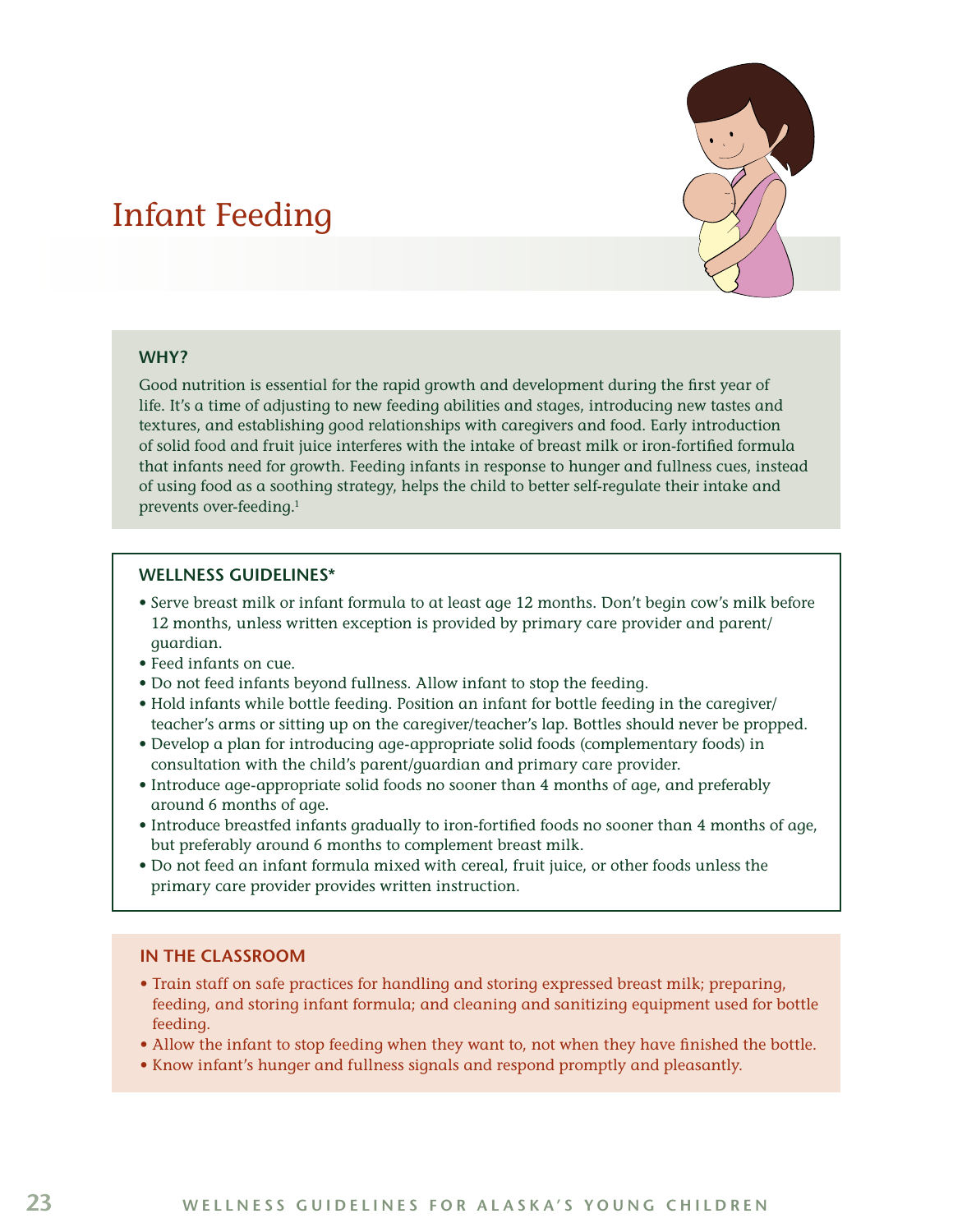- Always hold the infant for bottle feeding. Look baby in the eyes and talk pleasantly. Feeding should be positive and nurturing.
- Studies show babies do better when solid food is introduced no sooner than 6 months of age. The infant must be able to sit without support, able to munch or chew, and to use their tongue to move foods to the back of their mouth.

#### **AT HOME**

- Provide only breast milk, formula, or water in bottles to infants.
- Never use a bottle or cup to pacify an infant.
- All children develop at different rates. Infants may be ready to start feeding themselves earlier or later than other infants. Work with your primary care provider and child care staff to develop a plan for introducing age-appropriate solid foods.
- Sippy cups should only be used for a very short time while the infant is transitioning from bottle to cup.

#### **EXAMPLE POLICIES**

We at (name of center) are committed to our children's health. We recognize the importance of breast milk and introducing foods appropriately for infants' health and development. Therefore, we will:

- Serve breast milk or infant formula to at least age 12 months.
- Train staff on safe practices for handling and storing expressed breast milk; preparing, feeding, and storing infant formula; and cleaning and sanitizing equipment used for bottle feeding.
- Ensure feeding time is positive and nurturing for the infant.
- Feed infants according to their hunger and fullness signals, not on a "schedule". We will allow the infant to stop feeding when they want to, not when they have finished the bottle.
- Work with the infant's parent/guardian and primary care provider to develop a plan for introducing age-appropriate solid foods (complementary foods).
- Never feed an infant formula mixed with cereal, fruit juice, or other foods unless the primary care provider provides written instruction.

#### **RESOURCES**

- **CARE Connection: Infant Feeding.** National Food Service Management Institute. http://www. nfsmi.org/ResourceOverview.aspx?ID=339.
- **Feeding Infants: A Guide for Use in the Child Nutrition Programs.** USDA, Food and Nutrition Service. https://www.fns.usda.gov/sites/default/files/feeding\_infants.pdf.
- **Healthy Children.Org.** American Academy of Pediatrics. https://www.healthychildren.org/ english/ages-stages/baby/Pages/default.aspx.

#### **REFERENCES**

1. Perez-Escamilla R, Segura-Perez S, Lott M, et al. Feeding Guidelines for Infants and Young Toddlers: A Responsive Parenting Approach. Robert Wood Johnson Foundation, Healthy Eating Research. February 2017.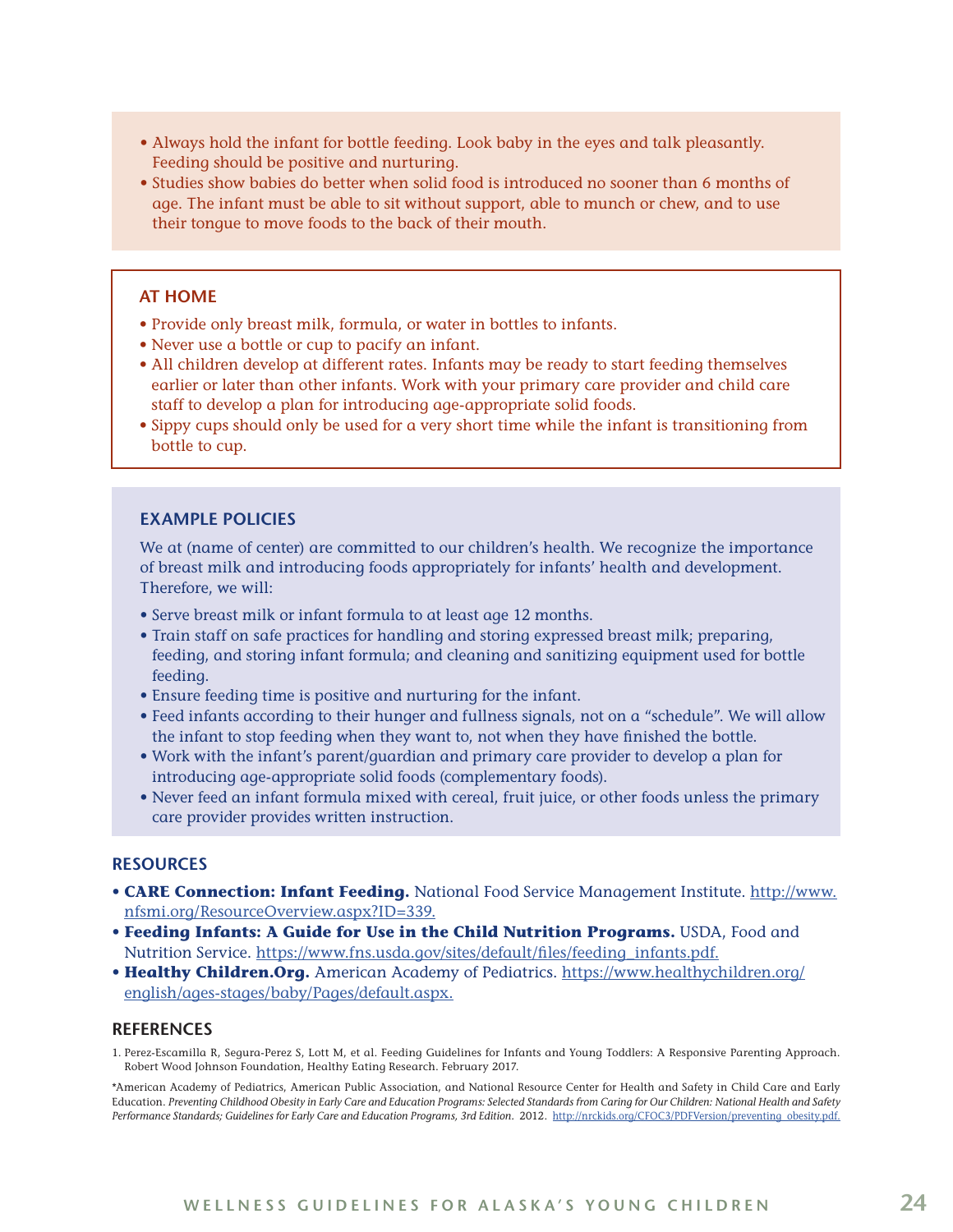### <span id="page-27-0"></span>Feeding Toddlers & Preschoolers



#### **WHY?**

Early childhood feeding behaviors help shape food preferences and obesity risk later in life. Meals and snacks offered to young children should provide a variety of nourishing foods at regularly scheduled times during the day, usually every 2 to 3 hours. Caloric needs, appetites, and food preferences are different from one child to another; sometimes in the same child from day to day. If normal variations in eating patterns are accepted without comment, feeding problems usually do not develop. Child care settings provide the opportunity for children to learn about the food they eat, to develop and strengthen their fine and gross motor skills, and to engage in social interaction at mealtimes.

#### **WELLNESS GUIDELINES\***

- Choose monounsaturated and polyunsaturated fats (such as olive oil or safflower oil) and avoid trans fats, saturated fats, and fried foods.
- Serve chicken, fish, lean meat, eggs; nuts and seeds (if appropriate); and cooked, dried peas and beans (legumes). Avoid fried fish, meat, and chicken.
- Serve other milk equivalent products such as yogurt and cottage cheese, using low-fat varieties for children 2 years of age and older.
- Serve whole and enriched grains, breads, cereals, crackers, pasta, and rice.
- Limit salt by avoiding salty foods such as chips and pretzels.
- Avoid sugar, including concentrated sweets such as candy, sodas, sweetened drinks, fruit nectars, and flavored milk.
- Serve small-sized, age-appropriate portions.

#### **IN THE CLASSROOM**

- Limit serving processed meats to no more than one serving per week.<sup>1</sup>
- Limit serving purchased pre-fried foods to no more than one serving per week.<sup>1</sup>
- Avoid serving foods that are sources of added sugars, such as sweet toppings (e.g. honey, jam, syrup), mix-in ingredients sold with yogurt (e.g., honey, candy, or cookie pieces), and sugar sweetened beverages (e.g., fruit drinks or sodas).<sup>1</sup>
- Plan opportunities at meals and class times for children to learn about the taste, smell, and texture of foods, and vocabulary related to food and eating.
- Teach children about healthy choices and appropriate portion sizes.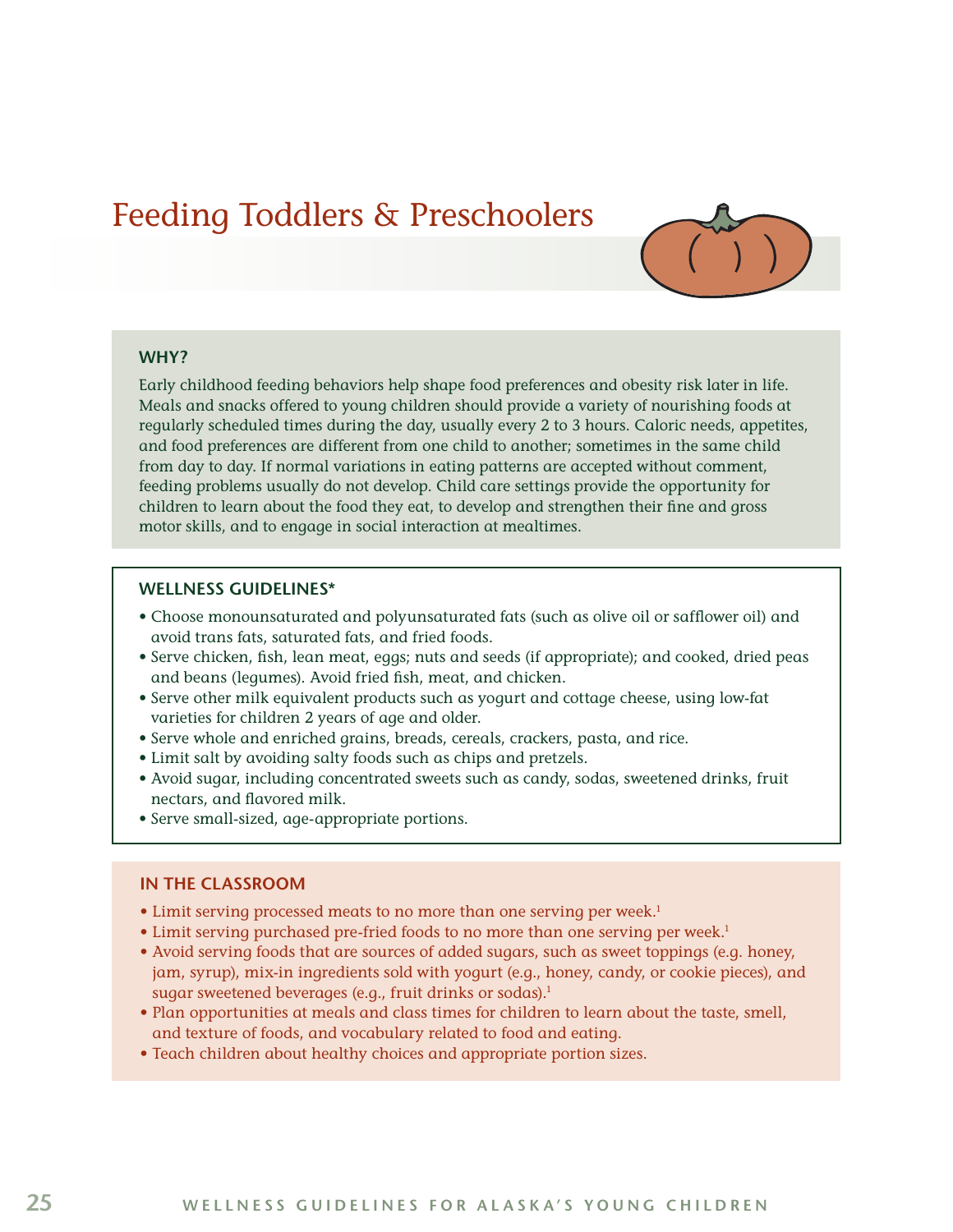#### **AT HOME**

- Serve healthy foods at home for the whole family.
- Learn the right portion sizes for your child's age. Children's stomachs are small and so are their portion sizes.
- Offer a new food many times; kids take time to trust new foods. Some children may take 8 to 15 times of seeing a new food before they'll try it.
- Make meal time enjoyable and not a food fight!

#### **EXAMPLE POLICIES**

We at (name of center) are committed to our children's health. We recognize the importance of good nutrition to help our children grow up at a healthy weight. Therefore, we will:

- Follow the healthy meal and snack patterns and best practices of the USDA Child and Adult Care Food Program (CACFP).
- Serve only lean meats, nuts (if appropriate), and legumes. We will limit processed meats to no more than one serving per week.
- Limit serving purchased pre-fried foods to no more than one serving per week.
- Limit foods with saturated fat and trans fat, and added salt and sugar.
- Serve age-appropriate portion sizes.
- Teach children about healthy eating and appropriate portion sizes.

#### **RESOURCES**

- **CARE Connection: Nutrition Needs of Young Children.** National Food Service Management Institute. http://www.nfsmi.org/ResourceOverview.aspx?ID=201.
- **Child and Adult Care Food Program.** Alaska Department of Education & Early Development. https://education.alaska.gov/TLS/CNP/CACFP.html.
- **Choose My Plate Preschoolers.** https://www.choosemyplate.gov/health-and-nutritioninformation.
- **Healthy Children.Org.** American Academy of Pediatrics. https://www.healthychildren.org/ English/ages-stages/toddler/Pages/default.aspx.
- **Healthy Meals Resource System.** Child and Adult Care Food Program. https://healthymeals. fns.usda.gov/cacfp-wellness-resources-child-care-providers/nutrition.
- **Nutrition and Wellness Tips for Young Children: Provider Handbook for the Child and Adult Care Food Program.** USDA, Food and Nutrition Service. https://www.fns.usda.gov/ tn/nutrition-wellness-tips-young-children.

#### **REFERENCES**

1. United States Department of Agriculture. Child and Adult Care Food Program: Best Practices. 2016. Available at https://www.fns.usda.gov/ sites/default/files/cacfp/CACFP\_factBP.pdf.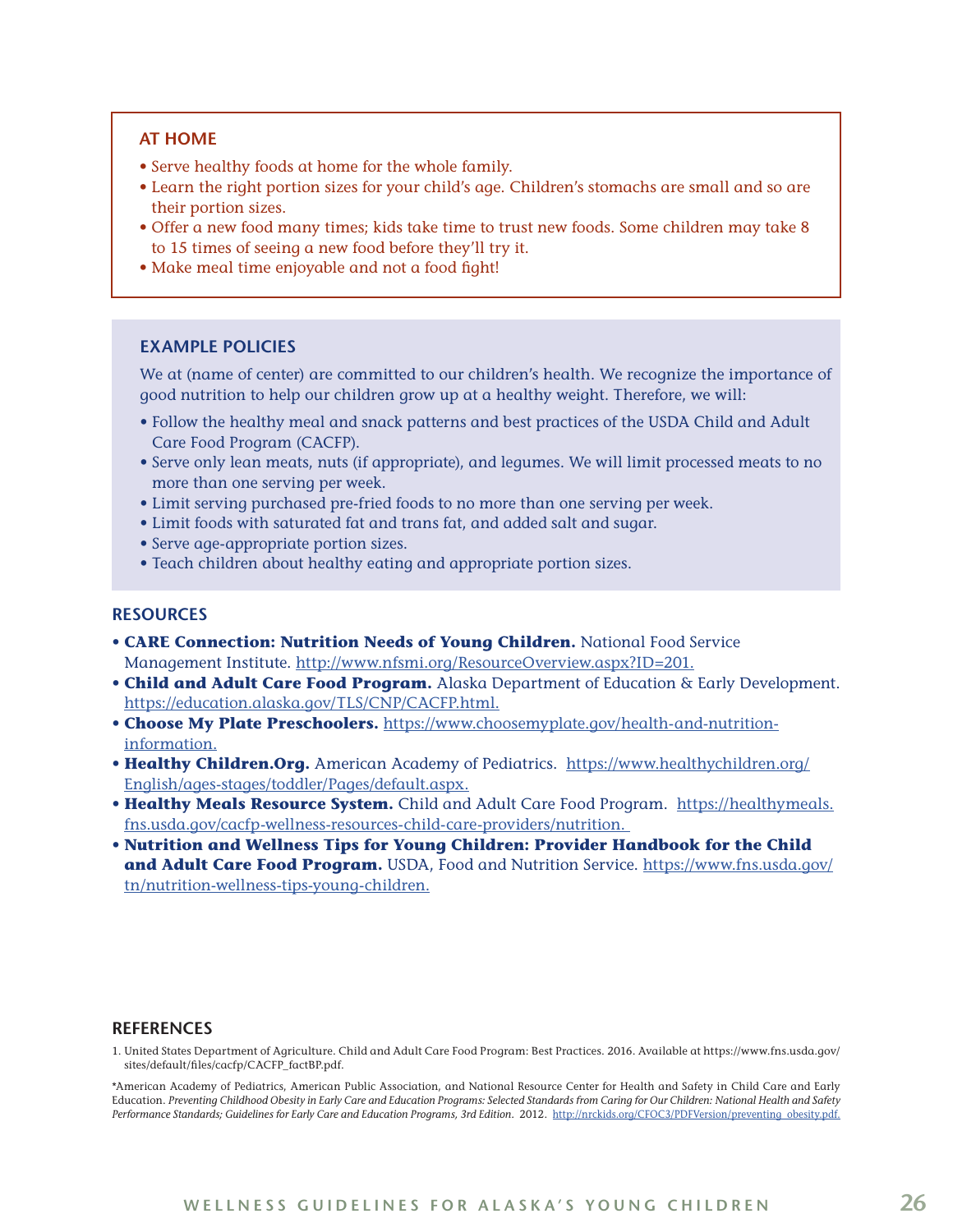### <span id="page-29-0"></span>Fruits and Vegetables



Our children are not eating enough fruits and vegetables. Fruits and vegetables, as part of a healthy diet, are important for optimal child growth, weight management, and chronic disease prevention.<sup>1, 2</sup> Children who eat fruits and vegetables are likely to continue eating them for a lifetime.

#### **WELLNESS GUIDELINES\***

- Serve whole fruits, mashed or pureed, for infants age 7 months up to one year of age.
- Serve no fruit juice to children younger than 12 months of age.
- Serve vegetables, specifically, dark green, orange, deep yellow vegetables; and root vegetables, such as potatoes.
- Serve fruits of several varieties, especially whole fruits.

#### **IN THE CLASSROOM**

- Serve fruits in a variety of forms fresh whole fruits should be sliced, cubed, pureed, etc., per age-appropriate abilities; canned fruit in juice (no syrups); and frozen (no added sugar).
- Vegetables should be prepared without added fats, such as oil, margarine, or butter. French fries, tater tots, hash browns, potato chips, or other fried or pre-fried potatoes don't count as vegetables and should be served to toddlers or preschoolers no more than once per month.
- Have a new fruit or vegetable tasting party.
- Try fruits or vegetables in different forms, for example, fresh apple slices, applesauce (without added sugar), and baked apples.
- Teach children to make simple recipes with fruits and vegetables.
- Plant a garden outside or in containers in the classroom.
- Take a field trip to a local farm, a neighbor's garden, or to pick wild foods, such as blueberries or beach greens.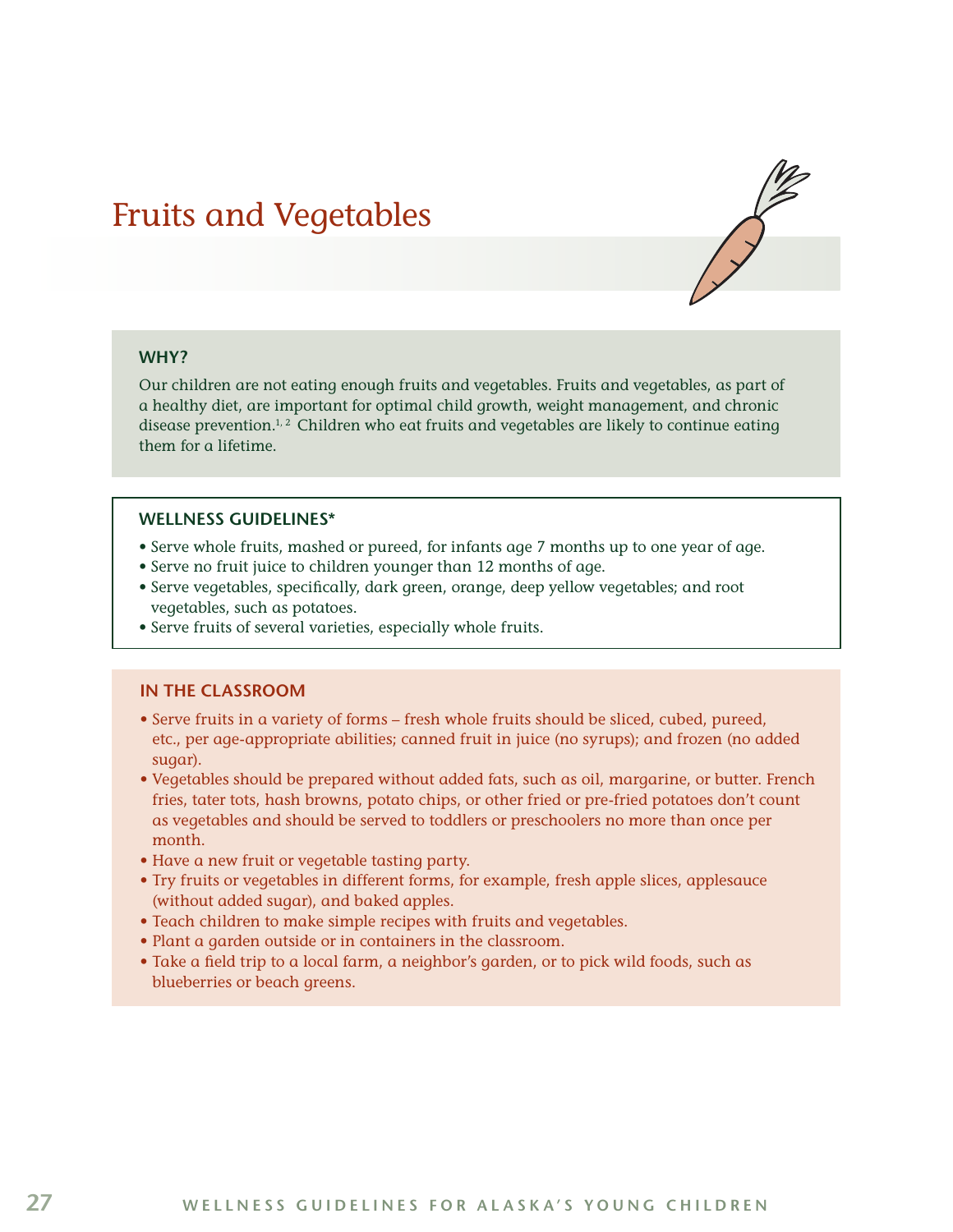#### **AT HOME**

- Enjoy a rainbow of colorful fruits and vegetables.
- All forms of fruits and vegetables count fresh, frozen, canned, and dried.
- Let children pick a new fruit or vegetable to try from the grocery store or farmers' market.
- Children are more likely to eat something if they helped prepare it. Even young children can help wash fruits and vegetables.

#### **EXAMPLE POLICIES**

We at (name of center) are committed to our children's health. We recognize fruits and vegetables are important components of healthy meals and provide important nutrients for children's growth and development. Therefore, we will:

- Provide a variety of fruits and vegetables; include local produce when possible.
- Offer fruit fresh, canned in juice (no syrups), or frozen at every meal, including snacks.
- Offer vegetables raw or cooked without added fat at every meal, including snacks.
- Serve no fried or pre-fried vegetables (e.g., French fries, hash browns, tater tots) and will replace with homemade versions using whole ingredients.

#### **RESOURCES**

- **Choose My Plate Preschoolers.** https://www.choosemyplate.gov/health-and-nutritioninformation.
- **Farm to Preschool.** https://farmtopreschool.org.
- **Get Kids to Eat Fruits and Vegetables.** Produce for Better Health Foundation. http://www. fruitsandveggiesmorematters.org/get-kids-to-eat-fruits-and-vegetables.
- **Grow It, Try It, Like It! Preschool Fun with Fruits and Vegetables.** USDA Team Nutrition. https://www.fns.usda.gov/tn/grow-it-try-it-it-nutrition-education-kit-featuring-myplate.

#### **REFERENCES**

- 1. U.S. Department of Health and Human Services. The Surgeon General's Vision for a Healthy and Fit Nation. Rockville, MD: Office of the Surgeon General. January 2010.
- 2. U.S. Department of Health and Human Services and U.S. Department of Agriculture. 2015 2020 Dietary Guidelines for Americans. 8th Edition. December 2015.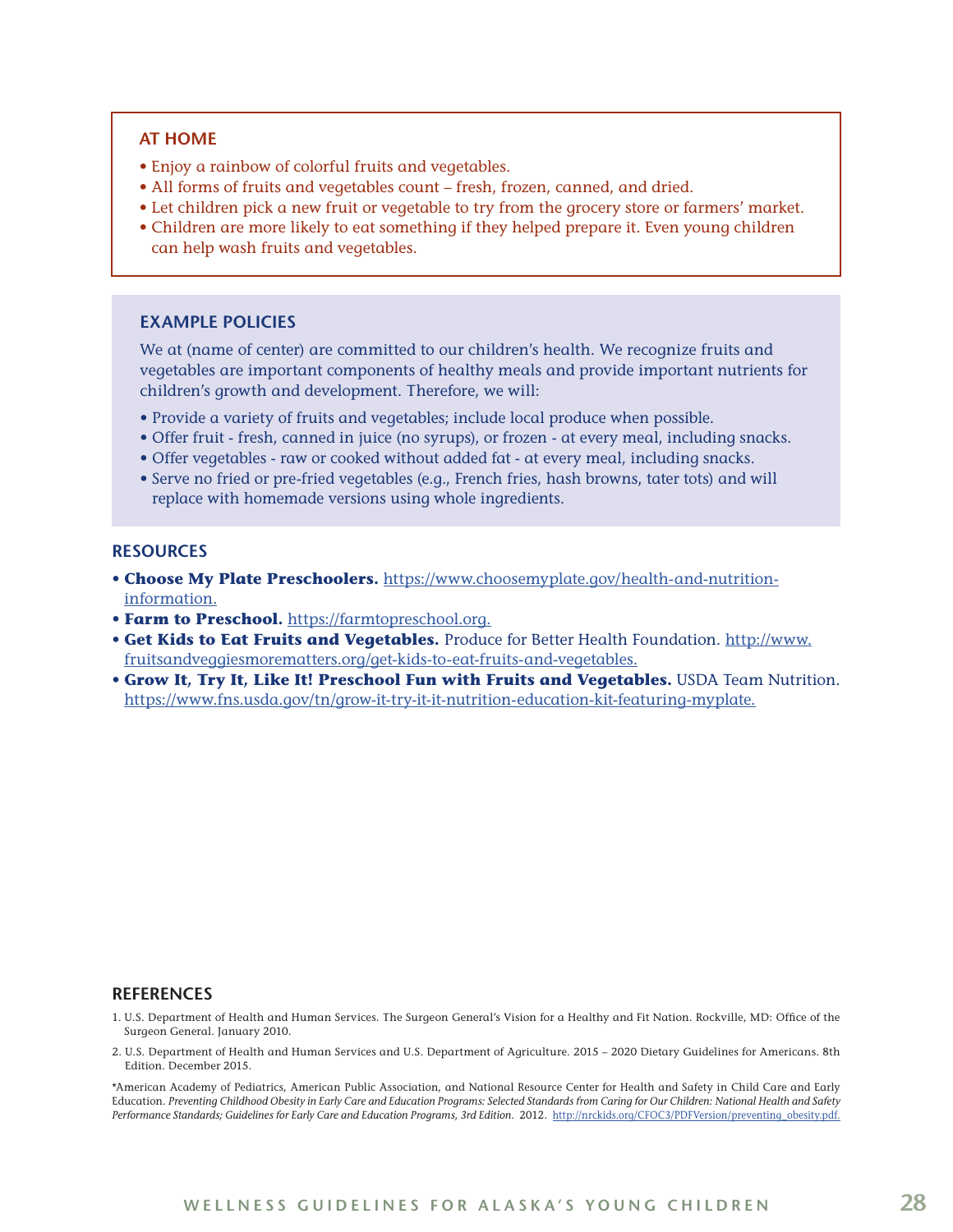### <span id="page-31-0"></span>Beverages



#### **WHY?**

It is important for children to stay hydrated, but many beverages contain too much sugar. Sugary drinks such as juice, sports drinks, sweet tea, lemonade, fruit punch, energy drinks, and soda can contribute to childhood obesity. Sugary drinks lead to other serious health problems including diabetes, heart disease, and cavities. Even 100% fruit juice has as much sugar and calories as many sugary drinks. Encourage children to drink water when they are thirsty to promote disease-free teeth, a healthy body, and good habits for a lifetime.<sup>1</sup>

#### **WELLNESS GUIDELINES\***

- Serve whole pasteurized milk to 12 to 24 month old children who are not on breast milk or prescribed formula, or serve reduced-fat (2%) pasteurized milk to those who are at risk for high cholesterol or obesity.
- Serve skim (fat-free) or low-fat (1%) pasteurized milk to children 2 years of age and older.
- Serve no fruit juice to children younger than 12 months of age.
- Use only 100% juice with no added sweeteners.
- Offer juice only during meal times.
- Serve no more than 4 to 6 ounces of juice per day for children 1 to 6 years of age.
- Make water available both inside and outside.

#### **IN THE CLASSROOM**

- When children are thirsty between meals and snacks, water is the best choice.
- Serve unflavored milk. Flavored milk, such as chocolate or strawberry, has about 3 teaspoons of added sugar per 8 ounces.
- Limit 100% fruit juice, or better yet, don't serve it at all. The American Academy of Pediatrics recommends children age 1 to 3 years should have no more than 4 ounces of 100% fruit juice per day.2 Children ages 4 to 6 years should have no more than 4 to 6 ounces of 100% fruit juice per day.2 This amount includes what is served in child care and at home. Talk with parents/guardians about the type and amount of juice provided at home.
- Provide clean, small pitchers of water and single-use paper cups in the classroom and on the playground to allow children to serve themselves water when they are thirsty. Water fountains should be kept clean and sanitary and maintained to provide adequate drainage.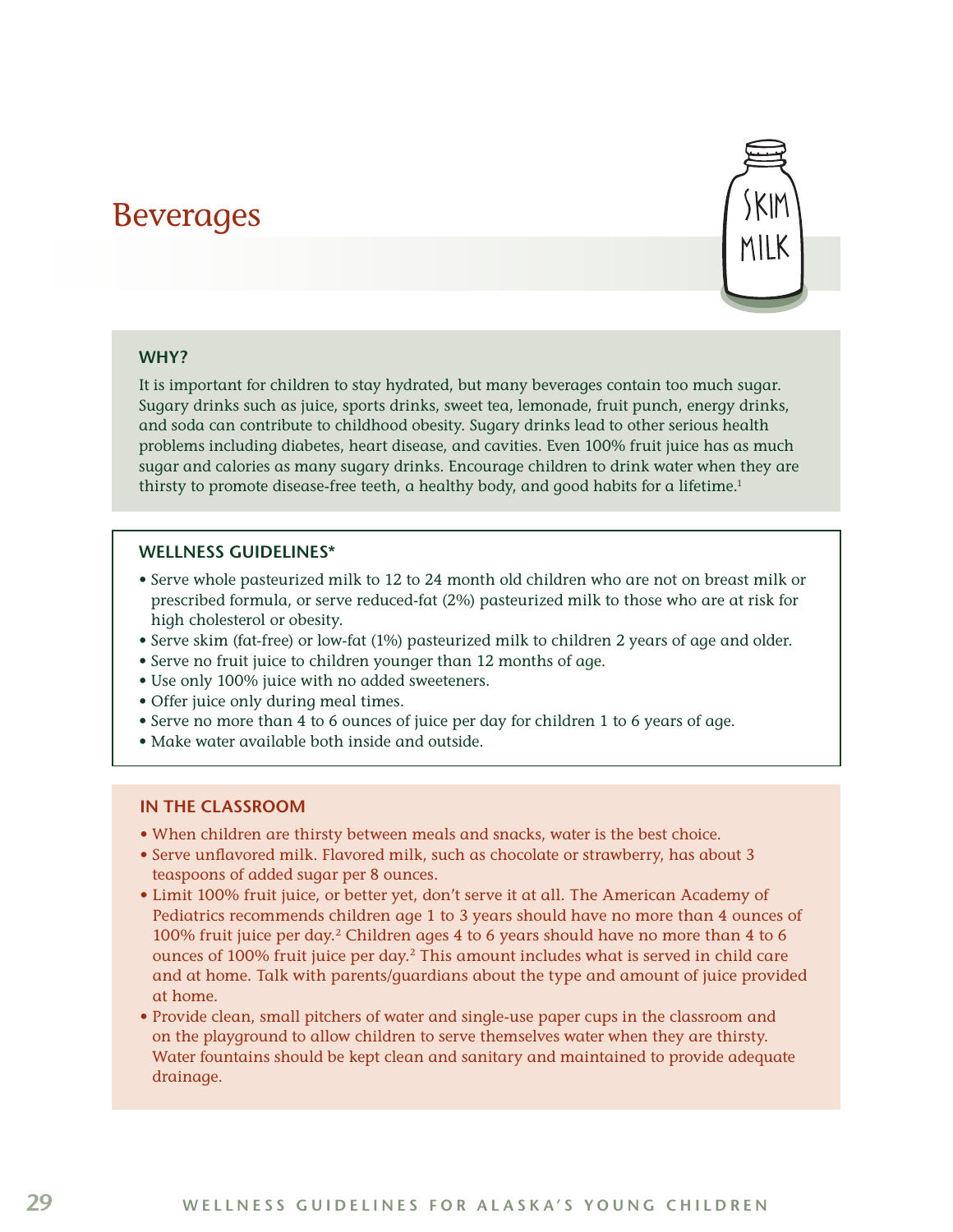#### **AT HOME**

- Make it a rule not to have sugary drinks in your house. Sugary drinks include sports drinks, sweet tea, lemonade, fruit punch, energy drinks, and soda. One sugary drink provides more sugar than most young children should have all day.
- Serve your children unsweetened tap, bottled, or sparkling water; unsweetened fat-free (skim) or low-fat (1%) milk (for children 2 years and older); or 100% fruit juice in limited amounts.
- Keep a small pitcher of water in the refrigerator and encourage children to drink water when they are thirsty.
- Soy milk fortified with calcium, vitamin A, and vitamin D, can count as part of the dairy group, according to the new US Dietary Guidelines.3 Other "milks", such as almond, rice, coconut, and hemp, do not provide the same nutritional content as dairy milk and fortified soy beverages.

#### **EXAMPLE POLICIES**

We at (name of center) are committed to our children's health. We recognize water and milk are an important component of healthy eating, and sugary drinks and too much fruit juice can be detrimental to children's health and development. Therefore, we will:

- Have water available for children at all times.
- Serve whole milk to children 12 to 24 months old and fat-free (skim) or low-fat (1%) milk to children 2 years and older.
- Serve no sugary drinks or fruit juice to infants less than 1 year old.
- Serve no sugary drinks and limit 100% pasteurized fruit juice to 4 to 6 ounces to children 1 to 6 years old.
- Role model healthy eating by having staff drink water or fat-free (skim) or low-fat (1%) at meals and in front of children.

#### **RESOURCES**

- **Play Every Day: Sugary Drinks.** Alaska Department of Health and Social Services. http:// playeveryday.alaska.gov.
- **Potter the Otter.** First 5 Santa Clara County. http://www.pottertheotter.com.
- **Rethink Your Drink.** Centers for Disease Control and Prevention. https://www.cdc.gov/ healthyweight/healthy\_eating/drinks.html.

#### **REFERENCES**

1. Centers for Disease Prevention and Control. Rethink Your Drink. 2015.

- 2. American Academy of Pediatrics. Fruit juice in infants, children and adolescents: current recommendations. Pediatrics. 2017; 139(6):e20170967.
- 3. US DHHS and USDA. 2015-2020 Dietary Guidelines for Americans. 8th Edition. December 2015. Available at http://health.gov/ dietaryguidelines/2015/guidelines/.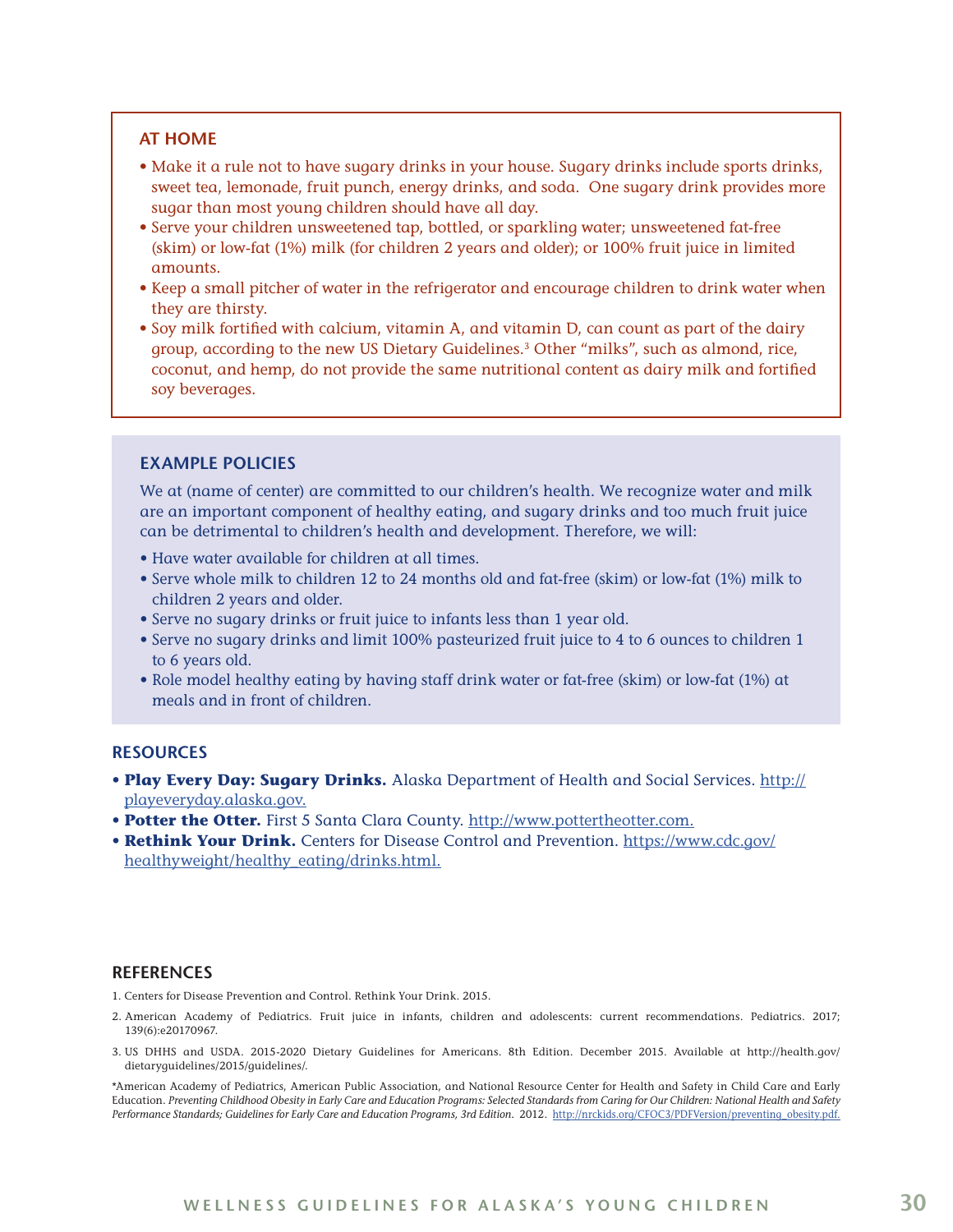### <span id="page-33-0"></span>Meal Time



#### **WHY?**

Meal time is an important opportunity for children to learn. Meal time is a great chance to develop fine motor skills as children learn to use fingers, cups, and utensils. Meals and snacks provide the caregiver an opportunity to model appropriate table manners and guide the conversation. When children are allowed to feed themselves and determine the amount of food they will eat at any one sitting, they learn healthy eating habits and are better able to maintain a healthy weight. A positive and joyful mealtime experience will help children develop a healthy relationship with food that will last their lifetime.

#### **WELLNESS GUIDELINES\***

- Teach children about portion size by using plates, bowls, and cups that are developmentally appropriate.
- Require adults eating meals with children to eat items that meet nutrition standards.
- All meals to preschoolers are served family style so that children are encouraged to serve themselves with limited help.
- Permit children to have one or more additional servings of the nutritious foods that are low in fat, sugar, and sodium.
- Do not force or bribe children to eat.
- Do not use food as a reward or punishment.
- Do not utilize TV, video, or DVD viewing during meal or snack time.

#### **IN THE CLASSROOM**

- Use smaller bowls, utensils, and pitchers to help children successfully serve themselves in family-style meal service.
- Allow children a reasonable amount of time to eat their food and not feel rushed during the meal or snack service.
- Be a role model and eat the same foods that are served to the children.
- Do not drink sugary drinks or eat food of poor nutritional value in front of children.
- Show that healthy foods are enjoyable. Kids are more likely to try new foods when they see adults eating them.
- Remove distractions during mealtime, turn off the TV and computers, and put away phones.
- Use mealtime as a learning experience. Talk about the colors and textures of the foods on their plate, where the food came from, or count the number of peas.
- Avoid food struggles. It's the caregiver's job to provide the what, when, and where food is served; the child's job is whether and how much to eat.<sup>1</sup>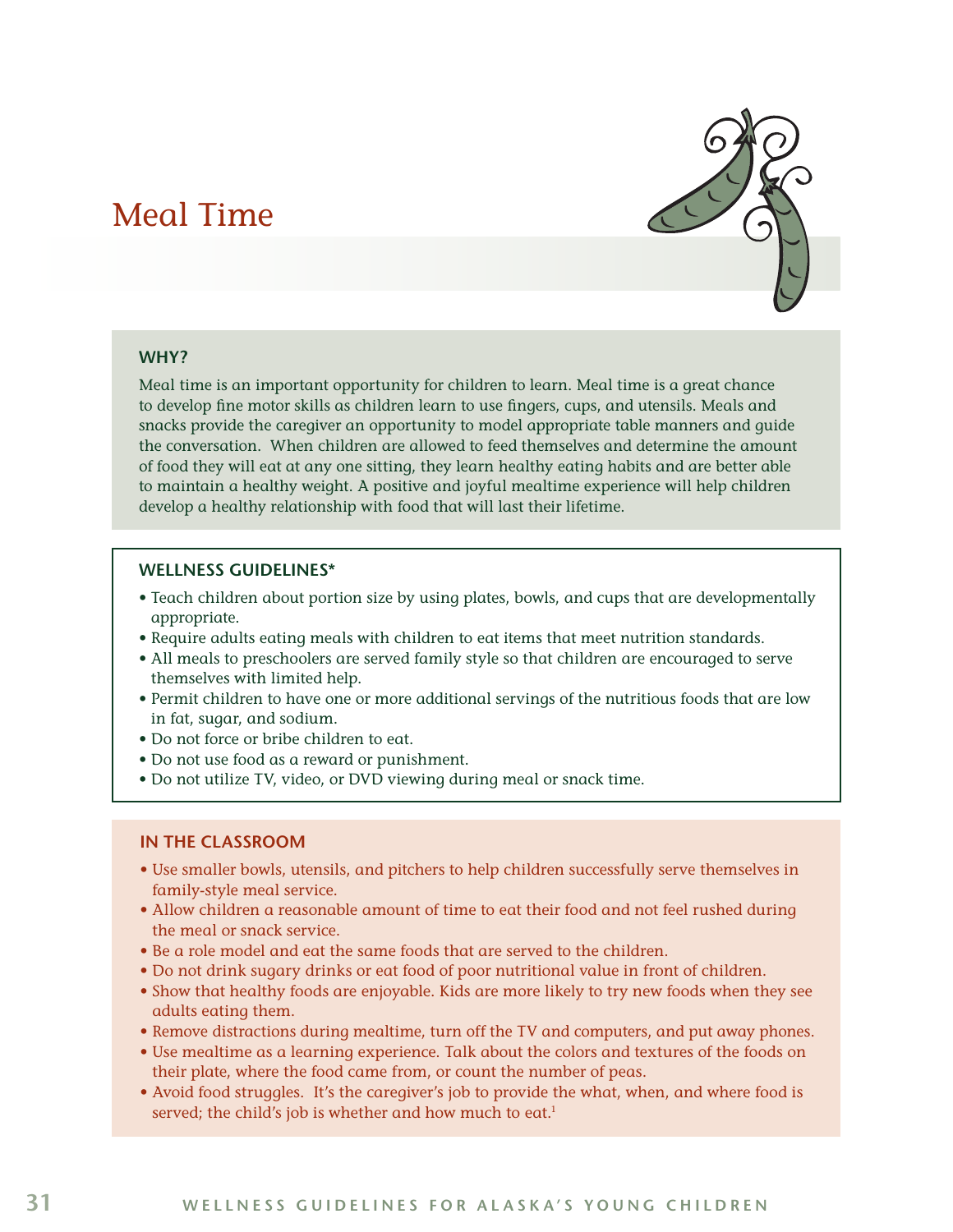- Praise kids when they taste new foods or show good table manners, not if they clean their plate. Don't force children to eat anything they do not want to eat.
- Don't restrict food if a child wants more. Encourage children to take appropriate serving sizes at first so everyone will have some. Once everyone has served themselves, then "seconds" are fine if they are still hungry.

#### **AT HOME**

- Set a regular schedule for meals and snacks. Routines help children understand when food will be available.
- Don't force children to eat. Let them stop when they are done. Children may skip a meal, but will be ready for a healthy snack later.
- Talk with each other at the table. Ask about each person's day, what made them laugh, if they learned anything new, or did anything fun.
- Pressuring children to eat something, like vegetables, can have the opposite effect. Pair a new food with something you know they like, such as a new vegetable with a favorite dip.
- Make healthy eating fun; turn an open face cheese sandwich into a face with tomato slices for eyes and a strip of bell pepper for a smile.

#### **EXAMPLE POLICIES**

We at (name of center) are committed to our children's health. We recognize the importance of a relaxed, positive mealtime to help children develop social skills and lifelong healthy eating habits. Therefore, we will:

- Model good table manners, positive social interactions, and healthy eating habits by having staff sit with the children during meals and snacks and eat the same food and beverages the children eat.
- Serve meals family style and help children serve themselves.
- Allow children to decide how much to eat. We will never force them to finish everything on their plate or restrict them from eating more.
- Encourage children to try new foods, but never force them to eat something they do not like.
- Not use TV, video, or DVD viewing during meal or snack time.
- Never use food as punishment or reward for good behavior.

#### **RESOURCES**

- **Child Feeding Tips and Advice.** USDA. https://www.fns.usda.gov/sites/default/files/ ChildFeedingTipsAdvice.pdf.
- **Choose My Plate: Picky Eating.** USDA. https://www.choosemyplate.gov/preschoolers-pickyeating.
- **CARE Connection: Happy Mealtimes Grab and Go Lesson Family Style Meal Service.** National Food Service Management Institute. http://www.nfsmi.org/documentlibraryfiles/ PDF/20100917033202.pdf.
- **Ellyn Satter Institute.** http://www.ellynsatterinstitute.org/htf/howtofeed.php.

#### **REFERENCES**

1. Satter E. Your Child's Weight; Helping Without Harming Birth through Adolescence. Kelcy Press: Madison, WI. 2005.

<sup>\*</sup>American Academy of Pediatrics, American Public Association, and National Resource Center for Health and Safety in Child Care and Early Education. *Preventing Childhood Obesity in Early Care and Education Programs: Selected Standards from Caring for Our Children: National Health and Safety*  Performance Standards; Guidelines for Early Care and Education Programs, 3rd Edition. 2012. http://nrckids.org/CFOC3/PDFVersion/preventing\_obesity.pdf.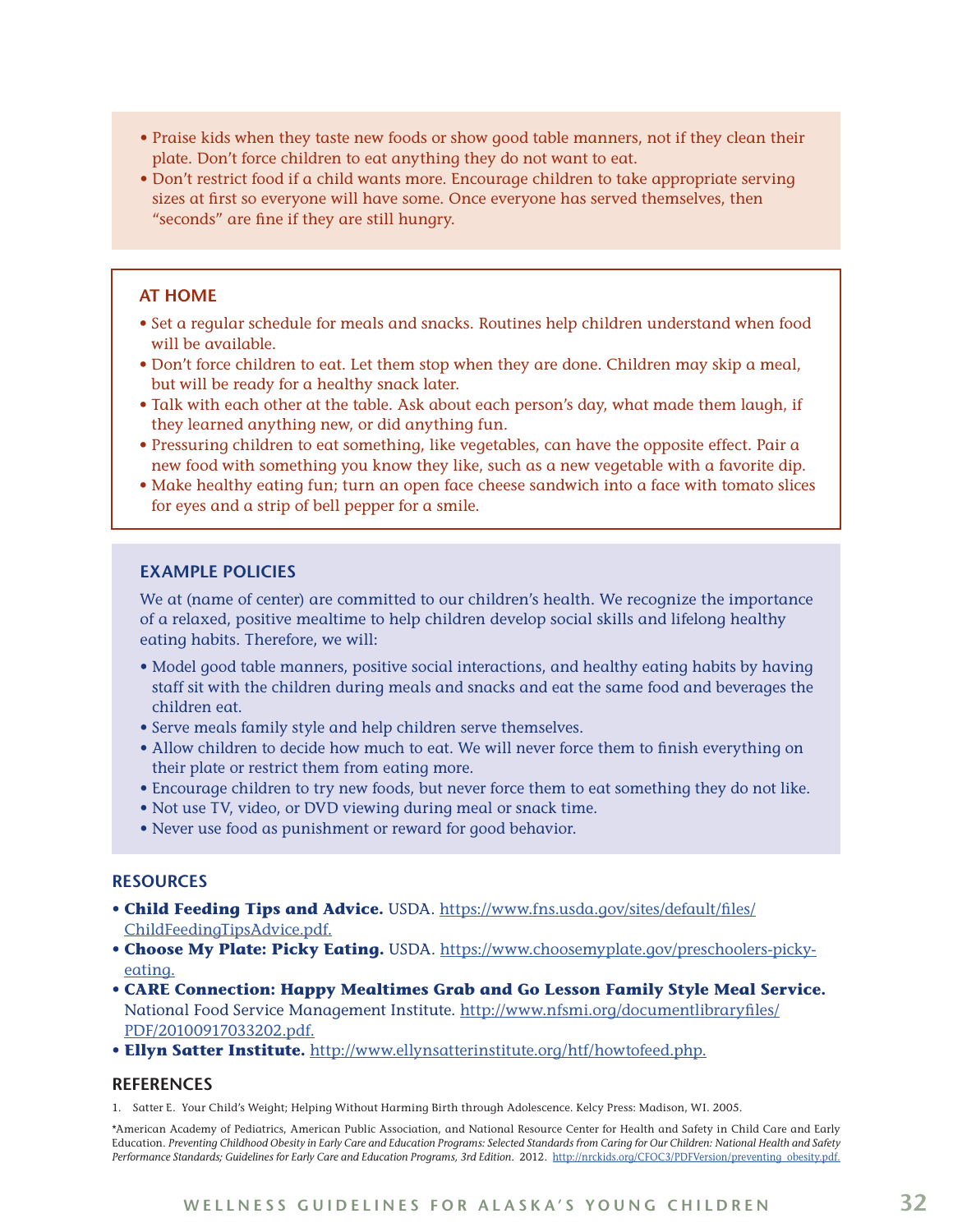### <span id="page-35-0"></span>Traditional Foods



#### **WHY?**

Serving traditional foods recognizes the cultural and ethnic preferences of children and broadens all children's food experience. While all traditional foods are important and should be included in education and meals, this section focuses on traditional Alaska Native foods because of their unique food safety requirements and significant role in Alaska.

Many foods that grow wild in Alaska are part of a traditional Alaska Native diet. Foods such as wild game meats, fish, seafood, plants, and berries are very nutritious and can be served in child care settings. Use of these foods can address the cultural and ethnic preferences of many children, foster community and family engagement, and reduce dependency on store-bought foods. It is important to follow the Alaska Food Code 18 AAC 31<sup>1</sup> regulations to ensure safety when using traditional foods.

#### **WELLNESS GUIDELINES2**

- Traditional foods must be donated.
- Know which foods can and cannot be accepted and served.
- Donated traditional foods may only be prepared in a kitchen that is designed for cooking from scratch (i.e. not a "heat and serve" kitchen). Ensure that staff will have enough time to process the donation and to cook from scratch.
- Ensure proper handling of donations, such as the animal was not diseased, and was butchered and dressed safely. Accept only whole, quarters, or roasts of wild game meat and whole headed and gutted fish. Burgers or ground meat cannot be accepted.
- Plants, berries, and other foraged foods should be donated in their gathered form, either fresh or frozen. They should not be donated as mashed, jarred, or made into jam or jelly.
- Fiddlehead ferns may be donated, but follow the fiddlehead fern cooking regulations.<sup>3</sup>
- Prepare, label, and store all donated traditional foods separately from other foods.
- Follow food safety practices when preparing traditional foods.

The following foods cannot be accepted because they pose a greater risk to human health, especially among young children:

• Ground meat

- Shellfish that is not from a permitted facility
- Fox, polar bear, and bear meat
- Walrus meat
- Seal or whale oil
- Fermented game meat, such as beaver tail, muktuk, and seal flipper
- Fermented seafood, such as salmon eggs, fish, and fish heads
- Home canned or home vacuum-sealed foods
- Smoked or dried meat or seafood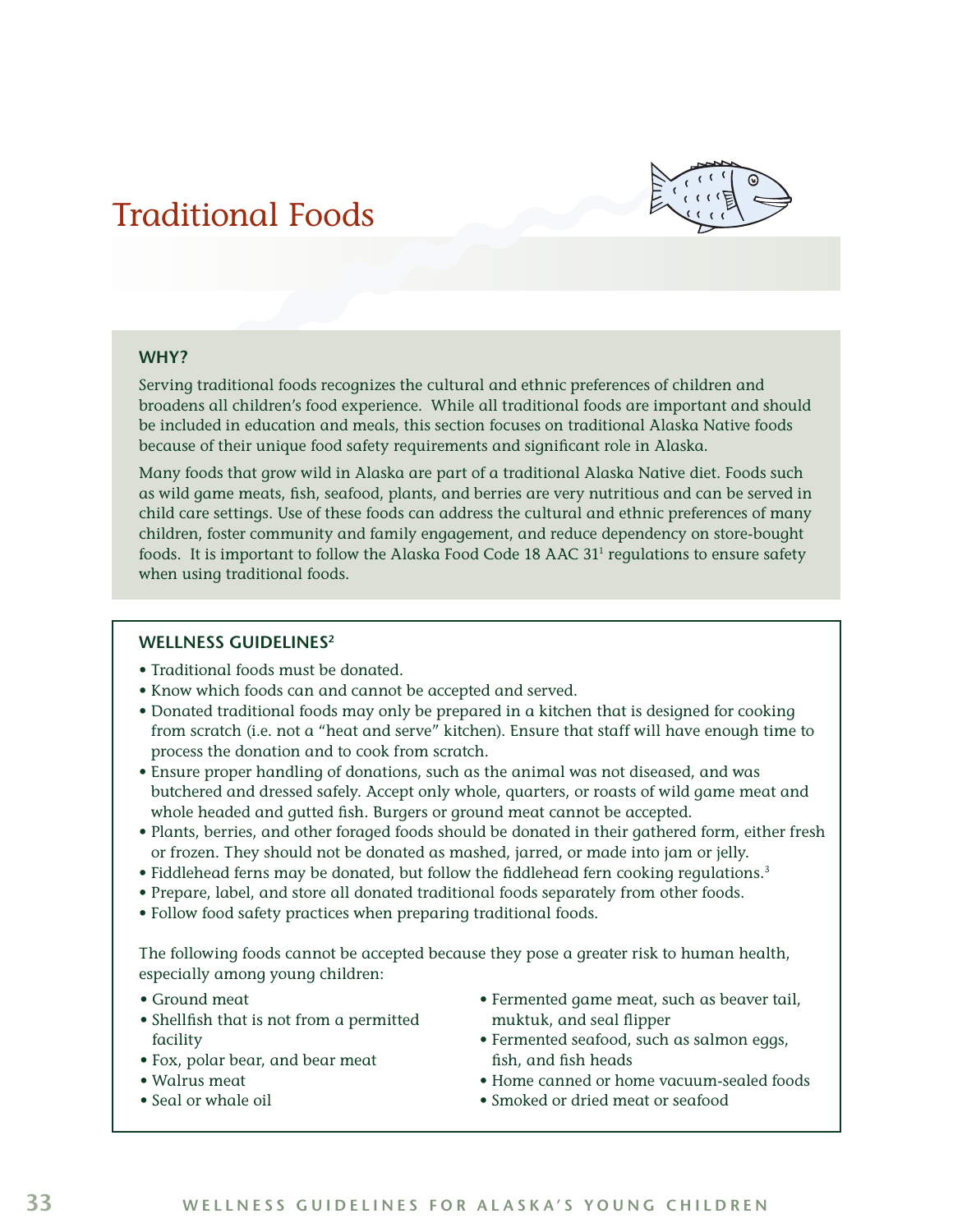#### **IN THE CLASSROOM**

- Talk to the children about where the food came from and who donated it. Show pictures or actual samples of the animal or plant.
- Invite elders to share a traditional meal and stories with the children.

#### **IN THE COMMUNITY**

- Hold a community meeting to enlist support for serving traditional foods. Serve some traditional foods for snacks or host a potlach.
- Engage community members in harvesting and donating traditional foods. Provide them with safe harvesting guidelines and directions on what you can and cannot accept.
- Request recipe ideas from family members, elders, and other community members.

#### **EXAMPLE POLICIES**

We at (name of center) are committed to our children's health. We recognize traditional foods have many nutritional, cultural, and emotional benefits. Therefore, we will:

- Recognize and value traditional foods from all cultures and ethnicities represented in our care.
- Work with family and community members to obtain donated traditional Alaskan foods to serve to our children.
- Follow the Alaska Food Code 18 AAC 31 to ensure safe food handling practices in the processing, storage, and preparation of donated traditional Alaskan foods.

#### **RESOURCES**

- **Traditional Foods.** Alaska Division of Environmental Health, Food Safety & Sanitation Program. http://dec.alaska.gov/eh/fss/food/traditional\_foods.html.
- **Traditional Foods and Donated Fish and Game.** Alaska Department of Education & Early Development. https://education.alaska.gov/tls/cnp/TFDFG.html.
- **Healthy Traditional Alaskan Foods in Food Service Programs.** http://dec.alaska.gov/eh/ fss/Food/Docs/2015\_Trad\_Food\_Toolkit.pdf.
- **Store Outside Your Door.** Alaska Native Tribal Health Consortium. https://anthc.org/what-wedo/traditional-foods-and-nutrition/store-outside-your-door/.

#### **REFERENCES**

- 1. Alaska Department of Environmental Conservation. 18 AAC 31 Alaska Food Code. As amended through November 16, 2016. https://dec. alaska.gov/commish/regulations/pdfs/18%20AAC%2031.pdf.
- 2. Alaska Department of Environmental Conservation. Healthy Traditional Alaskan Foods in Food Service Programs. 2016.
- 3. Alaska Department of Environmental Conservation. Food Safety for Fiddleheads. 2012. https://dec.alaska.gov/eh/fss/Food/Docs/Fact\_ Fiddlehead\_Food\_Safety.pdf.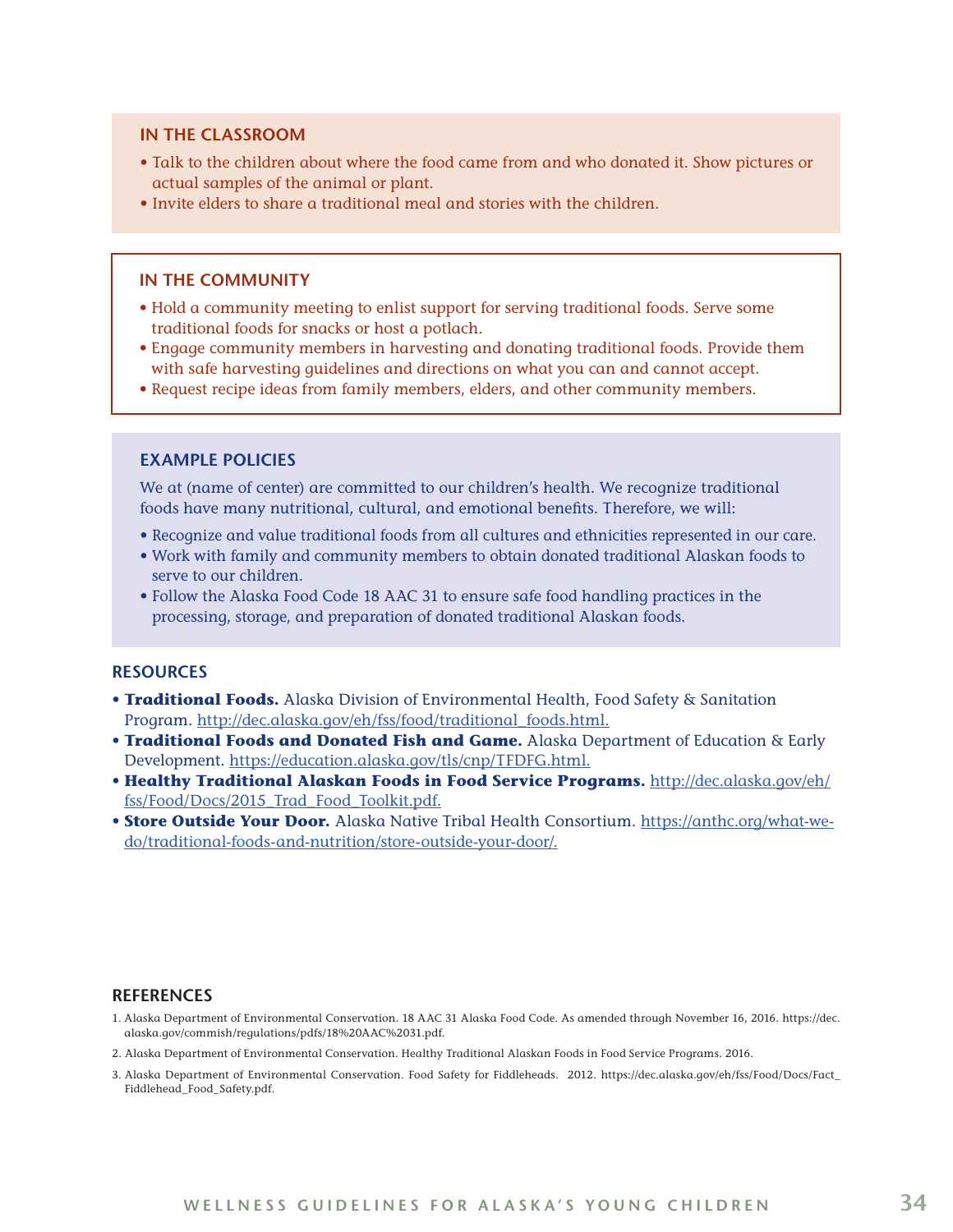### <span id="page-37-0"></span>Appendix A: Resources

#### **RESOURCES FOR PHYSICAL ACTIVITY**

- **Active Early: A Wisconsin Guide for Improving Childhood Physical Activity.** https://dpi. wi.gov/community-nutrition/cacfp/wellness/active-early-healthy-bites.
- **Active Play!** Dr. Diane Craft. http://activeplaybooks.com/.
- **Choose My Plate Preschoolers.** http://www.choosemyplate.gov/preschoolers-physical-activity.
- **Coordinated Approach to Child Health (CATCH) Early Childhood.** http://catchinfo.org/ programs/pre-k/.
- **Go Smart.** National Head Start Association. https://gosmart.nhsa.org/.
- **Play Every Day.** Alaska Department of Health and Social Services. http://playeveryday.alaska.gov.
- **Sesame Street Healthy Habits for Life.** KidsHealth in the Classroom, Nemours and Sesame Workshop. http://www.sesamestreet.org/parents/topicsandactivities/toolkits/healthyhabits#5.
- **SHAPE America (Society of Health and Physical Educators) Explore Early Childhood Education.** http://www.shapeamerica.org/exploreearlychildhood.cfm.
- **SPARK Early Childhood Physical Activity Program.** http://www.sparkpe.org/earlychildhood/.

#### **RESOURCES FOR REDUCING SCREEN & MEDIA TIME**

- **Family Media Plan.** American Academy of Pediatrics https://www.healthychildren.org/English/ media/Pages/default.aspx.
- **Healthy Child Care: Screen-Time Reduction Toolkit for Child Care Providers.** Michigan Department of Child Health. https://healthykidshealthyfuture.org/wp-content/uploads/2015/04/ Screen-TimeReductionToolkit.pdf.

#### **RESOURCES FOR NUTRITION**

- **Breastfeeding.** Centers for Disease Control and Prevention. https://www.cdc.gov/breastfeeding/ index.htm.
- **Breastfeeding.** Office of Women's Health, US DHHS. https://www.womenshealth.gov.
- **CARE Connection.** National Food Service Management Institute. http://www.nfsmi.org/ ResourceOverview.aspx?ID=199.
- **Child and Adult Care Food Program.** Alaska Department of Education & Early Development. https://education.alaska.gov/TLS/CNP/CACFP.html.
- **Child and Adult Care Food Program: Best Practices.** USDA. https://www.fns.usda.gov/ sites/default/files/cacfp/CACFP\_factBP.pdf.
- **Child Feeding Tips and Advice.** USDA. https://www.fns.usda.gov/sites/default/files/ ChildFeedingTipsAdvice.pdf.
- **Choose My Plate Preschoolers.** https://www.choosemyplate.gov/health-and-nutritioninformation.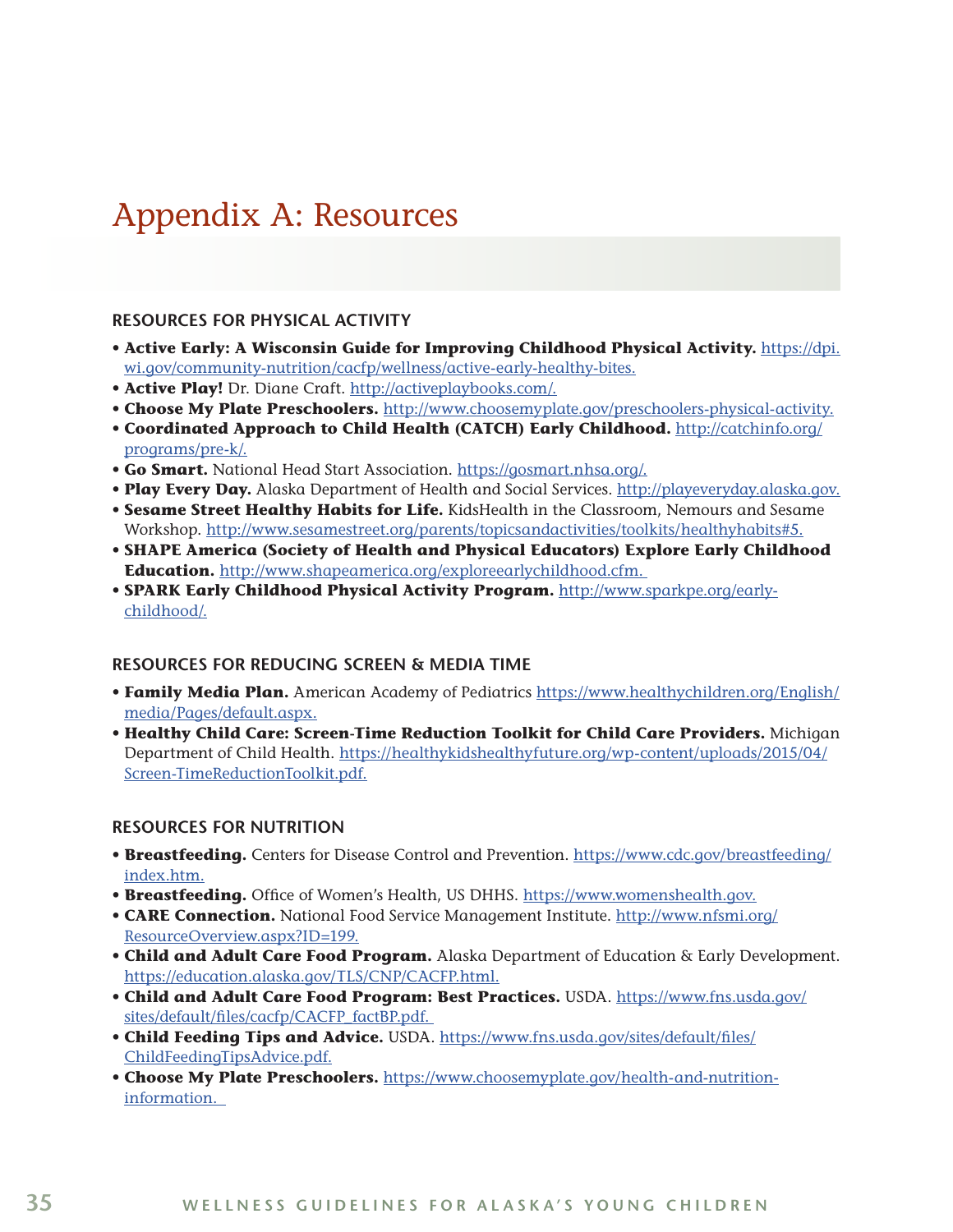- **Coordinated Approach to Child Health (CATCH) Early Childhood.** http://catchinfo.org/ programs/pre-k/.
- **Ellyn Satter Institute.** http://www.ellynsatterinstitute.org/htf/howtofeed.php.
- **Feeding Infants: A Guide for Use in the Child Nutrition Programs.** USDA, Food and Nutrition Service. https://www.fns.usda.gov/sites/default/files/feeding\_infants.pdf.
- **Get Kids to Eat Fruits and Vegetables.** Produce for Better Health Foundation. http://www. fruitsandveggiesmorematters.org/get-kids-to-eat-fruits-and-vegetables.
- **Grow It, Try It, Like It! Preschool Fun with Fruits and Vegetables.** USDA Team Nutrition. https://www.fns.usda.gov/tn/grow-it-try-it-it-nutrition-education-kit-featuring-myplate.
- **Harvest for Healthy Kids.** http://www.harvestforhealthykids.org/.
- **Healthy Bites: A Wisconsin Guide for Improving Childhood Nutrition.** https://dpi. wi.gov/community-nutrition/cacfp/wellness/active-early-healthy-bites.
- **HealthyChildren.Org.** American Academy of Pediatrics. https://www.healthychildren.org/ English/healthy-living/nutrition/Pages/default.aspx.
- **Healthy Meals Resource System.** Child and Adult Care Food Program. https://healthymeals. fns.usda.gov/cacfp-wellness-resources-child-care-providers/nutrition.
- **Nibbles for Health: Nutrition Newsletters for Parents of Young Children.** USDA, Food and Nutrition Service. https://www.fns.usda.gov/tn/nibbles-health-nutrition-newsletters-parentsyoung-children.
- **Play Every Day: Sugary Drinks.** Alaska Department of Health and Social Services. http:// playeveryday.alaska.gov.
- Potter the Otter. First 5 Santa Clara County. http://www.pottertheotter.com.
- **Rethink Your Drink.** Centers for Disease Control and Prevention. https://www.cdc.gov/ healthyweight/healthy\_eating/drinks.html.
- **Sesame Street Healthy Habits for Life.** KidsHealth in the Classroom, Nemours and Sesame Workshop: http://www.sesamestreet.org/parents/topicsandactivities/toolkits/healthyhabits#5.
- **What's Cooking?** USDA Mixing Bowl. https://whatscooking.fns.usda.gov/.

#### **OBESITY PREVENTION POLICIES IN CHILD CARE SETTINGS**

- **Best Practices for Healthy Eating: A Guide to Help Children Grow Up Healthy.** Nemours Health & Prevention Services. https://www.nemours.org/content/dam/nemours/www/ filebox/service/preventive/nhps/heguide.pdf.
- **Best Practices for Physical Activity: A Guide to Help Children Grow Up Healthy.** Nemours Health & Prevention Services. http://www.nemours.org/content/dam/nemours/www/ filebox/service/preventive/nhps/paguide2010.pdf.
- **Healthy Active Living.** Head Start, Administration for Children and Families Early Childhood Learning & Knowledge Center. http://eclkc.ohs.acf.hhs.gov/hslc/tta-system/health/healthy-activeliving.
- **Let's Move!** Child Care. Nemours Children's Health System. https://healthykidshealthyfuture. org/.
- **Nutrition and Physical Activity Self Assessment for Child Care (NAP SACC).** https:// gonapsacc.org/resources/nap-sacc-materials.
- **Nutrition and Wellness Tips for Young Children: Provider Handbook for the Child** and Adult Care Food Program. USDA Food and Nutrition Service. http://www.fns.usda.gov/ tn/nutrition-and-wellness-tips-young-children-provider-handbook-child-and-adult-care-foodprogram.
- **Wellness in Alaska Child Care.** Best Practices. State of Alaska, Department of Education & Early Development, Child Nutrition Programs, Child and Adult Care Food Program. https:// education.alaska.gov/TLS/CNP/CACFP/wicc\_best\_practices.pdf.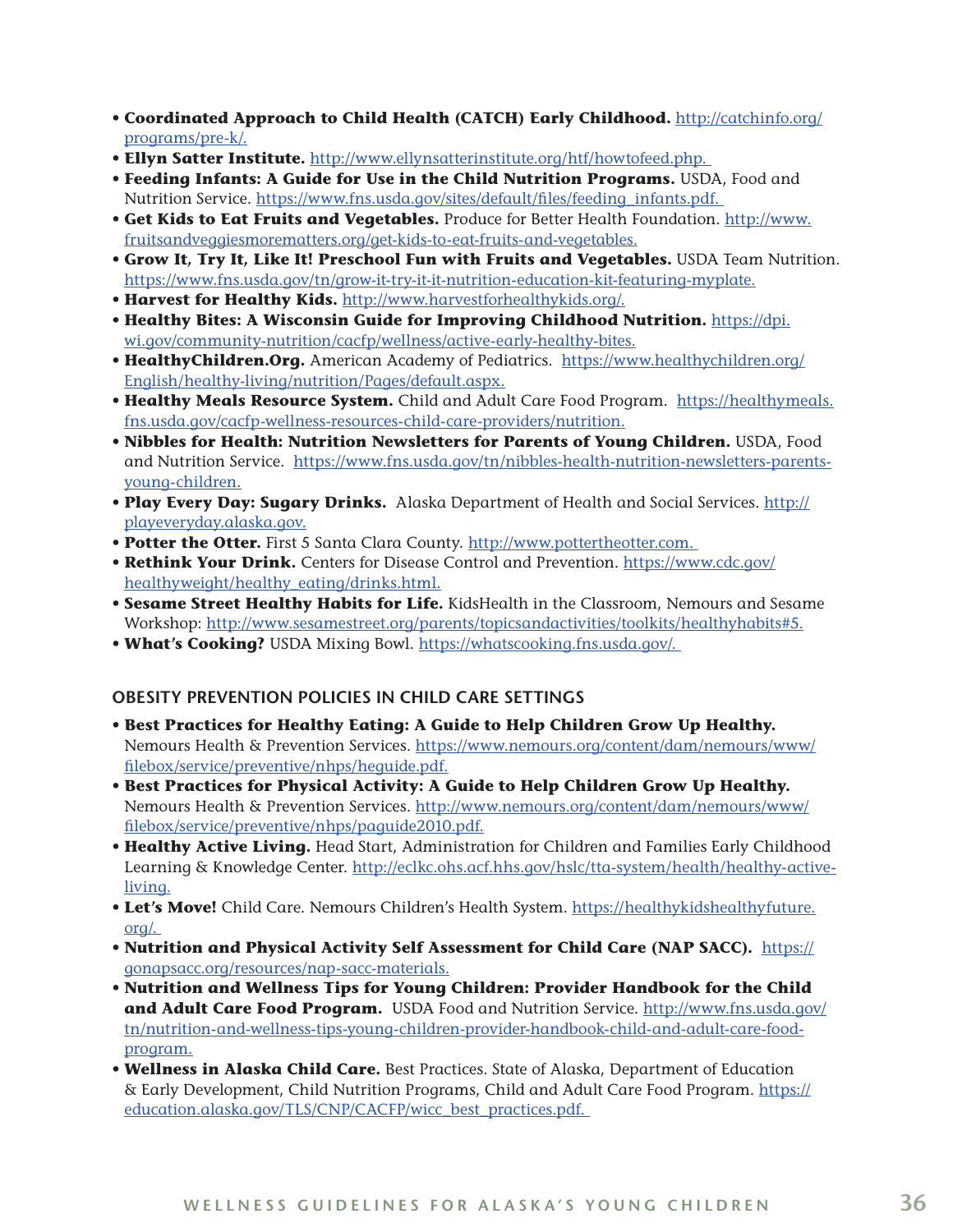### <span id="page-39-0"></span>Appendix B: Sample Wellness Policies

We at (name of center) are **committed to the health of our children.** We **value family engagement** and believe we must work together to help children grow up at a healthy weight.

We recognize the **importance of physical activity for all children** for developing healthy bodies and brains, developing motor and movements skills, and learning to live healthy lives. Therefore, we will:

- Provide fun, engaging, structured (adult-led) and free-time active play opportunities daily in our lesson plans.
- Provide infants with supervised "tummy time" 2 to 3 times per day.
- Provide infants with safe, non-restrictive environments to encourage movement and exploration.
- Provide daily opportunities for infants to move and develop motor skills within their development stage.
- Provide toddlers 60 to 90 minutes per 8-hour day for physical activity.
- Provide preschoolers with 90 to 120 minutes per 8-hour day for physical activity.
- Play outdoors, even in light rain and snow. We will provide parents with a list of appropriate outdoor clothing and gear. We will follow our local school district inclement weather policy for outdoor recess.
- Make safe active play equipment accessible in the classroom at all times (e.g. soft balls, push-pull toys, low carpeted blocks to climb on, etc.).
- Encourage all children to try new physical activities within their development stage and respond positively when they do.
- Not use physical activity as punishment or withhold active play as punishment.
- Role-model positive behaviors by being physically active with the children, both indoors and outdoors.
- Share our own positive experiences with physical activity and facilitate conversations with the children about their experiences.
- Train our staff on age-appropriate gross motor activities and games that promote children's physical activity.

We recognize **sedentary activities can be detrimental** to children's health, development and weight. Therefore, we will:

- Limit media time (except for educational computer use and physical activity) to less than 30 minutes per week for children 2 and older; no media time for children younger than 2 years.
- Limit computer use to no more than 15-minute increments except for school-age children completing homework assignments and children with special health care needs who require and consistently use assistive and adaptive computer technology.
- Use swings, bouncy chairs and other confining equipment (except high chairs when eating and strollers) only for short periods of time if at all.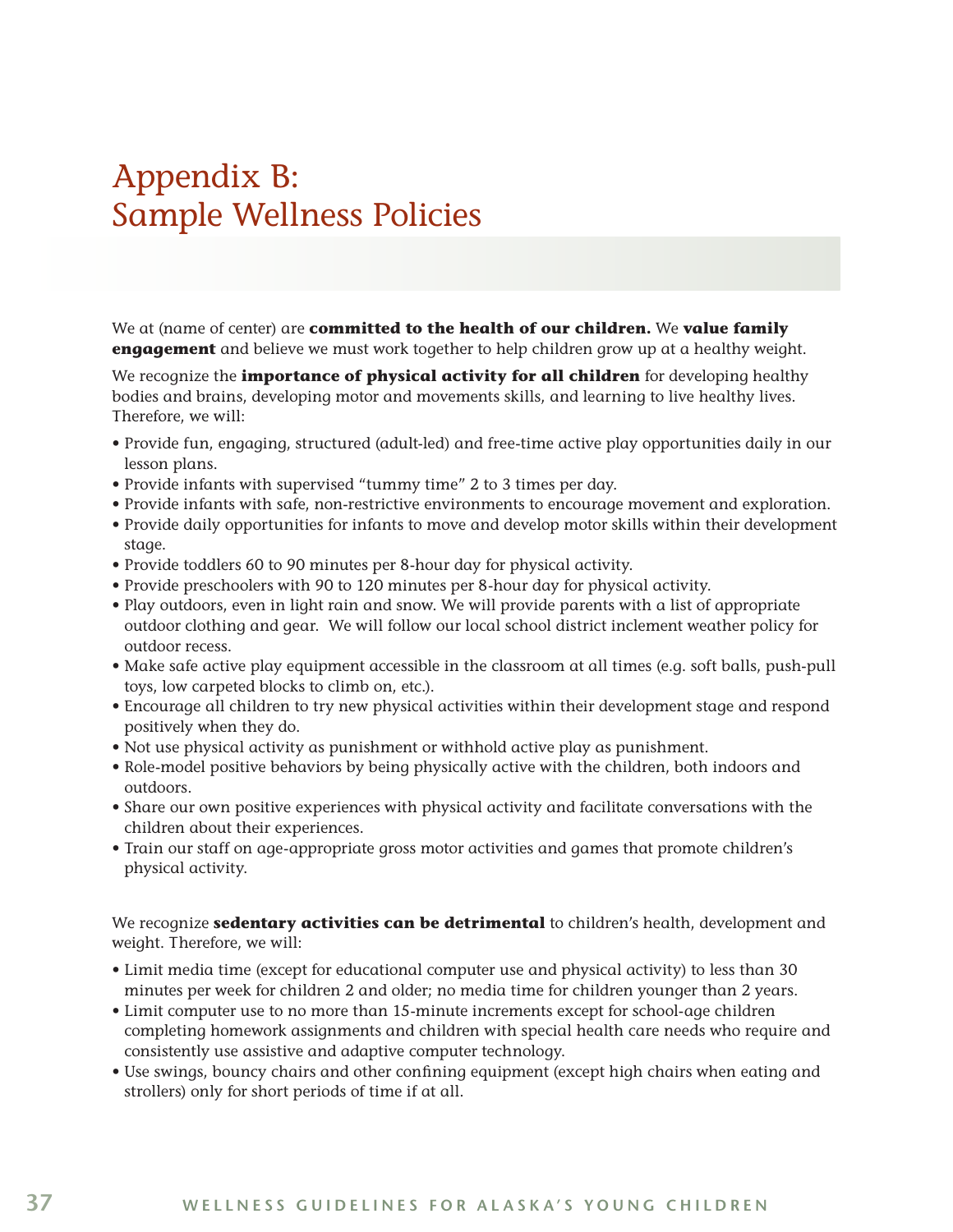We recognize the **importance of breastfeeding and breast milk** for infants' health and development. Therefore, we will:

- Encourage mothers to breastfeed their infants and will work with mothers to breastfeed at our site and to safely store expressed breast milk.
- Provide a space for breastfeeding and pumping that is clean, comfortable, and private.
- Provide staff a reasonable break time and a private space, other than a bathroom, for pumping or feeding.
- Provide designated refrigerated space for breast milk storage.
- Label breast milk with the date it was expressed and the child's name.
- Designate one staff person per shift in charge of breast milk storage and dispensing.

We recognize the **importance of breastmilk and introducing foods appropriately** for infants' health and development. Therefore, we will:

- Serve breast milk or infant formula to at least age 12 months.
- Train staff on safe practices for handling and storing expressed breast milk; preparing, feeding, and storing infant formula; and cleaning and sanitizing equipment used for bottle feeding.
- Ensure feeding time is positive and nurturing for the infant.
- Feed infants according to their hunger and fullness signals, not on a "schedule". We will allow the infant to stop feeding when they want to, not when they have finished the bottle.
- Work with the infant's parent/guardian and primary care provider to develop a plan for introducing age-appropriate solid foods (complementary foods).
- Not feed an infant formula mixed with cereal, fruit juice, or other foods unless the primary care provider provides written instruction.

We recognize the **importance of good nutrition for all children** developing healthy bodies and brains, developing feeding skills, and learning to live healthy lives. Therefore, we will:

- Follow the healthy meal and snack patterns and best practices of the USDA Child and Adult Care Food Program (CACFP).
- Serve only lean meats, nuts, and legumes. Limit the service of processed meats to no more than one serving per week.
- Limit serving purchased pre-fried foods to no more than one serving per week.
- Limit foods with saturated fat and added salt and sugar.
- Provide a variety of fruits and vegetables; use local produce when possible.
- Offer fruit fresh, canned in its own juice (no syrups), or frozen at every meal, including snacks.
- Offer vegetables raw or cooked without added fat at every meal, including snacks.
- Limit serving fried or pre-fried vegetables (e.g., French fries, hash browns, tater tots) and will replace with homemade versions using whole ingredients.
- Have water available for children at all times.
- Serve whole milk to children 12 to 24 months old and nonfat (skim) and lowfat (1%) milk to children 2 years and older.
- Serve no sugary drinks or fruit juice to infants less than 1 year old.
- Serve no sugary drinks and limit 100% pasteurized fruit juice to 4 to 6 ounces to children 1 to 6 years old.
- Encourage age-appropriate portion sizes.
- Work with an infant's parent/guardian and primary care provider to develop a plan for introducing age-appropriate solid foods (complementary foods).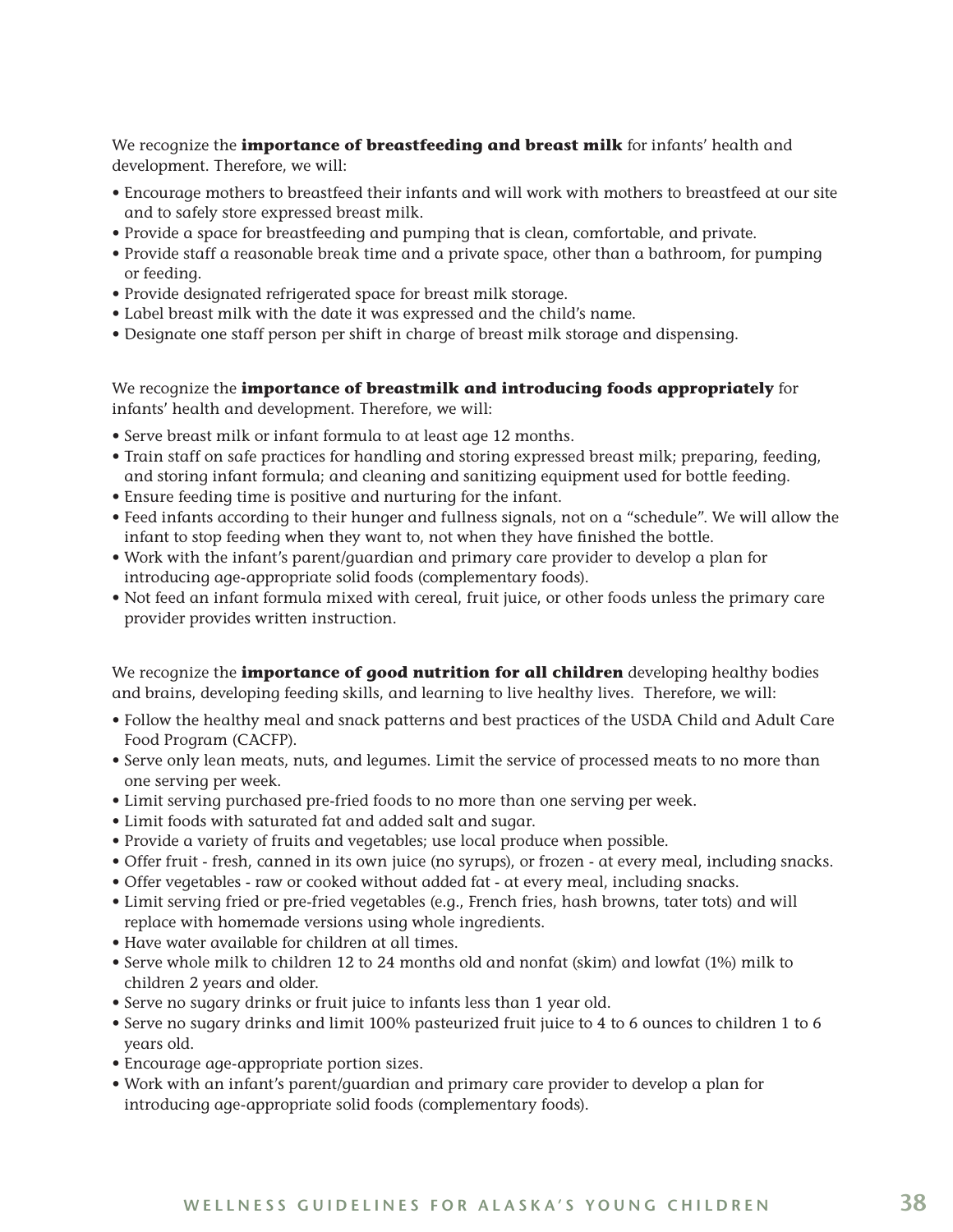- Share menus and communicate frequently with parents about the food their child is eating in our care.
- Will provide a list of acceptable healthy foods that may be brought from home for meals, snacks and celebrations.

We recognize the **importance of a relaxed, positive mealtime** to help children develop social skills and lifelong healthy eating habits. Therefore, we will:

- Model good table manners, positive social interactions, and healthy eating habits by having staff sit with the children during meals and snacks and eat the same food and beverages the children eat.
- Serve meals family style and help children serve themselves.
- Allow children to decide how much to eat and never force them to finish everything on their plate.
- Encourage children to try new foods, but never force them to eat something they do not like.
- Teach children about healthy eating and appropriate portion sizes.
- Not use TV, video, or DVD viewing during meal or snack time.
- Never use food as punishment or reward for good behavior.

#### We recognize **traditional foods have many nutritional, cultural, and emotional benefits.** Therefore, we will:

- Recognize and value traditional foods from all cultures and ethnicities represented in our care.
- Work with family and community members to obtain donated traditional Alaskan foods to serve to our children.
- Follow the Alaska Food Code 18 AAC 31 to ensure safe food handling practices in the processing, storage and preparation of donated traditional Alaskan foods.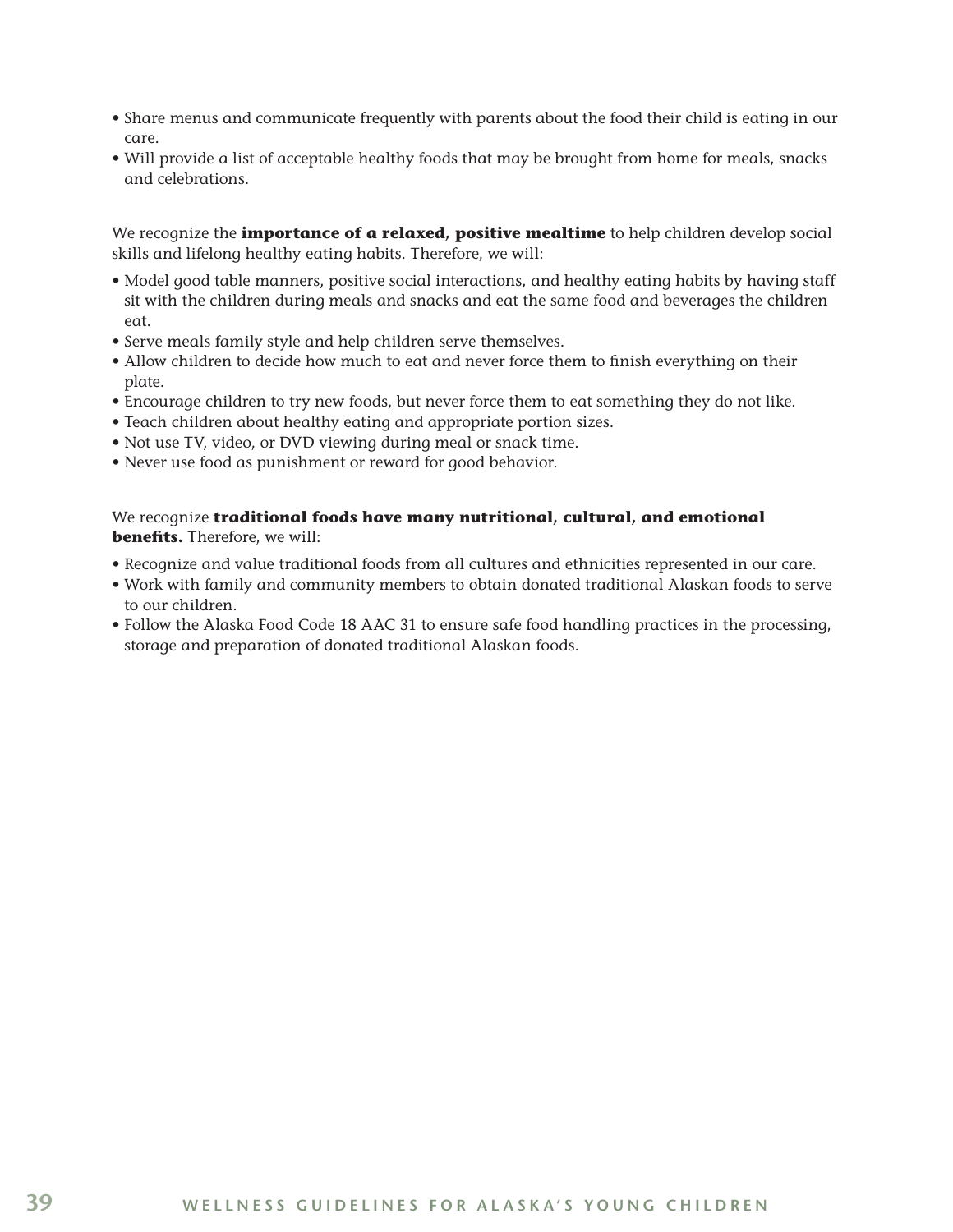## <span id="page-42-0"></span>Appendix C: Suggested Reading Books for Young Kids



#### **FOOD & HEALTHY EATING:**

- Daniel Tries a New Food by Becky Friedman and Jason Fruchter, 2015
- Dragons Love Tacos by Adam Rubin and Daniel Salmieri, 2012
- Eating the Alphabet: Fruits & Vegetables from A to Z by Lois Ehlert, 1996
- Fruit by Sara Anderson, 2008
- Go, Go, Grapes! A Fruit Chant by April Pulley Sayre
- Growing Vegetable Soup by Lois Ehlert, 1990
- Guacamole: A Cooking Poem by Jorge Argueta, 2016
- Jamberry by Bruce Degen, 1995
- Monsters Don't Eat Broccoli by Barbara Jean Hicks, 2014
- Oliver's Vegetables by Vivian French, 1995
- The Very Hungry Caterpillar by Eric Carle, 1994
- Rah, Rah Radishes!: A Vegetable Chant by April Pulley Sayre, 2014
- Vegetables by Sara Anderson, 2008

#### **MOVING & ACTIVE PLAY:**

- ABCs of Yoga for Kids by Teresa Power, 2009
- Get Up and Go! by Nancy Carlson, 2008
- Go, Go, Go!: Kids on the Move by Stephen R. Swinburne, 2002
- Hop, Hop, Jump! by Lauren Thompson, 2012
- Off We Go! by Beverley Abramson, 2010
- Recess at 20 Below by Cindy Aillaud, 2005
- Silly Sally by Audrey Wood, 1999
- The Busy Body Book: A Kid's Guide to Fitness by Lizzy Rockwell, 2008
- You Are a Lion! and Other Fun Yoga Poses by Tae-Eun Yoo, 2012
- We're Going on a Bear Hunt by Helen Oxenbury and Michael Rosen, 1997
- Wiggle by Doreen Cronin, 2005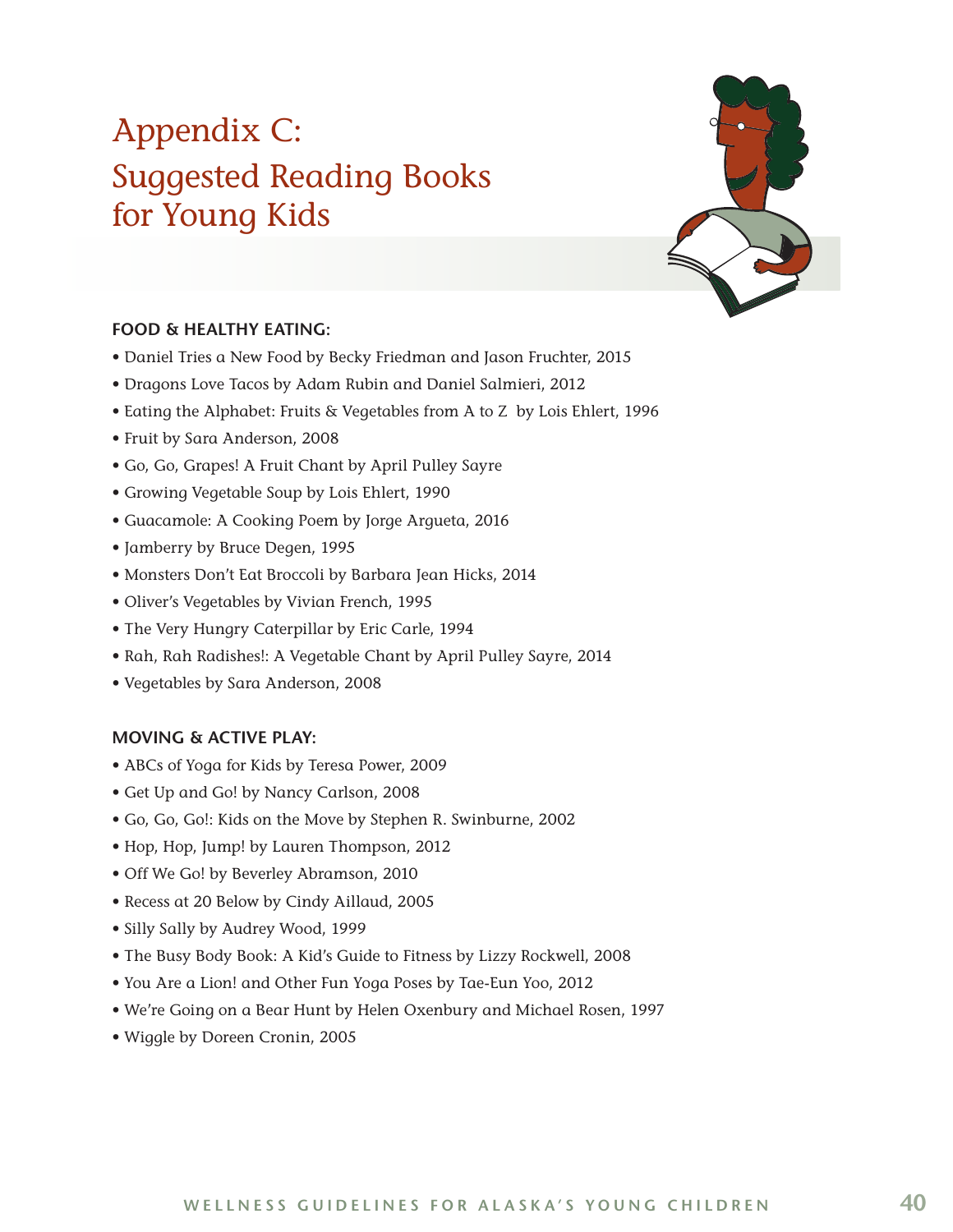### <span id="page-43-0"></span>Appendix D: CACFP Infant Meal Pattern

**USDA** United States Department of Agriculture

### **Infant Meal Pattern**

| <b>Breakfast</b>                                                 |                                                                                                                                                                                                                                                                                                                                     |  |  |
|------------------------------------------------------------------|-------------------------------------------------------------------------------------------------------------------------------------------------------------------------------------------------------------------------------------------------------------------------------------------------------------------------------------|--|--|
| <b>Birth through 5 months</b>                                    | 6 through 11 months                                                                                                                                                                                                                                                                                                                 |  |  |
| 4-6 fluid ounces breastmilk <sup>1</sup> or formula <sup>2</sup> | 6-8 fluid ounces breastmilk $1$ or                                                                                                                                                                                                                                                                                                  |  |  |
|                                                                  | formula <sup>2</sup> ; and                                                                                                                                                                                                                                                                                                          |  |  |
|                                                                  | 0-4 tablespoons<br>infant cereal <sup>2,3</sup><br>meat,<br>fish,<br>poultry,<br>whole egg,<br>cooked dry beans, or<br>cooked dry peas; or<br>0-2 ounces of cheese; or<br>0-4 ounces (volume) of cottage cheese; or<br>0-4 ounces or $\frac{1}{2}$ cup of yogurt <sup>4</sup> ; or a<br>combination of the above <sup>5</sup> ; and |  |  |
|                                                                  | 0-2 tablespoons vegetable or fruit or a<br>combination of both <sup>5,6</sup>                                                                                                                                                                                                                                                       |  |  |

 $1$ Breastmilk or formula, or portions of both, must be served; however, it is recommended that breastmilk be served in place of formula from birth through 11 months. For some breastfed infants who regularly consume less than the minimum amount of breastmilk per feeding, a serving of less than the minimum amount of breastmilk may be offered, with additional breastmilk offered at a later time if the infant will consume more.

<sup>2</sup> Infant formula and dry infant cereal must be iron-fortified.

<sup>3</sup> Beginning October 1, 2019, ounce equivalents are used to determine the quantity of creditable grains.<br><sup>4</sup> Yogurt must contain no more than 23 grams of total sugars per 6 ounces.<br><sup>5</sup> A serving of this component is requ

 $6$  Fruit and vegetable juices must not be served.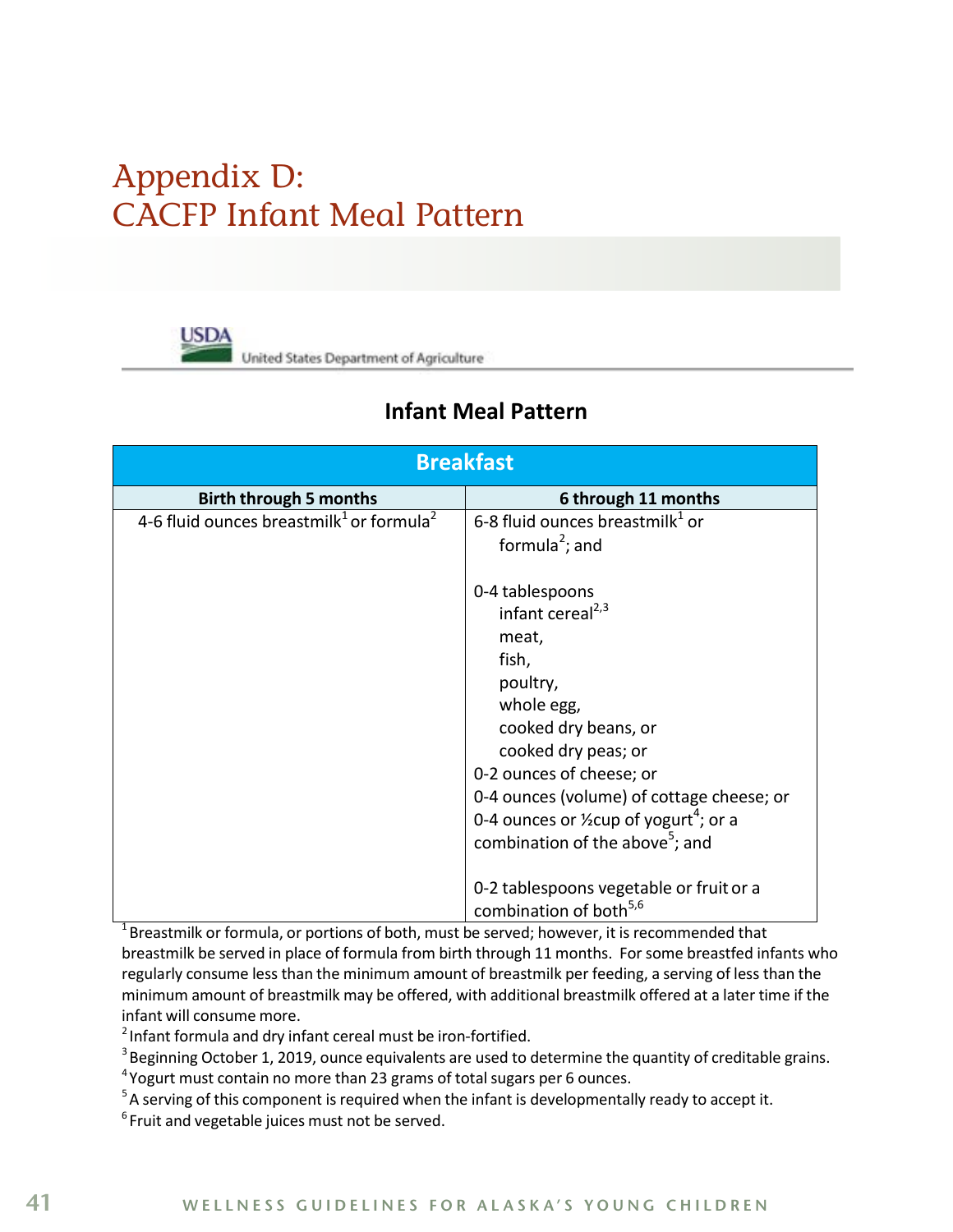| <b>Lunch and Supper</b>                                          |                                                               |  |  |
|------------------------------------------------------------------|---------------------------------------------------------------|--|--|
| <b>Birth through 5 months</b>                                    | 6 through 11 months                                           |  |  |
| 4-6 fluid ounces breastmilk <sup>1</sup> or formula <sup>2</sup> | 6-8 fluid ounces breastmilk <sup>1</sup> or                   |  |  |
|                                                                  | formula <sup>2</sup> ; and                                    |  |  |
|                                                                  |                                                               |  |  |
|                                                                  | 0-4 tablespoons                                               |  |  |
|                                                                  | infant cereal <sup>2,3</sup>                                  |  |  |
|                                                                  | meat,                                                         |  |  |
|                                                                  | fish,                                                         |  |  |
|                                                                  | poultry,                                                      |  |  |
|                                                                  | whole egg,                                                    |  |  |
|                                                                  | cooked dry beans, or                                          |  |  |
|                                                                  | cooked dry peas; or                                           |  |  |
|                                                                  | 0-2 ounces of cheese; or                                      |  |  |
|                                                                  | 0-4 ounces (volume) of cottage cheese; or                     |  |  |
|                                                                  | 0-4 ounces or $\frac{1}{2}$ cup of yogurt <sup>4</sup> ; or a |  |  |
|                                                                  | combination of the above <sup>5</sup> ; and                   |  |  |
|                                                                  |                                                               |  |  |
|                                                                  | 0-2 tablespoons vegetable or fruit or a                       |  |  |
|                                                                  | combination of both <sup>5,6</sup>                            |  |  |

 $1$ Breastmilk or formula, or portions of both, must be served; however, it is recommended that breastmilk be served in place of formula from birth through 11 months. For some breastfed infants who regularly consume less than the minimum amount of breastmilk per feeding, a serving of less than the minimum amount of breastmilk may be offered, with additional breastmilk offered at a later time if the infant will consume more.

<sup>2</sup> Infant formula and dry infant cereal must be iron-fortified.

<sup>3</sup> Beginning October 1, 2019, ounce equivalents are used to determine the quantity of creditable grains.<br><sup>4</sup> Yogurt must contain no more than 23 grams of total sugars per 6 ounces.<br><sup>5</sup> A serving of this component is requ

 $6$  Fruit and vegetable juices must not be served.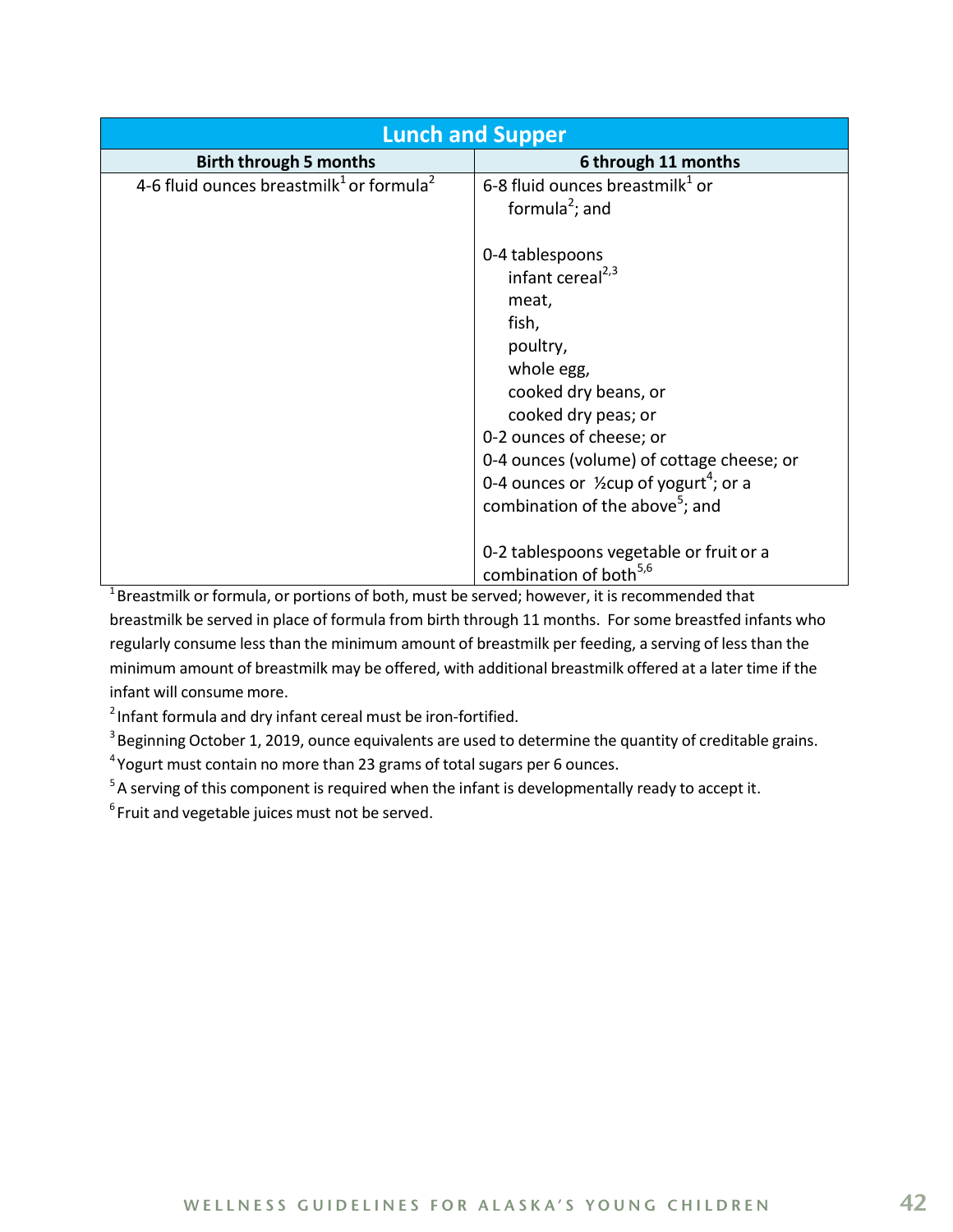| <b>Snack</b>                                                     |                                                                                                                                                                                                                                                             |  |  |
|------------------------------------------------------------------|-------------------------------------------------------------------------------------------------------------------------------------------------------------------------------------------------------------------------------------------------------------|--|--|
| <b>Birth through 5 months</b>                                    | 6 through 11 months                                                                                                                                                                                                                                         |  |  |
| 4-6 fluid ounces breastmilk <sup>1</sup> or formula <sup>2</sup> | 2-4 fluid ounces breastmilk $1$ or<br>formula <sup>2</sup> ; and<br>0- $\frac{1}{2}$ slice bread <sup>3,4</sup> ; or<br>0-2 crackers $^{3,4}$ ; or<br>0-4 tablespoons infant cereal <sup>2,3,4</sup> or<br>ready-to-eat breakfast<br>cereal $3,4,5,6$ ; and |  |  |
|                                                                  | 0-2 tablespoons vegetable or<br>fruit, or a combination of both <sup>6,7</sup>                                                                                                                                                                              |  |  |

 $1$  Breastmilk or formula, or portions of both, must be served; however, it is recommended that breastmilk be served in place of formula from birth through 11 months. For some breastfed infants who regularly consume less than the minimum amount of breastmilk per feeding, a serving of less than the minimum amount of breastmilk may be offered, with additional breastmilk offered at a later time if the infant will consume more.

<sup>2</sup> Infant formula and dry infant cereal must be iron-fortified.<br><sup>3</sup> Beginning October 1, 2019, ounce equivalents are used to determine the quantity of creditable grains.

 $4$  A serving of grains must be whole grain-rich, enriched meal, or enriched flour.<br><sup>5</sup> Breakfast cereals must contain no more than 6 grams of sugar per dry ounce (no more than 21.2 grams sucrose and other sugars per 100 grams of dry cereal).

 $6$  A serving of this component is required when the infant is developmentally ready to accept it.<br><sup>7</sup> Fruit and vegetable juices must not be served.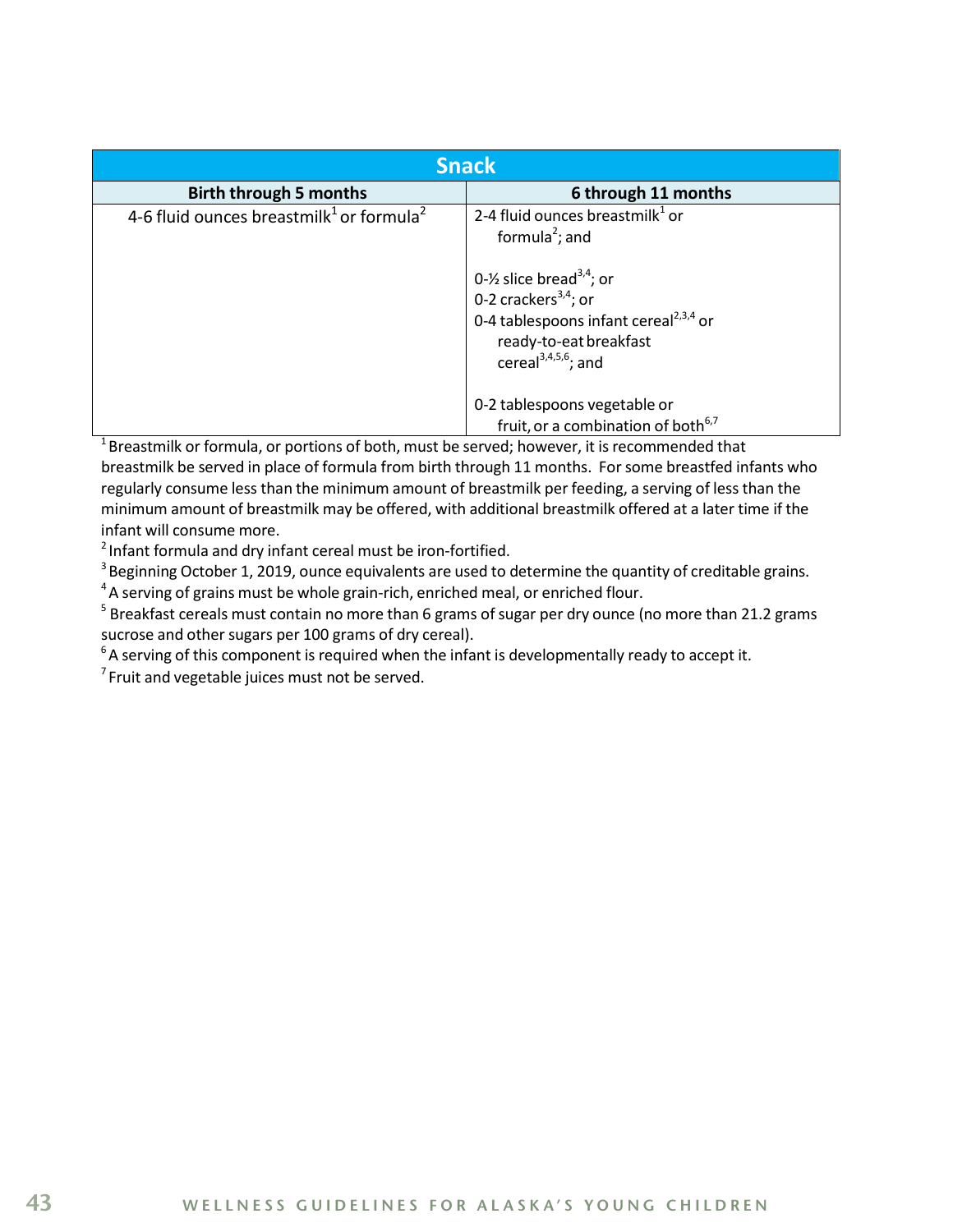### <span id="page-46-0"></span>Appendix E: CACFP Child Meal Pattern



United States Department of Agriculture

#### **CHILD MEAL PATTERN**

| <b>Breakfast</b>                                                                                                |                       |                       |                   |                                                                            |  |
|-----------------------------------------------------------------------------------------------------------------|-----------------------|-----------------------|-------------------|----------------------------------------------------------------------------|--|
| (Select all three components for a reimbursable meal)                                                           |                       |                       |                   |                                                                            |  |
| Food Components and Food Items <sup>1</sup>                                                                     | <b>Ages 1-2</b>       | Ages 3-5              | <b>Ages 6-12</b>  | Ages $13-18^2$<br>(at-risk afterschool programs<br>and emergency shelters) |  |
| Fluid Milk $3$                                                                                                  | 4 fluid ounces        | 6 fluid ounces        | 8 fluid ounces    | 8 fluid ounces                                                             |  |
| Vegetables, fruits, or portions of<br>both <sup>4</sup>                                                         | $\frac{1}{4}$ cup     | $\frac{1}{2}$ cup     | $\frac{1}{2}$ cup | $\frac{1}{2}$ cup                                                          |  |
| Grains (oz eq) $5,6,7$                                                                                          |                       |                       |                   |                                                                            |  |
| Whole grain-rich or<br>enriched bread                                                                           | $\frac{1}{2}$ slice   | $\frac{1}{2}$ slice   | 1 slice           | 1 slice                                                                    |  |
| Whole grain-rich or enriched<br>bread product, such as biscuit,<br>roll or muffin                               | $\frac{1}{2}$ serving | $\frac{1}{2}$ serving | 1 serving         | 1 serving                                                                  |  |
| Whole grain-rich, enriched<br>or fortified cooked breakfast<br>cereal <sup>8</sup> , cereal grain, and/or pasta | 1⁄4 cup               | 1⁄4 cup               | $\frac{1}{2}$ cup | $\frac{1}{2}$ cup                                                          |  |
| Whole grain-rich, enriched<br>or fortified ready-to-eat<br>breakfast cereal (dry, cold) <sup>8,9</sup>          |                       |                       |                   |                                                                            |  |
| Flakes or rounds                                                                                                | $\frac{1}{2}$ cup     | $\frac{1}{2}$ cup     | 1 cup             | 1 cup                                                                      |  |
| Puffed cereal                                                                                                   | 3⁄4 cup               | 3⁄4 cup               | 1 ¼ cup           | 1 % cup                                                                    |  |
| Granola                                                                                                         | $\frac{1}{8}$ cup     | $\frac{1}{8}$ cup     | 1⁄4 cup           | 1⁄4 cup                                                                    |  |

 $1$  Must serve all three components for a reimbursable meal. Offer versus serve is an option for at-risk afterschool participants.

 $2$  Larger portion sizes than specified may need to be served to children 13 through 18 years old to meet their nutritional needs.

<sup>3</sup> Must be unflavored whole milk for children age one. Must be unflavored low-fat (1 percent) or unflavored fat-free (skim) milk for children two through five years old. Must be unflavored low-fat (1 percent), unflavored fat-free (skim), or flavored fat-free (skim) milk for children six years old and older.<br><sup>4</sup> Pasteurized full-strength juice may only be used to meet the vegetable or fruit requirement at one meal, including snack, per day.

<sup>5</sup> At least one serving per day, across all eating occasions, must be whole grain-rich. Grain-based desserts do not count towards meeting the grains requirement.

 $6$  Meat and meat alternates may be used to meet the entire grains requirement a maximum of three times a week. One ounce of meat and meat alternates is equal to one ounce equivalent of grains.

 $^7$ Beginning October 1, 2019, ounce equivalents are used to determine the quantity of creditable grains.<br><sup>8</sup> Breakfast cereals must contain no more than 6 grams of sugar per dry ounce (no more than 21.2 grams sucrose and per 100 grams of dry cereal).<br><sup>9</sup> Beginning October 1, 2019, the minimum serving size specified in this section for ready-to-eat breakfast cereals must be served.

Until October 1, 2019, the minimum serving size for any type of ready-to-eat breakfast cereals is ¼ cup for children ages 1-2; 1/3 cup for children ages 3-5; and ¾ cup for children ages 6-12.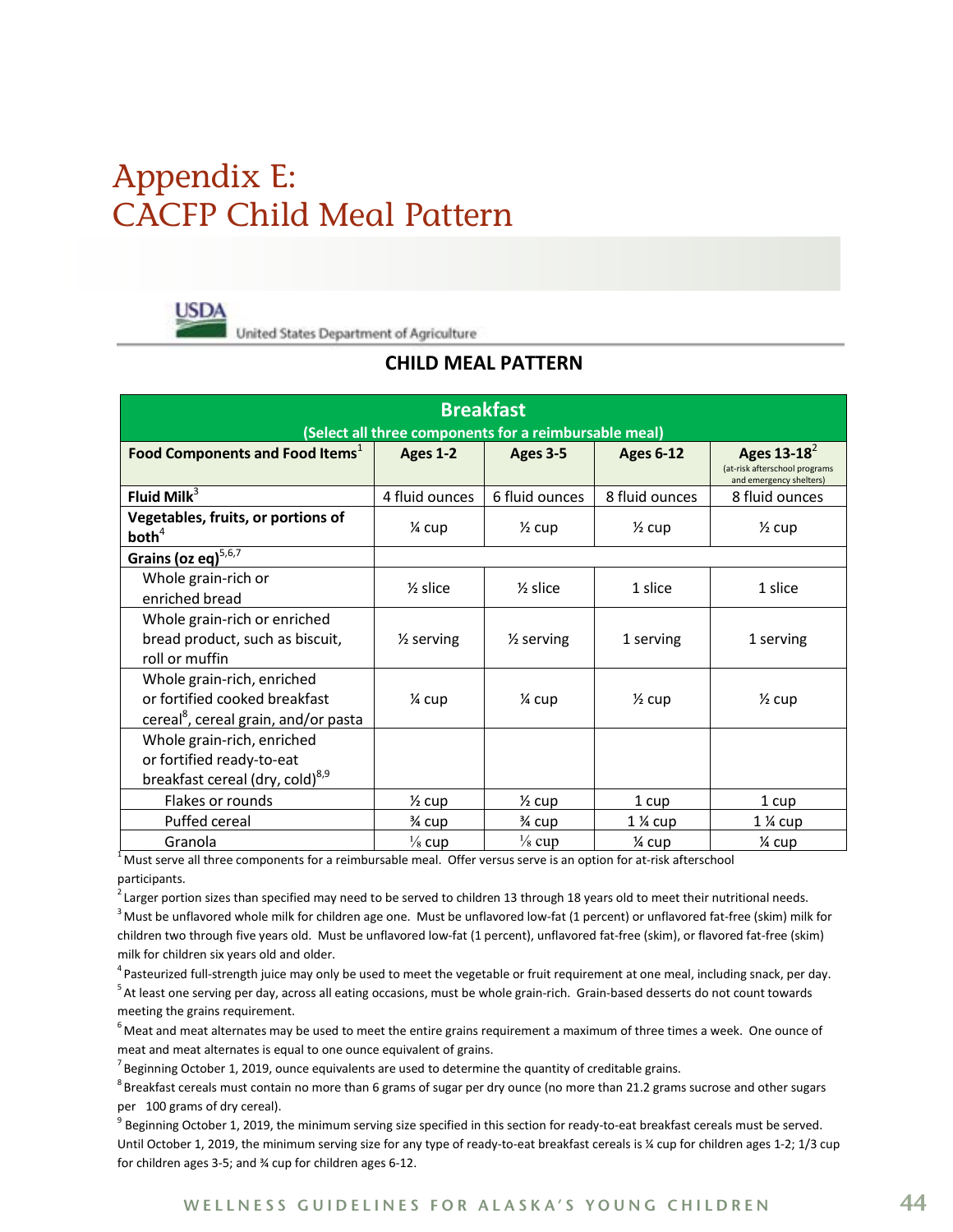| <b>Lunch and Supper</b><br>(Select all five components for a reimbursable meal)                                                                                                                                                                                                                                                             |                              |                              |                   |                                                                             |
|---------------------------------------------------------------------------------------------------------------------------------------------------------------------------------------------------------------------------------------------------------------------------------------------------------------------------------------------|------------------------------|------------------------------|-------------------|-----------------------------------------------------------------------------|
| Food Components and Food Items <sup>1</sup>                                                                                                                                                                                                                                                                                                 | Ages 1-2                     | <b>Ages 3-5</b>              | <b>Ages 6-12</b>  | Ages 13-18 $^2$<br>(at-risk afterschool programs<br>and emergency shelters) |
| Fluid Milk $3$                                                                                                                                                                                                                                                                                                                              | 4 fluid ounces               | 6 fluid ounces               | 8 fluid ounces    | 8 fluid ounces                                                              |
| <b>Meat/meat alternates</b>                                                                                                                                                                                                                                                                                                                 |                              |                              |                   |                                                                             |
| Lean meat, poultry, or fish                                                                                                                                                                                                                                                                                                                 | 1 ounce                      | 1 % ounce                    | 2 ounces          | 2 ounces                                                                    |
| Tofu, soy product, or<br>alternate protein products <sup>4</sup>                                                                                                                                                                                                                                                                            | 1 ounce                      | $1\%$ ounce                  | 2 ounces          | 2 ounces                                                                    |
| Cheese                                                                                                                                                                                                                                                                                                                                      | 1 ounce                      | 1 % ounce                    | 2 ounces          | 2 ounces                                                                    |
| Large egg                                                                                                                                                                                                                                                                                                                                   | $\frac{1}{2}$                | $\frac{3}{4}$                | 1                 | $\mathbf{1}$                                                                |
| Cooked dry beans or peas                                                                                                                                                                                                                                                                                                                    | 1⁄4 cup                      | $\frac{3}{8}$ cup            | $\frac{1}{2}$ cup | $\frac{1}{2}$ cup                                                           |
| Peanut butter or soy nut<br>butter or other nut or seed<br>butters                                                                                                                                                                                                                                                                          | 2 tbsp                       | 3 tbsp                       | 4 tbsp            | 4 tbsp                                                                      |
| Yogurt, plain or flavored                                                                                                                                                                                                                                                                                                                   | 4 ounces or                  | 6 ounces or                  | 8 ounces or       | 8 ounces or                                                                 |
| unsweetened or sweetened <sup>5</sup>                                                                                                                                                                                                                                                                                                       | $\frac{1}{2}$ cup            | 3⁄4 cup                      | 1 cup             | 1 cup                                                                       |
| The following may be used<br>to meet no more than 50%<br>of the requirement:<br>Peanuts, soy nuts, tree<br>nuts, or seeds, as listed<br>in program guidance, or<br>an equivalent quantity of<br>any combination of the<br>above meat/meat<br>alternates (1 ounces of<br>$nuts/seeds = 1$ ounce of<br>cooked lean meat,<br>poultry, or fish) | $\frac{1}{2}$ ounce =<br>50% | $\frac{3}{4}$ ounce =<br>50% | 1 ounce = $50%$   | $1$ ounce = $50\%$                                                          |
| Vegetables <sup>6</sup>                                                                                                                                                                                                                                                                                                                     | $\frac{1}{8}$ cup            | $\frac{1}{4}$ cup            | $\frac{1}{2}$ cup | $\frac{1}{2}$ cup                                                           |
| Fruits $^{6,7}$                                                                                                                                                                                                                                                                                                                             | $\frac{1}{8}$ cup            | 1⁄4 cup                      | 1⁄4 cup           | 1⁄4 cup                                                                     |
| Grains (oz eq) <sup>8,9</sup>                                                                                                                                                                                                                                                                                                               |                              |                              |                   |                                                                             |
| Whole grain-rich or<br>enriched bread                                                                                                                                                                                                                                                                                                       | $\frac{1}{2}$ slice          | $\frac{1}{2}$ slice          | 1 slice           | 1 slice                                                                     |
| Whole grain-rich or enriched<br>bread product, such as biscuit, roll<br>or muffin                                                                                                                                                                                                                                                           | $\frac{1}{2}$ serving        | $\frac{1}{2}$ serving        | 1 serving         | 1 serving                                                                   |
| Whole grain-rich, enriched<br>or fortified cooked breakfast<br>cereal <sup>10</sup> , cereal grain, and/or pasta                                                                                                                                                                                                                            | 1⁄4 cup                      | 1⁄4 cup                      | $\frac{1}{2}$ cup | $\frac{1}{2}$ cup                                                           |

 $1$  Must serve all five components for a reimbursable meal. Offer versus serve is an option for only adult and at-risk afterschool participants.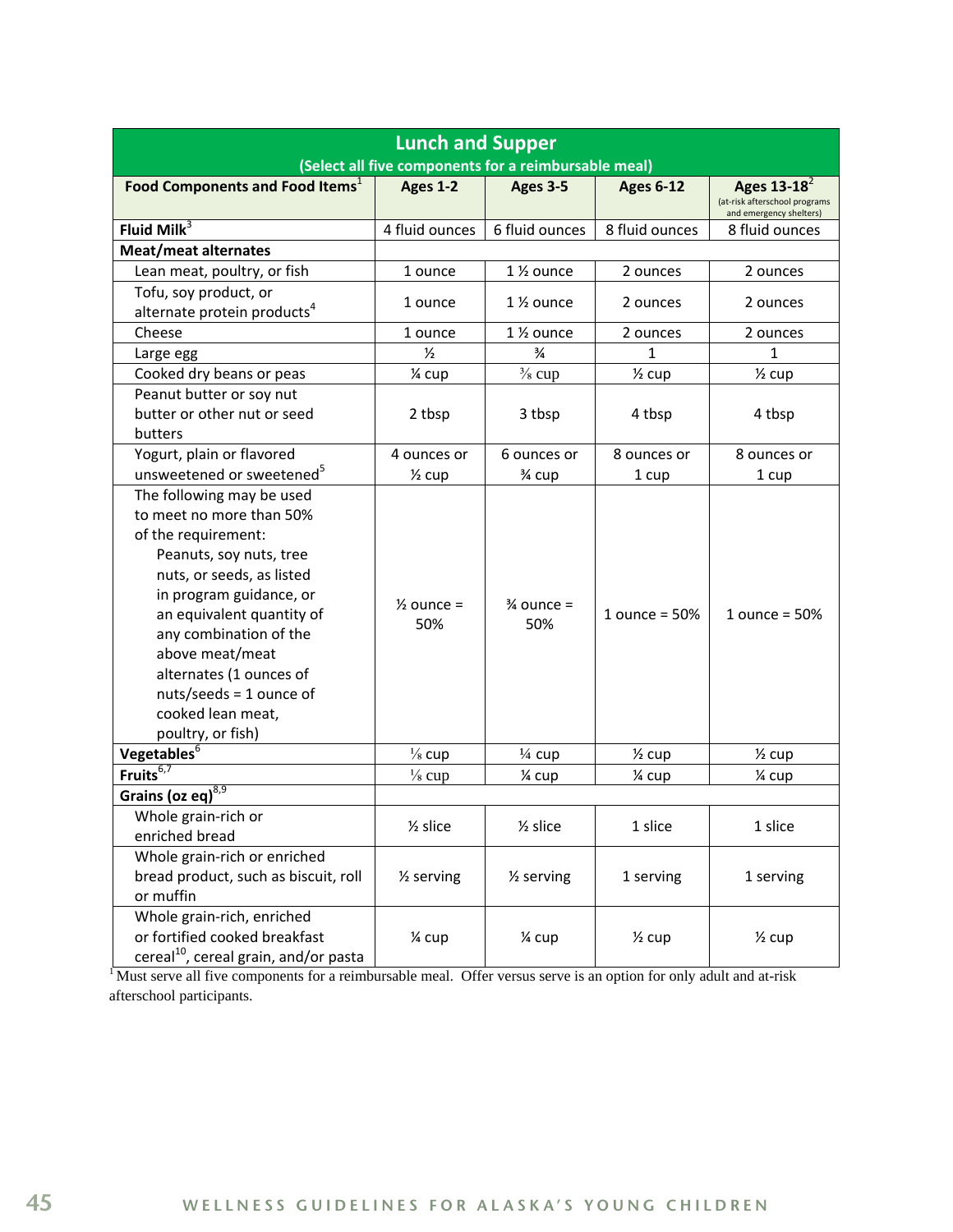<sup>2</sup> Larger portion sizes than specified may need to be served to children 13 through 18 years old to meet their nutritional needs.

<sup>3</sup> Must be unflavored whole milk for children age one. Must be unflavored low-fat (1 percent) or unflavored fat-free (skim) milk for children two through five years old. Must be unflavored low-fat (1 percent), unflavored fat-free (skim), or flavored fat-free (skim) milk for children six years old and older.<br><sup>4</sup> Alternate protein products must meet the requirements in Appendix A to Part 226.<br><sup>5</sup> Yogurt must contain no more than 23 grams of total sugars per 6 o

 $6$  Pasteurized full-strength juice may only be used to meet the vegetable or fruit requirement at one meal, including snack, per day.

 $<sup>7</sup>$  A vegetable may be used to meet the entire fruit requirement. When two vegetables are served at lunch or supper, two</sup> different kinds of vegetables must be served.

<sup>8</sup> At least one serving per day, across all eating occasions, must be whole grain-rich. Grain-based desserts do not count towards the grains requirement.<br><sup>9</sup> Beginning October 1, 2019, ounce equivalents are used to determine the quantity of the creditable grain.

 $^{10}$  Breakfast cereals must contain no more than 6 grams of sugar per dry ounce (no more than 21.2 grams sucrose and other sugars per 100 grams of dry cereal).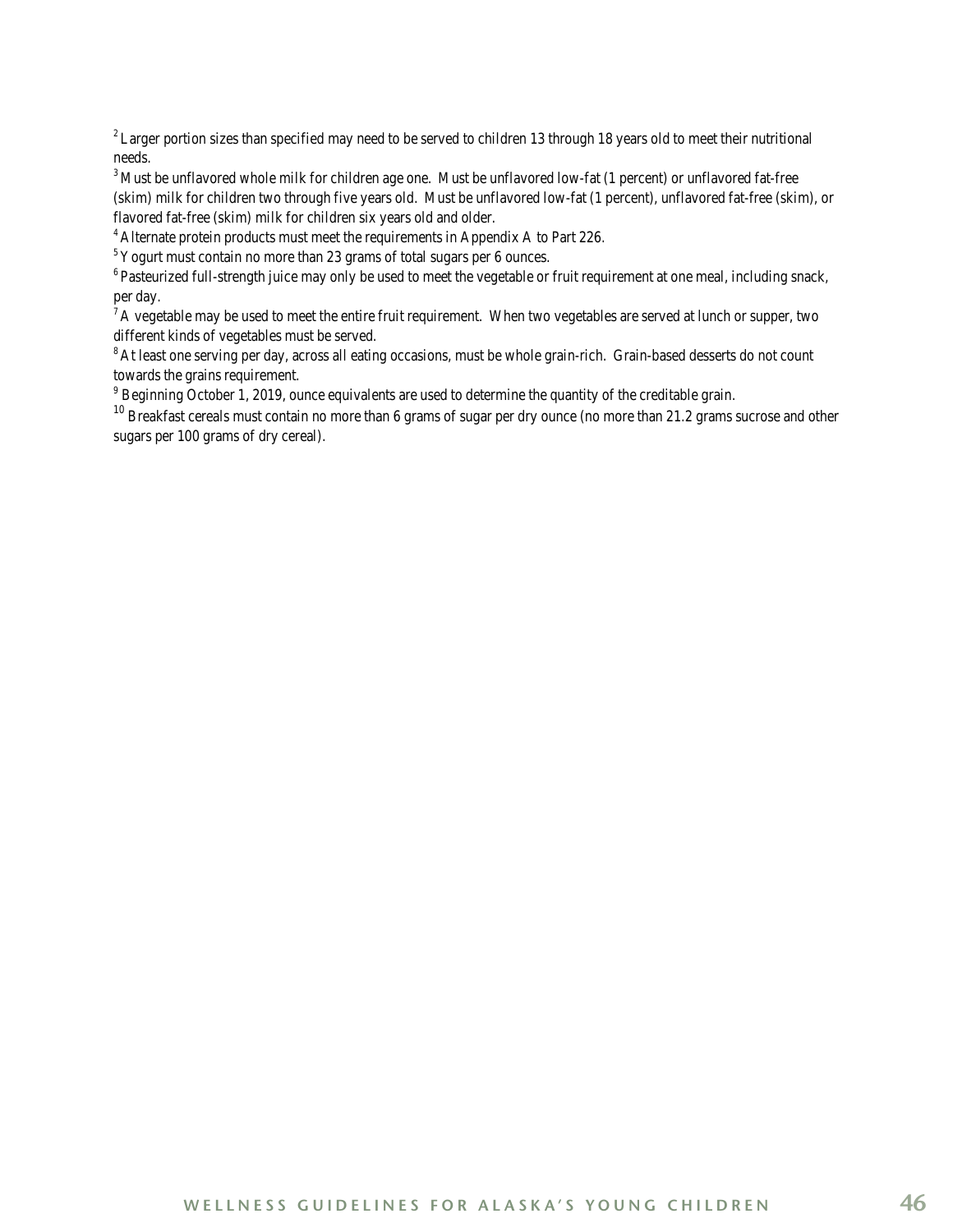| <b>Snack</b>                                                                                                    |                                                              |                       |                   |                                                                            |  |  |
|-----------------------------------------------------------------------------------------------------------------|--------------------------------------------------------------|-----------------------|-------------------|----------------------------------------------------------------------------|--|--|
|                                                                                                                 | (Select two of the five components for a reimbursable snack) |                       |                   |                                                                            |  |  |
| Food Components and Food Items <sup>1</sup>                                                                     | Ages 1-2                                                     | Ages 3-5              | <b>Ages 6-12</b>  | Ages $13-18^2$<br>(at-risk afterschool programs<br>and emergency shelters) |  |  |
| Fluid Mil $k^3$                                                                                                 | 4 fluid ounces                                               | 4 fluid ounces        | 8 fluid ounces    | 8 fluid ounces                                                             |  |  |
| <b>Meat/meat alternates</b>                                                                                     |                                                              |                       |                   |                                                                            |  |  |
| Lean meat, poultry, or fish                                                                                     | $\frac{1}{2}$ ounce                                          | $\frac{1}{2}$ ounce   | 1 ounce           | 1 ounce                                                                    |  |  |
| Tofu, soy product, or<br>alternate protein products <sup>4</sup>                                                | $\frac{1}{2}$ ounce                                          | $\frac{1}{2}$ ounce   | 1 ounce           | 1 ounce                                                                    |  |  |
| Cheese                                                                                                          | 1/ <sub>2</sub> ounce                                        | 1/ <sub>2</sub> ounce | 1 ounce           | 1 ounce                                                                    |  |  |
| Large egg                                                                                                       | $\frac{1}{2}$                                                | $\frac{1}{2}$         | $\frac{1}{2}$     | $\frac{1}{2}$                                                              |  |  |
| Cooked dry beans or peas                                                                                        | $\frac{1}{8}$ cup                                            | $\frac{1}{8}$ cup     | 1⁄4 cup           | 1⁄4 cup                                                                    |  |  |
| Peanut butter or soy nut<br>butter or other nut or seed                                                         | 1 tbsp                                                       | 1 tbsp                | 2 tbsp            | 2 tbsp                                                                     |  |  |
| butters                                                                                                         |                                                              |                       |                   |                                                                            |  |  |
| Yogurt, plain or flavored                                                                                       | 2 ounces or                                                  | 2 ounces or           | 4 ounces or       | 4 ounces or                                                                |  |  |
| unsweetened or sweetened <sup>5</sup>                                                                           | 1⁄4 cup                                                      | 1⁄4 cup               | $\frac{1}{2}$ cup | $\frac{1}{2}$ cup                                                          |  |  |
| Peanuts, soy nuts, tree nuts,<br>or seeds                                                                       | 1/ <sub>2</sub> ounce                                        | 1/ <sub>2</sub> ounce | 1 ounce           | 1 ounce                                                                    |  |  |
| Vegetables <sup>6</sup>                                                                                         | $\frac{1}{2}$ cup                                            | $\frac{1}{2}$ cup     | 3⁄4 cup           | 3⁄4 cup                                                                    |  |  |
| Fruits $^6$                                                                                                     | $\frac{1}{2}$ cup                                            | $\frac{1}{2}$ cup     | 3⁄4 cup           | 3⁄4 cup                                                                    |  |  |
| Grains (oz eq) $^{7,8}$                                                                                         |                                                              |                       |                   |                                                                            |  |  |
| Whole grain-rich or<br>enriched bread                                                                           | $\frac{1}{2}$ slice                                          | $\frac{1}{2}$ slice   | 1 slice           | 1 slice                                                                    |  |  |
| Whole grain-rich or enriched<br>bread product, such as<br>biscuit, roll or muffin                               | $\frac{1}{2}$ serving                                        | $\frac{1}{2}$ serving | 1 serving         | 1 serving                                                                  |  |  |
| Whole grain-rich, enriched<br>or fortified cooked breakfast<br>cereal <sup>9</sup> , cereal grain, and/or pasta | 1⁄4 cup                                                      | 1⁄4 cup               | $\frac{1}{2}$ cup | $\frac{1}{2}$ cup                                                          |  |  |
| Whole grain-rich, enriched<br>or fortified ready-to-eat<br>breakfast cereal (dry, cold) <sup>9,10</sup>         |                                                              |                       |                   |                                                                            |  |  |
| Flakes or rounds                                                                                                | $\frac{1}{2}$ cup                                            | $\frac{1}{2}$ cup     | 1 cup             | 1 cup                                                                      |  |  |
| Puffed cereal                                                                                                   | 3⁄4 cup                                                      | 3⁄4 cup               | 1 % cup           | 1 % cup                                                                    |  |  |
| Granola                                                                                                         | $\frac{1}{8}$ cup                                            | $\frac{1}{8}$ cup     | 1⁄4 cup           | 1⁄4 cup                                                                    |  |  |

Select two of the five components for a reimbursable snack. Only one of the two components may be a beverage. <sup>2</sup> Larger portion sizes than specified may need to be served to children 13 through 18 years old to meet their nutritional needs.

<sup>3</sup> Must be unflavored whole milk for children age one. Must be unflavored low-fat (1 percent) or unflavored fat-free (skim) milk for children two through five years old. Must be unflavored low-fat (1 percent), unflavored fat-free (skim), or flavored fat-free (skim) milk for children six years old and older. 4 Alternate protein products must meet the requirements in Appendix A to Part 226.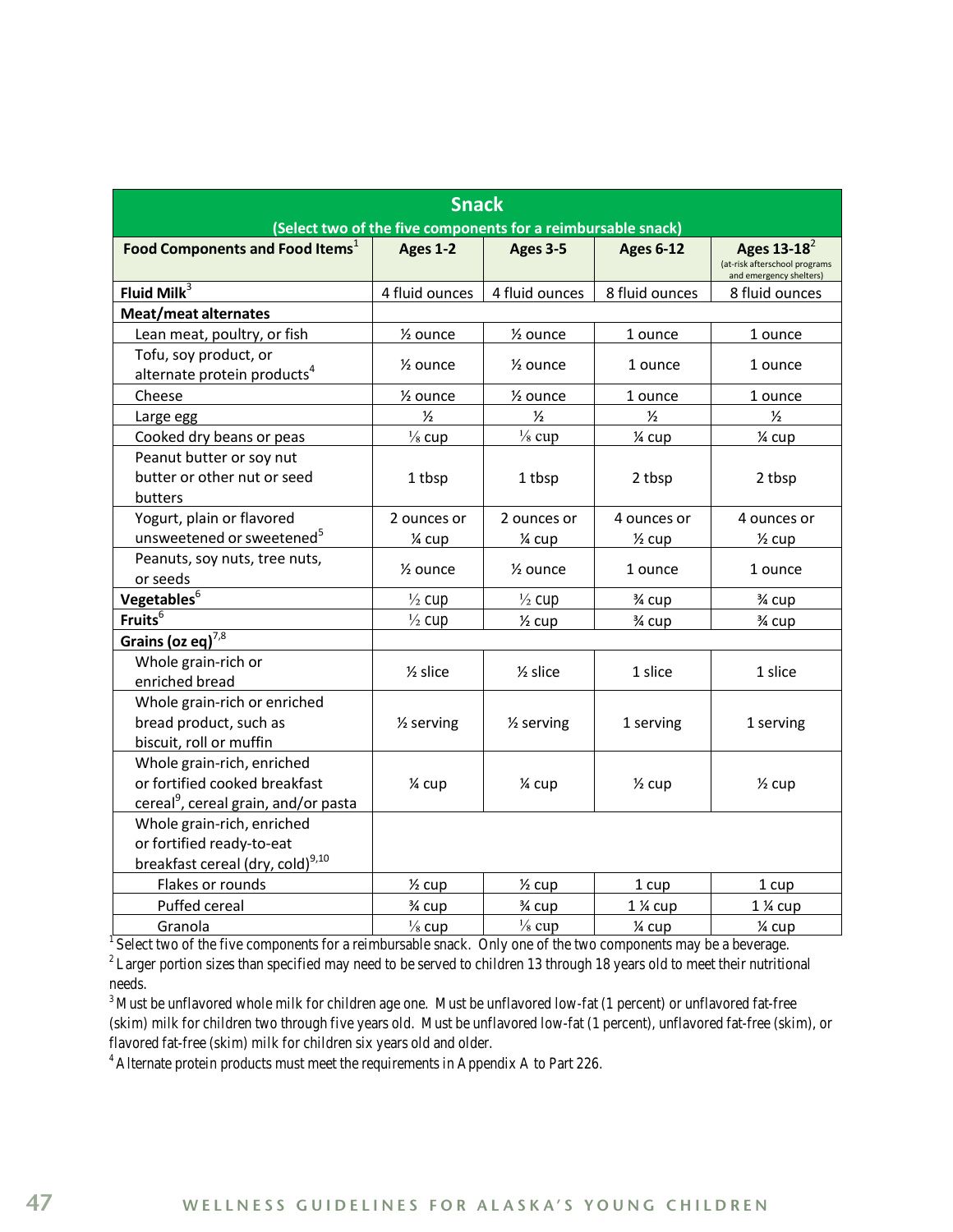5 Yogurt must contain no more than 23 grams of total sugars per 6 ounces.

<sup>6</sup> Pasteurized full-strength juice may only be used to meet the vegetable or fruit requirement at one meal, including snack, per day.

 $^7$  At least one serving per day, across all eating occasions, must be whole grain-rich. Grain-based desserts do not count towards meeting the grains requirement.

<sup>8</sup> Beginning October 1, 2019, ounce equivalents are used to determine the quantity of creditable grains.

<sup>9</sup> Breakfast cereals must contain no more than 6 grams of sugar per dry ounce (no more than 21.2 grams sucrose and other sugars per 100 grams of dry cereal).

 $10$  Beginning October 1, 2019, the minimum serving sizes specified in this section for ready-to-eat breakfast cereals must be served. Until October 1, 2019, the minimum serving size for any type of ready-to-eat breakfast cereals is  $\frac{1}{4}$  cup for children ages 1-2; 1/3 cup for children ages 3-5; and ¾ cup for children ages 6-12.